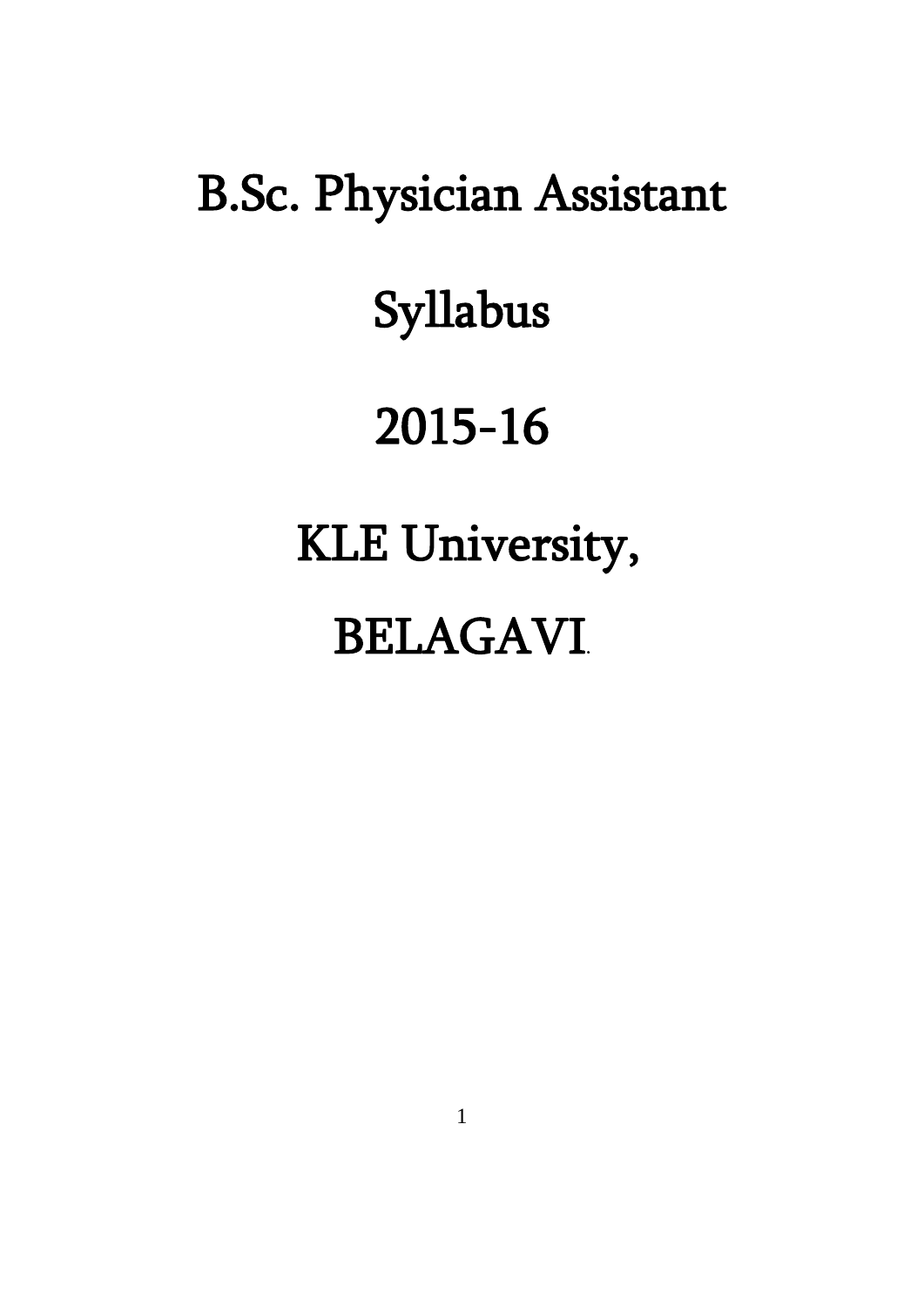# **CONTENTS**

| <b>Section</b>     | <b>Topics</b>                                                                                                 | Page |
|--------------------|---------------------------------------------------------------------------------------------------------------|------|
| <b>Section-I</b>   | <b>Preamble, Goals, Objectives,</b><br><b>Name of the Course, Regulation</b><br>Governing                     |      |
| <b>Section-II</b>  | <b>Course Content and Scheme of</b><br>Examination of 1 <sup>st</sup> year B.Sc<br><b>Physician Assistant</b> |      |
| <b>Section-III</b> | <b>Course Content and Scheme of</b><br>Examination of $2nd$ year B.Sc<br><b>Physician Assistant</b>           |      |
| <b>Section-IV</b>  | <b>Course Content and Scheme of</b><br>Examination of $3rd$ year B.Sc<br><b>Physician Assistant</b>           |      |
| <b>Section-V</b>   | <b>Law-Indian Constitution</b>                                                                                |      |
| <b>Section-VI</b>  | <b>Environmental Studies</b>                                                                                  |      |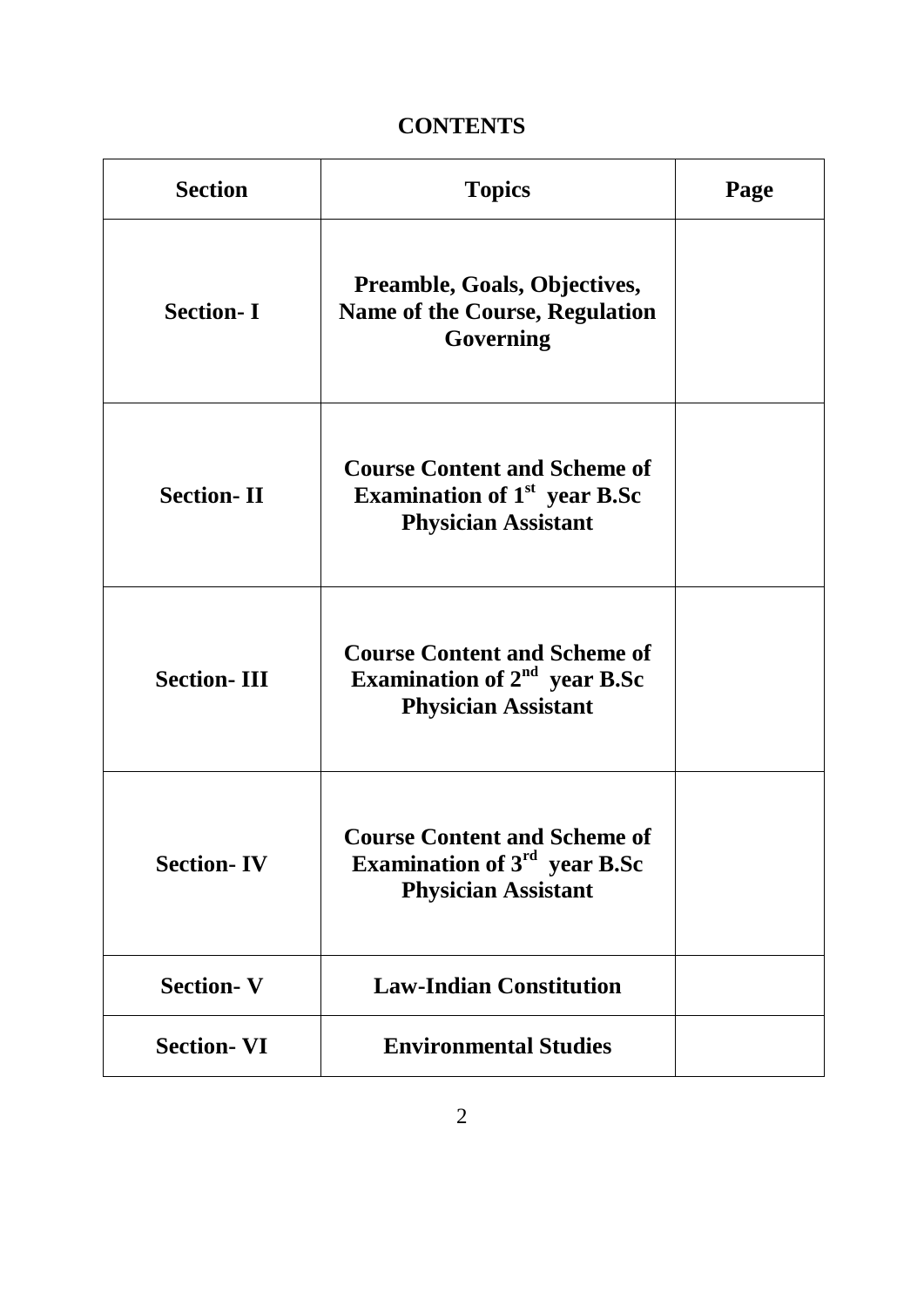# **SECTION -I PREAMBLE**

A physician assistant (PA) is a health care professional qualified by academic and clinical training to assist doctors in the diagnostic, therapeutic and surgical treatment of patients. The PA works under the supervision of a qualified and licensed physician or surgeon.

### **GOALS OF THE COURSE**

While planning for Reduction of cost of surgeries, better patient care, we need to train the personnel for proper & specific work. The training especially includes for Pre- operative investigations (Invasive & Non-Invasive) operative help & care / post-operative care. The personnel having basic knowledge of medical science will be trained for specific work. This will reduce the overall cost of surgeries without compromising patient's safety & management.

#### **AIMS AND OBJECTIVES OF THIS COURSE**

#### **Need for trained physician assistants:**

PA's are needed in the present day medical care in India for the following reasons;

- a. PA profession is a solution to the nation's shortage of health personnel.
- b. PA profession is a means to provide job for bright and dedicated candidates who have a strong urge to serve fellow human beings but could not enter medical school.
- c. PA profession is a way to saving costs on medical education
- d. PA profession is a means of saving health care consumer's money.
- e. PA profession is an easy way of providing primary, preventive and emergency medical care.
- f. PA profession ultimately is a means of improving quality of health care which is available accessible and affordable.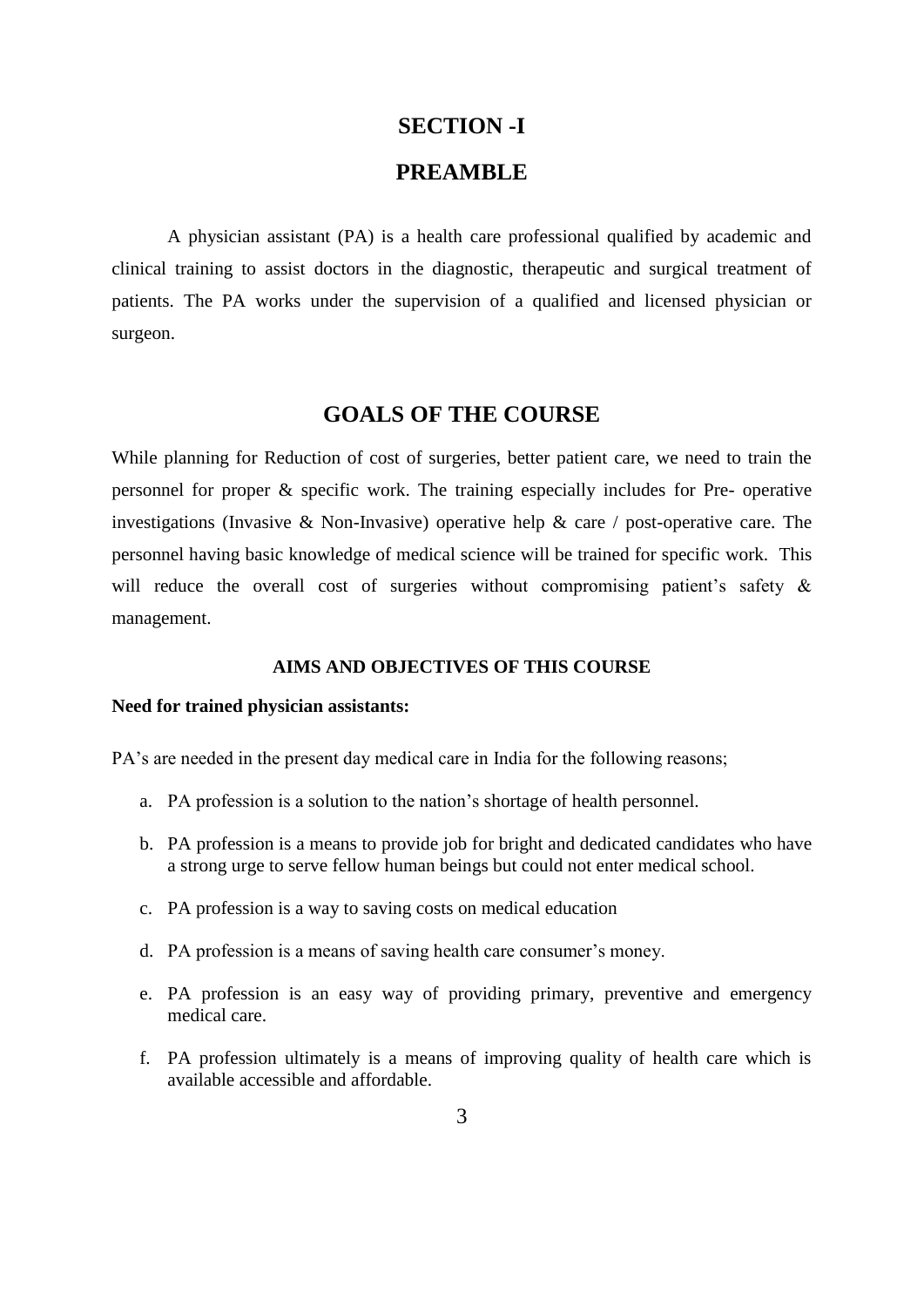#### **REGULATIONS GOVERNING**

#### **1. Eligibility:**

#### **Direct Entry:**

Pass in PUC with biological sciences (with 50 % marks in biology) biological sciences subjects will be considered under exceptional circumstances.

#### **Lateral Entry:**

Candidates who have passed Diploma in Operation Theatre Technology or who have obtained Doctor's degree in BHMS / BAMS will be considered for lateral entry.

#### **2. Intake of the Student: 20** Nos.

**3. Medium of Instructions:** English

#### **4. Duration of the course Study:**

- $3$  years  $+ 6$  months of compulsory internship for direct entry
- 2 years + 6 months of compulsory internship for lateral entry
- **5. Attendance and Progress:** 80%

#### **6. COURSE CONTENT:**

#### **Subjects:**

**First year**: Anatomy, Physiology, Microbiology, Biochemistry, Pathology, English, Inservice Training I (Laboratory Rotation)

**Second year**: Medicine, Pharmacology, Pediatrics, Biostatistics, Surgery, Anesthesiology, Inservice Training II (Clinical Department Rotation)

**Third year:** Cardiology and Cardiac Surgery, Neurology, Nephrology/Pulmonology, Gastroenterology/Orthopaedics, Inservice Training III (Surgical Department Rotation)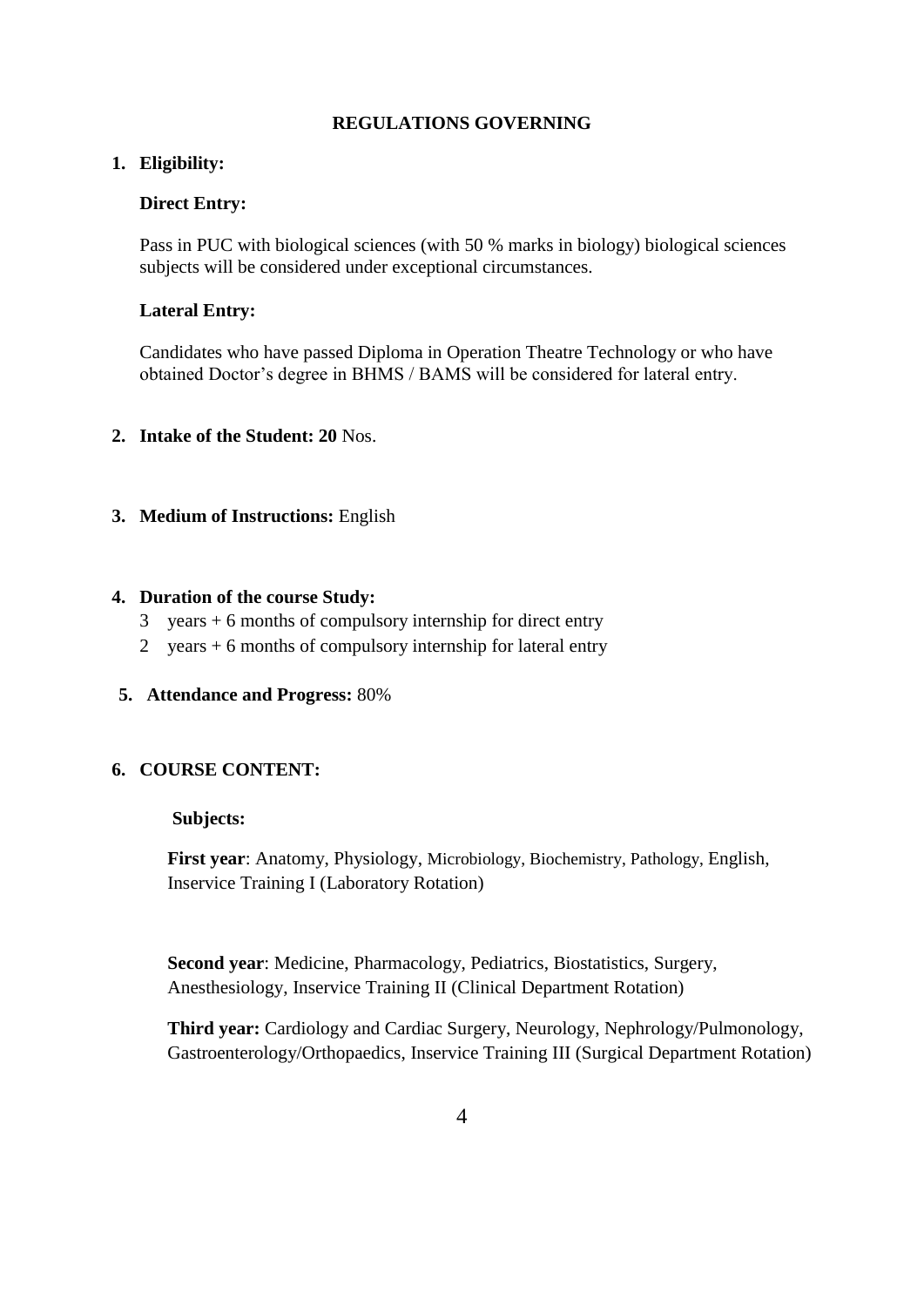#### **7. University Examination**

There shall be one university examination at the end of the year. There shall be three theory papers and a practical in final examination. Each paper would be three hours duration carrying 100 marks. A candidate has to score a minimum 50% of maximum marks in each subject (theory &practicals) including internal assessment for passing the examination. Candidate who fail in one or more subjects have to appear in all subjects in the subsequent examinations.

#### 8. **Criteria for Pass**

For declaration of pass at the University examination, a candidate shall pass both in Theory and Practical Examinations separately in the same examination and as stipulated below: A candidate must obtain 50% in aggregate with a minimum of 50% in Theory and minimum of 50% in practical in each of the subjects.

#### 9. **Declaration of class**

A successful candidate obtaining 65% marks or more but less than 75% of marks in the aggregate of all the subjects in the first attempt will be declared to have passed the examination in First Class. Successful candidates obtaining 75% of marks or more in the aggregate of all the subjects in first attempt will be declared to have passed the examination in distinction. A candidate obtaining 50% and more, but less than 65% of the marks in the grand total aggregate in the first attempt shall be declared to have passed the examination in Second class. A candidate passing a university examination in more than one attempt shall be placed in Pass class irrespective of the percentage of marks secured by him/ her in the examination.

#### 10. **Examiners**

The panel of examiners shall consist of 2 examiners (one internal and one external).

#### 11. **Eligibility To Become An Examiner**

Sr. Teacher with adequate teaching experience as per MCI rules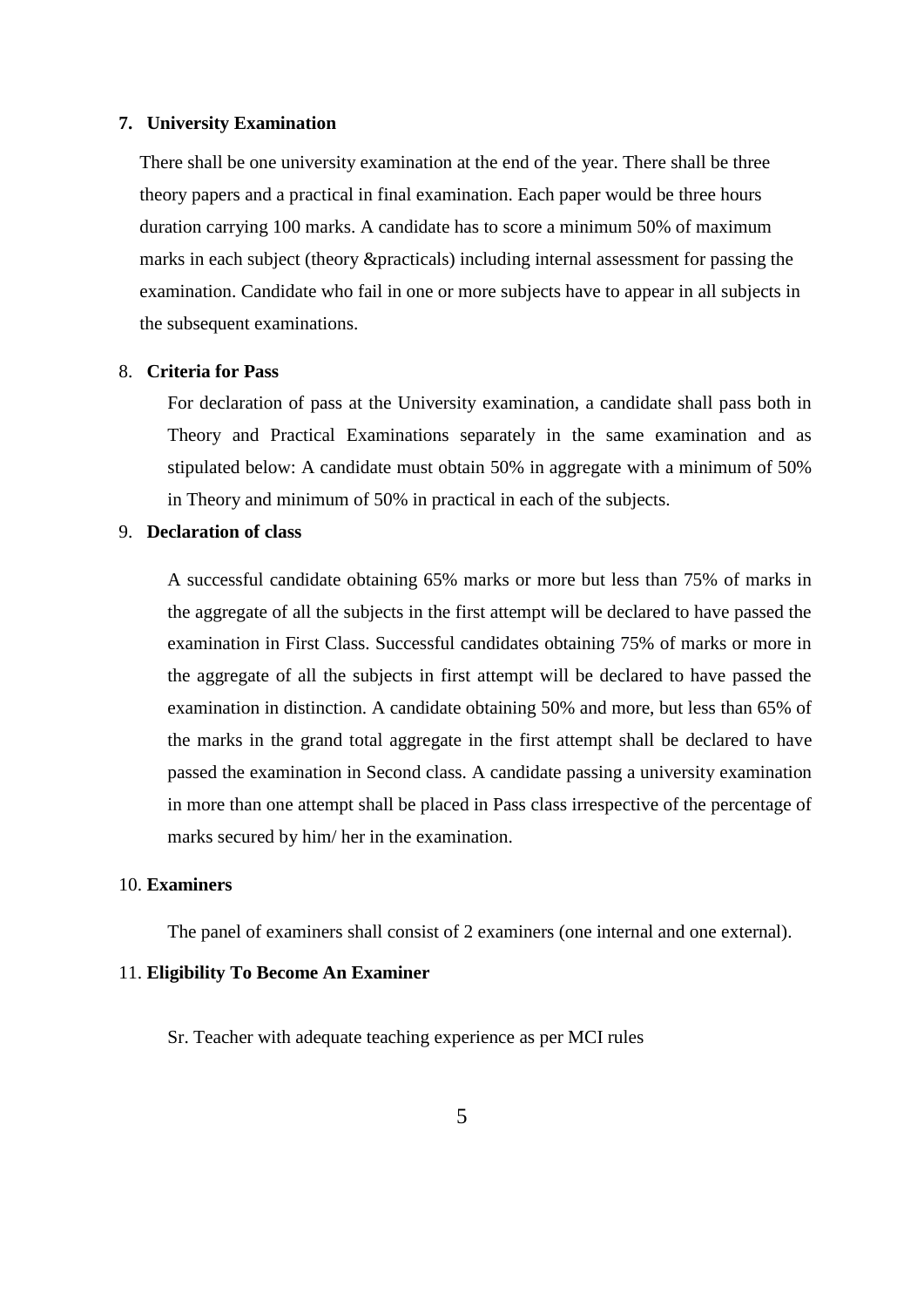#### **SECTION -II**

### **Course Content and Scheme of Examination of**

# **1 st year B.Sc Physician Assistant**

#### **ANATOMY**

#### **THEORY: 50 Hrs**. **PRACTICALS: 25 Hrs.**

**Unit 1 The human body as a whole:** Definitions, Subdivisions of Anatomy, Terms of location and position, Fundamental planes, Vertebrate structure of man, organization of the Body Cells and Tissues.

**Unit 2 Locomotion and support**: *The Skeletal system:* Types of bones, structures and growth of bones, Divisions of the skeleton, Appendicular skeleton, Axial skeleton, name of all the bones and their parts, joint- classification, types of movements with examples.

Unit 3 *Central nervous system:* Spinal Cord Anatomy, functions, reflex- arc, Meninges.

*The Brain-* Hind Brain, Midbrain, Forebrain. Brief structure, location, functions, and

Peripheral nervous system. Injuries to spinal cord and brain.

Unit 4 **Circulatory system**: *Heart :* size, location, coverings, chambers, Blood supply, Nerve supply, the blood vessels, General plan of circulation, pulmonary circulation , Names of arteries and veins and their positions, lymphatic system , general plan.

**Unit 5 Respiratory system**: Organs of Respiratory System, Conducting portion, *Nose:* nasal cavity, Para nasal air sinuses, Larynx, trachea, bronchial tree, Pleurae and lungs, Brief knowledge of parts and position.

**Unit 6 Digestive system**: Components of Digestive system, Alimentary tube, Anatomy of organs of digestive tube, mouth, tongue, tooth, salivary glands, liver, Biliary apparatus, pancreas, Names and positions and brief functions.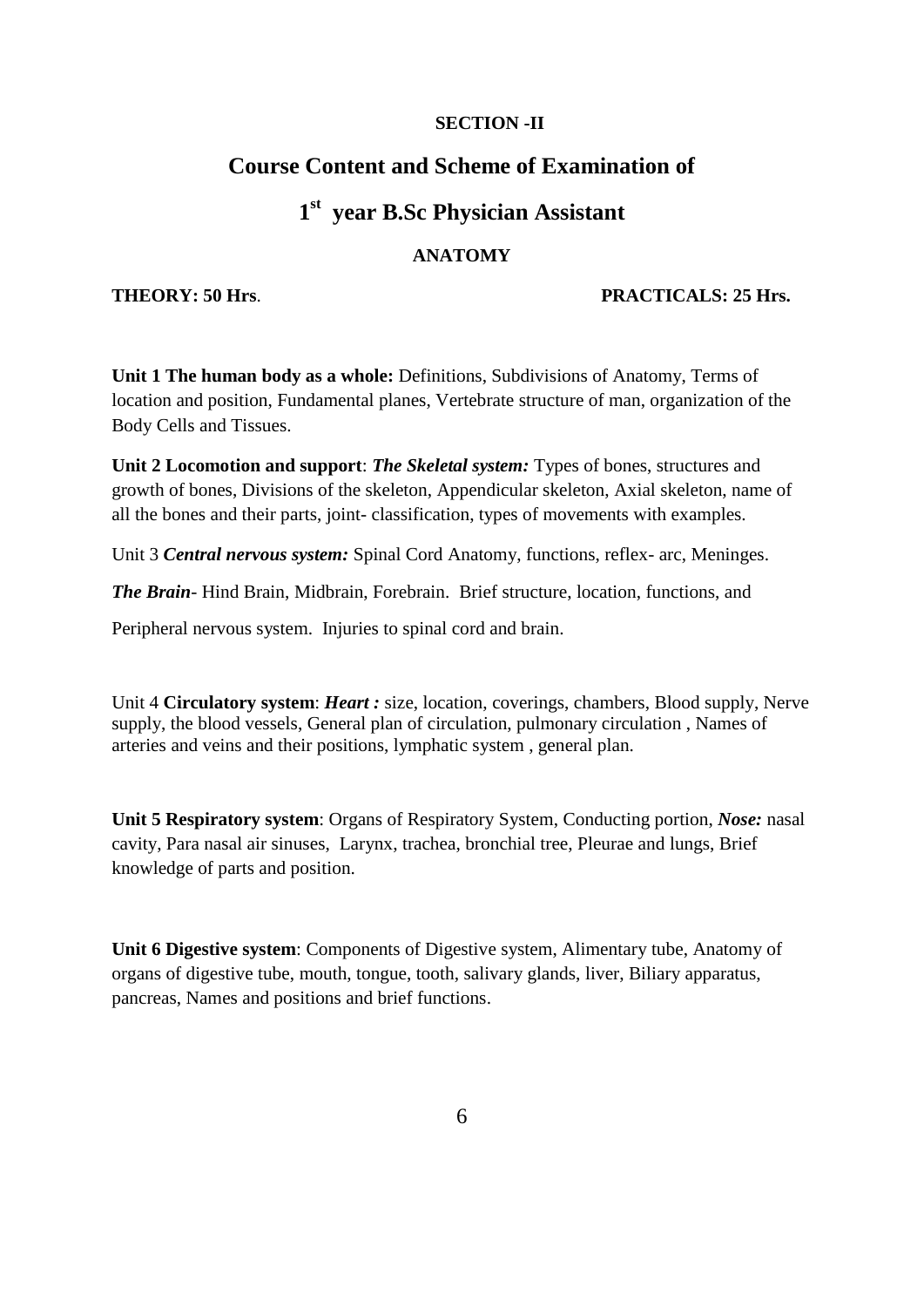**Unit 7 Excretory system and Reproductive system: Kidneys**: location, gross structure, excretory ducts, ureters, Urinary bladder, Urethra. Male Reproductive System: Testis, Duct system. Female Reproductive System: Ovaries, Duct system, Accessory organs.

Unit 8 E**ndocrine system**: Name of all endocrine glands their positions, Hormones and their functions- Pituitary, Thyroid parathyroid, Adrenal glands, Gonads & Islets of pancreas.

### **Practicals**

**Gross Anatomy:** Demonstration of Different Organs

### **Histology**: **General slides.**

- 1. Hyaline Cartilage.
- 2. Fibro Cartilage.
- 3. Elastic Cartilage.
- 4. T.S. & L.S. of Bone
- 5. Blood Vessels.
- 6. Tonsil
- 7. Spleen
- 8. Thymus
- 9. Lymph node
- 10. Epithelial Tissue
- 11. Skeletal and Cardiac Muscle
- 12. Peripheral nerve and optic nerve.

### **X. Systemic slides**:

- 1.  $G.I.T all$
- 2. R.S. Lung, Trachea
- 3. Kidney
- 4. Endocrine glands Adrenal, Pancreas, Pituitary, Thyroid and Parathyroid
- 5. Uterus, Ovary, Testis.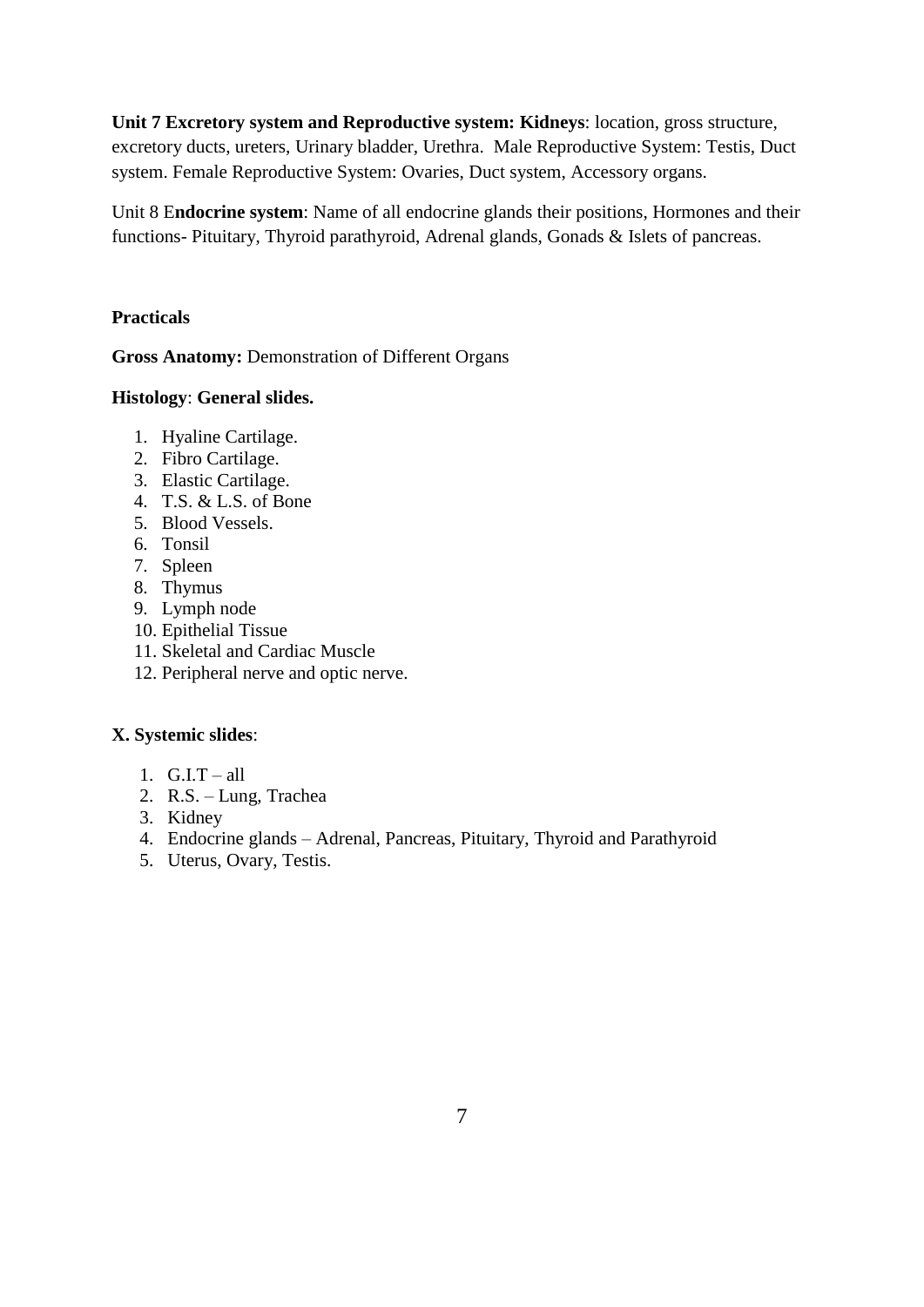# **Recommended Text Books (Latest Edition)**

| Name of the Books & Title | <b>Author</b>          | <b>Publisher's Name,</b><br><b>Place of Publication</b> |
|---------------------------|------------------------|---------------------------------------------------------|
| 1. Human Anatomy          | <b>B.D.Chaurasia</b>   | C.B.S.Publishers,                                       |
| Regional and Applied.     |                        | New Delhi                                               |
| Vol. 1, Vol.2 & Vol.3     |                        |                                                         |
| 2. Hand Book of General   | <b>B.D.Chaurasia</b>   | C.B.S.Publishers,                                       |
| Anatomy                   |                        | New Delhi                                               |
| 3. Text Book of           | Inderbir Singh         | Jaypee Brothers, Medical                                |
| Human Histology           |                        | Publishers, Delhi                                       |
| 4. Clinically Oriented    | Keith L. Moore         | Williams and Wilkins,                                   |
| Anatomy                   |                        | <b>Baltimore</b>                                        |
| 5. Gray's Anatomy         | <b>Susan Standring</b> | <b>Elsevier Churchill</b><br>Livingstone, Edinburg      |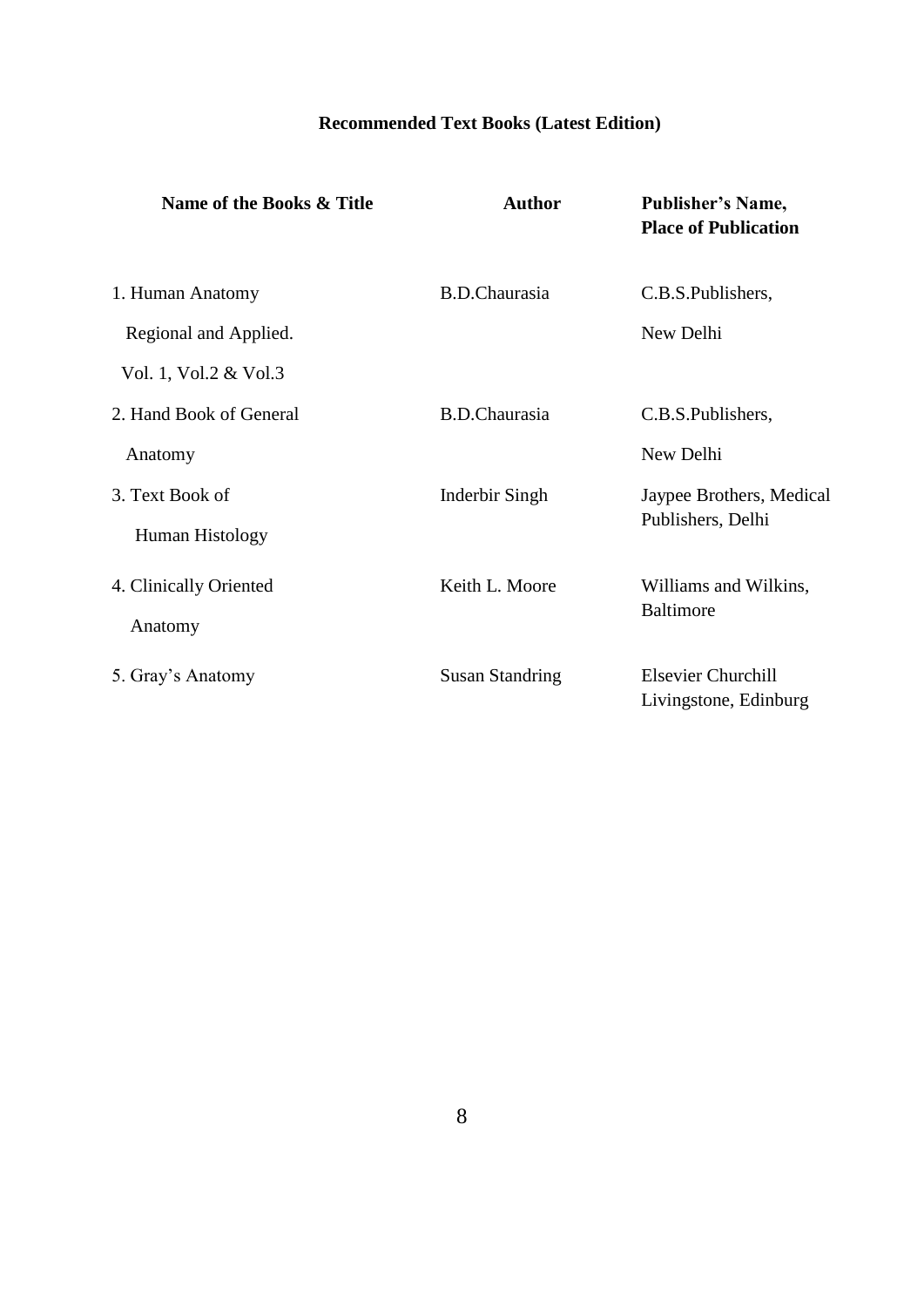#### **1 st year B.Sc Physician Assistant**

### **PHYSIOLOGY**

#### **Theory: 50 Hrs Practical: 25 Hrs**

**Unit 1 Blood:** Composition, properties and functions of Blood, Haemopoiesis, Haemogram (RBC, WBC, Platelet count, Hb Concentrations), Blood Groups - ABO and RH grouping Coagulations & Anticoagulants, Anaemias: Causes, effects & treatment, Body Fluid: Compartments, Composition,Immunity – Lymphoid tissue

**Unit 2 Cardio vascular system:** Functions of Cardiovascular System, Structures of CVS & Functions, Functional Anatomy of Heart & their functions, Cardiac cycle, junctional tissues of heart & their functions, Cardiac output, E C G, Blood pressure, Heart Rate.

**Unit 3 Digestive system:** Functions of Digestive system, Functional Anatomy of Digestive System, Composition and functions of all Digestive juices, Movements of Digestive System (Intestine), Digestion & Absorption of Carbohydrate, Proteins & Fats.

**Unit 4 Respiratory system:** Functions of Respiratory system, Functional anatomy of Respiratory System., Mechanism of respiration, Lung Volumes & capacities,Transport of Respiratory Gases.

Unit 5 Nervous system: Functions of Nervous system, Neuron – Conduction of Impulses, factors affecting, Synapse- transmission, Receptors, Reflexes, Ascending tracts, Descending tracts, Functions of various parts of the Brain, Cerebrospinal Fluid (Composition, functions & Circulation), Lumbar Puncture. Autonomic Nervous System

**Unit 6 Special senses:** Vision - Structure of Eye, functions of different parts, Refractive errors of Eye and correction, Visual Pathway, Colour vision & tests for colour Blindness. Hearing: Structure and function of ear, Mechanism of Hearing, Tests for Hearing, Deafness.

**Unit 7 Muscle nerve physiology:** Types of Muscle, Structure of skeletal Muscle, sarcomere. Neuromuscular junction & Transmission, Excitation & contraction coupling

**Unit 8 Skin:** Structure and function, Body temperature, Fever, Regulation of Temperature

**Unit 9 Excretory System:** Excretory organs, Kidneys: Functions, Nephron, Juxta-glomerular Apparatus, Renal circulation, Mechanism of Urine formation, Micturition., Cystogram, Diuretics, Artificial Kidney.

**Unit 10 Reproductive System:** Structure & Functions of Reproductive system. Male Reproductive System: Spermatogenesis,Testosterone.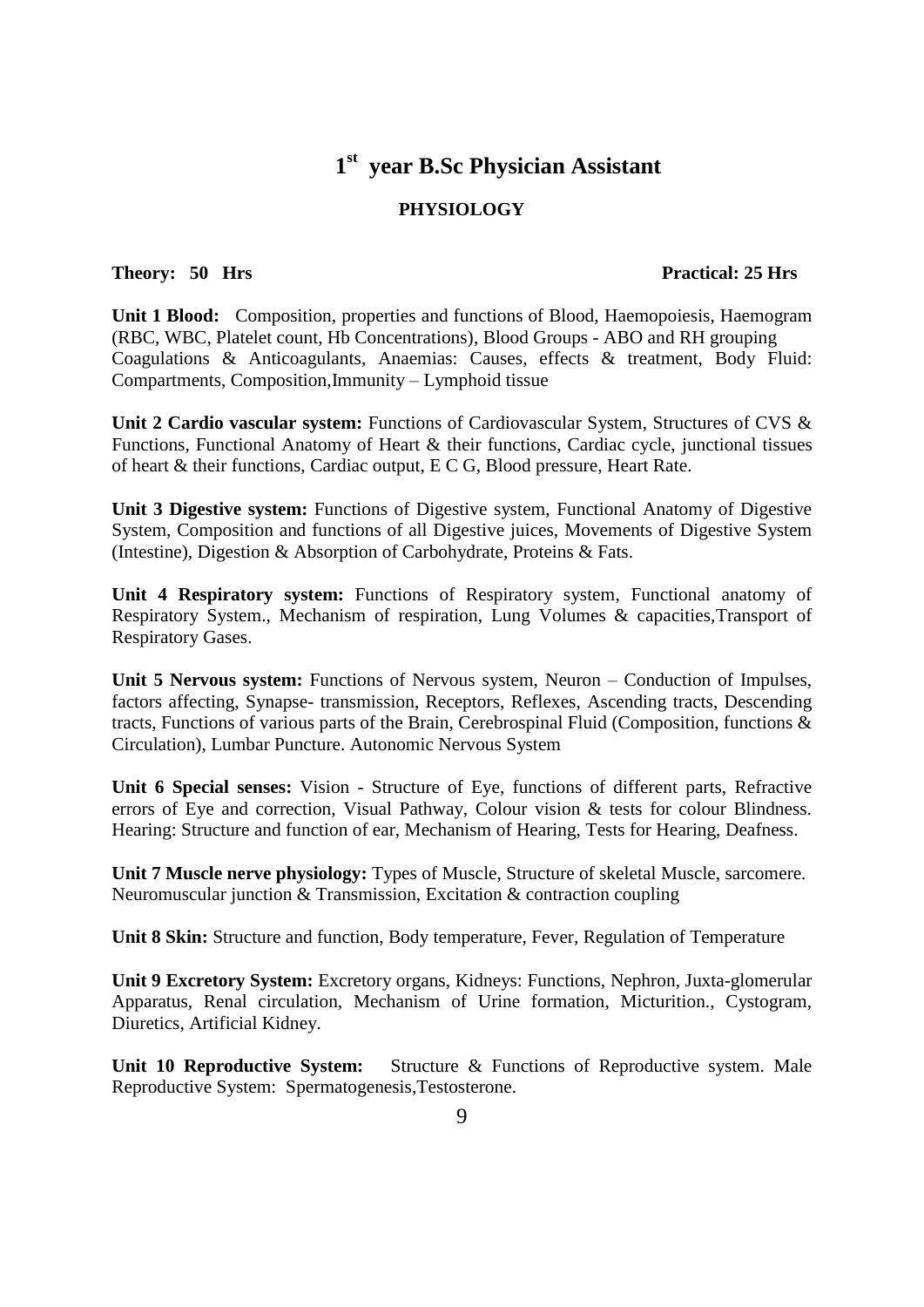Female reproductive system: Ovulation, Menstrual cycle, Oogenesis, Tests for Ovulation, Oestrogen & Progesterone, Pregnancy test, Parturition, Contraceptives, Lactation, Advantages of breast Feeding.

**Unit 11: Endocrine System:** Defination of Local and General Hormone, Properties of hormones- Major Endocrine glands of the bosy and their location. Anterior and Posterior pituitary Hormones. Function of each one of them. Dwarfisim, Acromegaly, Gignantism. Posterior Pituitary ADH and oxytocin functions, Diabetes Insipidus. Physiological anatomy and Functions of Thyroid gland and Hormones secreted. Disorders: Hypo and Hyper secretion- Goiter, Cretinism, Myxoedema, Graves Disease. Adrenal Cortex: Hormones secreted, Glucocorticoids, Minerlocorticoids, Sex Steroids and their functions. Addisions deisease, Cushings's Syndrome, Conn's Syndrome, Adrenogenital syndrome. Functions of adrenaline and nor adrenaline., Pheochromocytoma.

Hormones of Pancreas, Functions of Insulin and Glucagon. Diabetes Mellitus. Regulation of Blood Glucose levels.

PTH functions and actions. Regulatioa, Hypo and Hyper secretion, Tetany. Function of Calcitonin and regulation of blood calcium level.

### **PRACTICALS 25 hours**

Study of Microscope and its use

Collection of Blood and study of Haemocytometer

Haemoglobinometry

Determination of Specific gravity of Blood

White Blood Cell count

Red Blood Cell count

Determination of Blood Groups

Leishman's staining and Differential WBC Count

Determination of Packed cell volume

Calculation of Blood indices

Fragility Test for R.B.C.

Determination of Bleeding Time.

Determination of Clotting Time.

Blood Pressure Recording

Auscultation for Heart Sounds

Artificial Respiration

Determination of vital capacity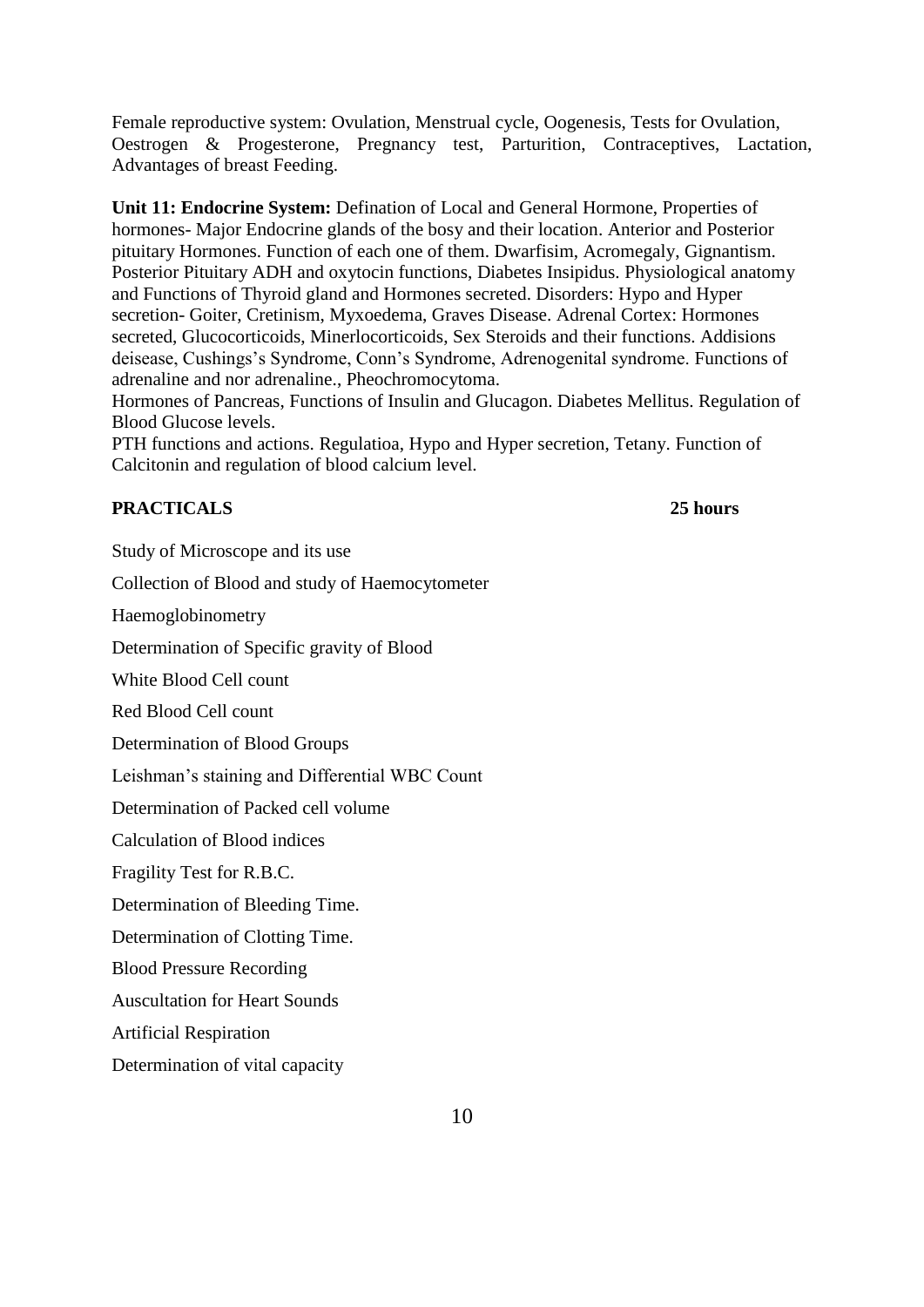# **Recommended Text Books (Latest Edition )**

| Name of the Book & Title | <b>Author</b>     | Publisher'sName,                  |  |
|--------------------------|-------------------|-----------------------------------|--|
|                          |                   | <b>Place of Publication</b>       |  |
| 1. Text book of          | Guyton (Arthur C) | Prism Publishers Bangalore.       |  |
| Physiology               |                   |                                   |  |
| 2. Human Physiology      | Chatarjee(CC)     | Medical allied agency             |  |
| 3. Concise Medical       | Choudhari         | New central books                 |  |
| Physiology               | (Sujit K)         | Calcutta                          |  |
| 4. Review of medical     | Ganong            | Appliton and Lange,               |  |
| Physiology,              |                   |                                   |  |
| 5. Human Physiology      | Vander            |                                   |  |
| 6. Human Physiology      | Prof A K Jain     | <b>Avichal Publishing company</b> |  |
| 7. Practical physiology  | Prof A K Jain     | <b>Arya Publications</b>          |  |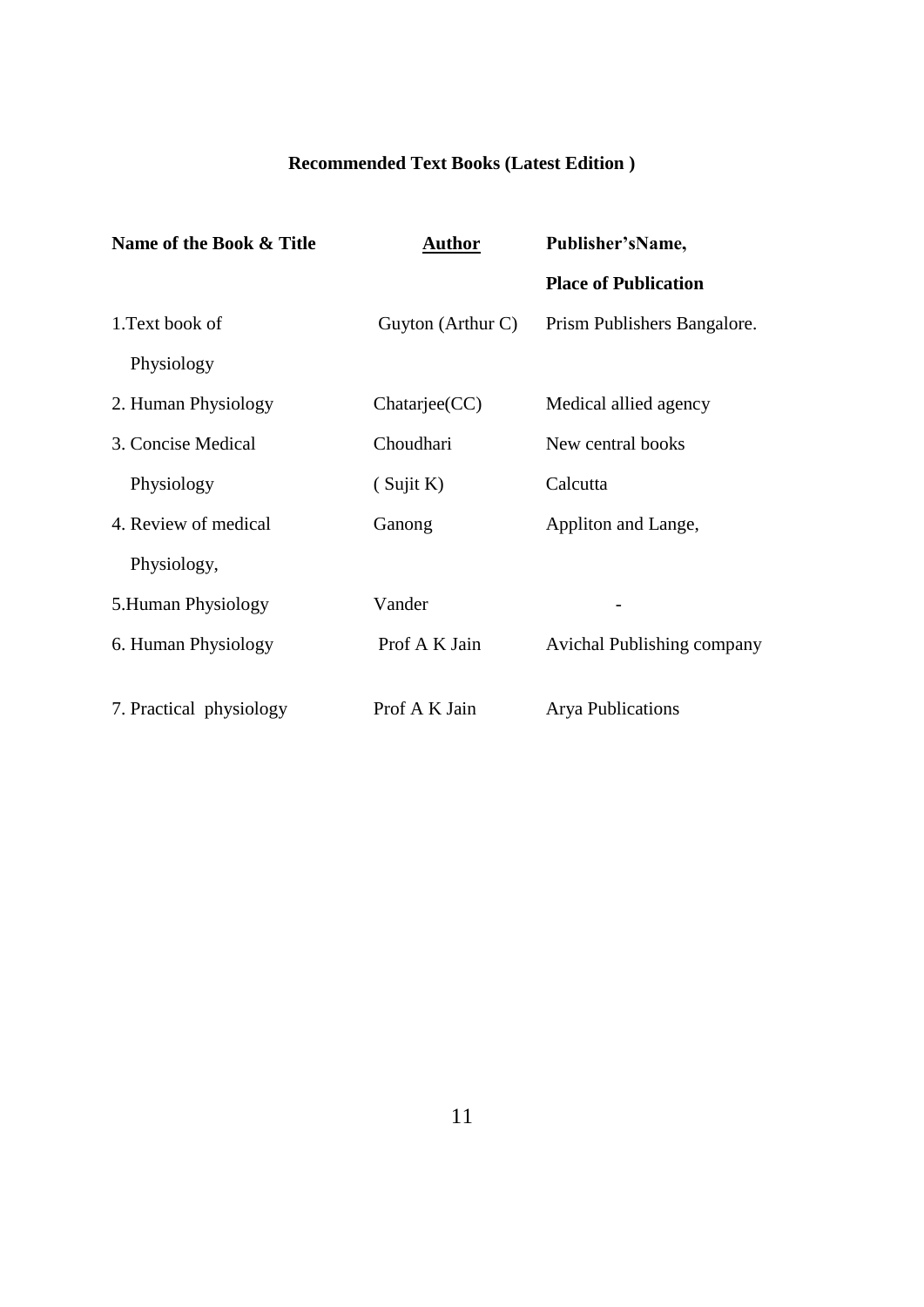# **1 st year B.Sc Physician Assistant**

#### **BIOCHEMISTRY**

Theory 50 hours

Unit 1 Introduction to Apparatus, Chemical Balance: Different types, Principles and Practice, Concepts of Molecular weight, Atomic weight, Normality, Molarity, Standards, Atomic structure, Valence, Acids, Bases, Salts, & Indicators, Concepts of Acid Base reaction and hydrogen ion concentration. pH meter & pH buffer.

Unit 2 Chemistry of Carbohydrates: Definition, Classification and biological importance. Classification and Properties of Monosaccharides, Oligosaccharides, Disaccharides & Polysaccharides

Unit 3 Chemistry of Lipids: Definition, Classification and biological importance. Simple lipids: Triacylglycerols and waxes-composition and functions. Compound lipids: Phospholipids, Sphingolipids & Glycolipid: composition and functions. Derived lipids: Fatty acids — saturated & unsaturated. Steroids and their properties.

Unit 4 Chemistry of Proteins: Classification and examples. Amino acids: Classification, properties, side chains of amino acids, charge properties. Protein: Definitions, Classifications and functions. Peptides: Biologically active peptides **―** Examples such as GSH, Insulin― its structure. Structural organization, conformation and denaturation,

Unit 5 Chemistry of Nucleic acids: DNA Structure and function, RNA Types: Structure and function.

#### **Practicals: 25 HOURS**

- 1. Introduction to apparatus, Instruments and use of Chemical Balance.
- 2. Preparation of solutions, calculation of Molecular Weights and Equivalent Weights,

Preparation of Normal solutions, Molar solutions, percent solution and reagents,

dilution techniques.

- 3. Maintenance of Laboratory Glassware and apparatus.
- 4. Titration of simple acid-base and calculation of Normality.
- 5. Measurement of hydrogen ion concentration.
- 6. Qualitative analysis**.** Identification of Carbohydrates, Proteins & substances of Biochemical importance.
- 7. Demonstration of colorimeter, spectrophotometer, pH meter, single pan balance.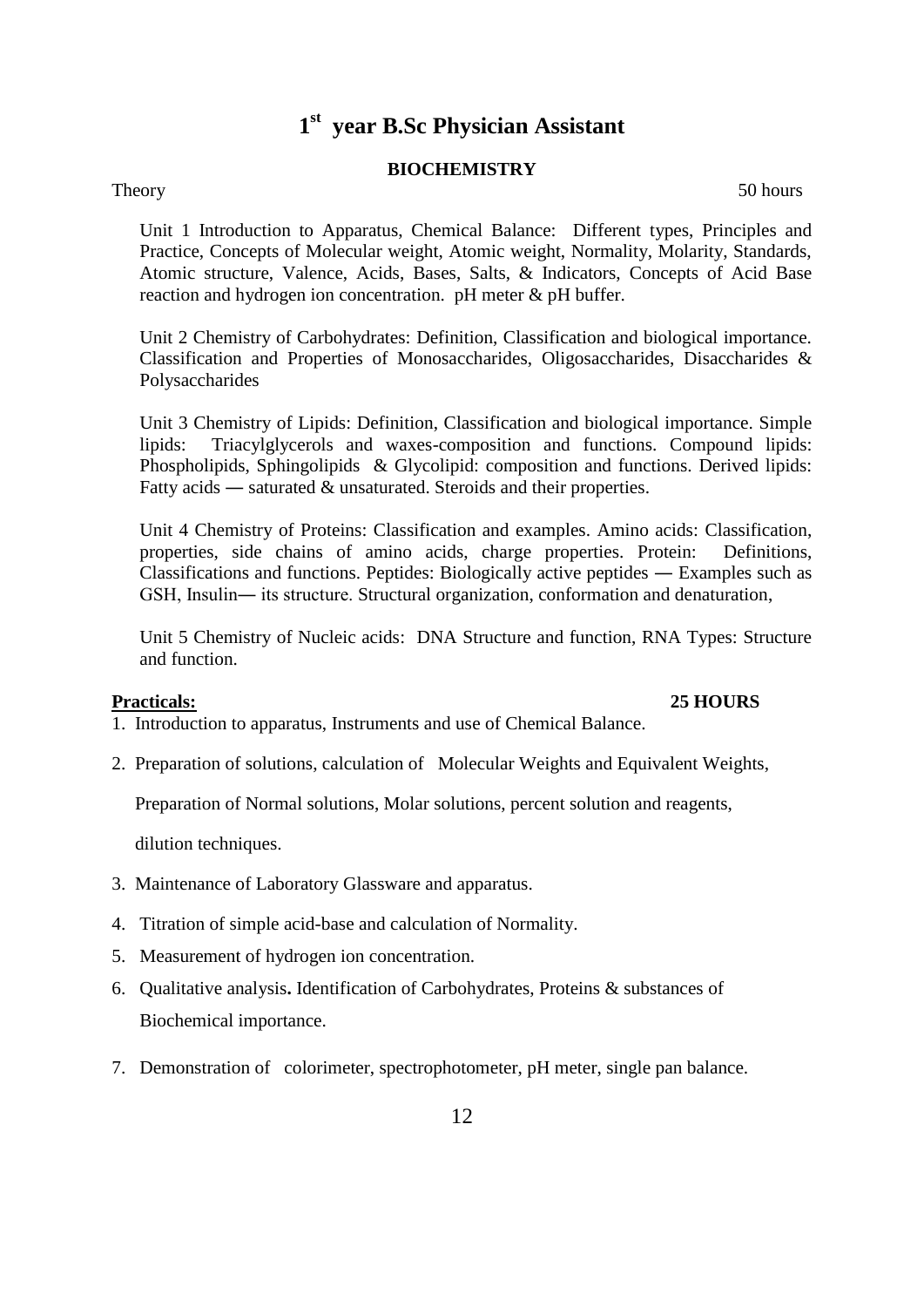#### **RECOMMENDED TEXT BOOKS ( Latest Edition )**

- 1. VARLEY, Clinical Chemistry ,William Heinemann Medical Books Ltd and Inter Science Book. Inc. New York.
- 2. TEITZ, Clinical Chemistry, W.B. Saunders Company Harcourt(India) Private Limited New Delhi-110048.
- 3. KAPLAN, Clinical Chemistry, The C.V.Mosby Company, St. Louis Washington, D.C. Toronto.
- 4. RAMKRISHAN (S), PRASANNA (KG), RAJAN (R), Text Book of Medical Biochemistry, Orient Langman, Bombay.
- 5. VASUDEVAN (DM) and SREE KUMARI (S), Test Book of Bio Chemistry for Medical Students, Jaypee Brothers, New Delhi.
- 6. Biochemistry, U. Satyanarayan, Books and Allied (P) Ltd. Kolkata-700009(India)
- 7. DAS (Debajyothi), Biochemistry, Academic Publishers Calcutta.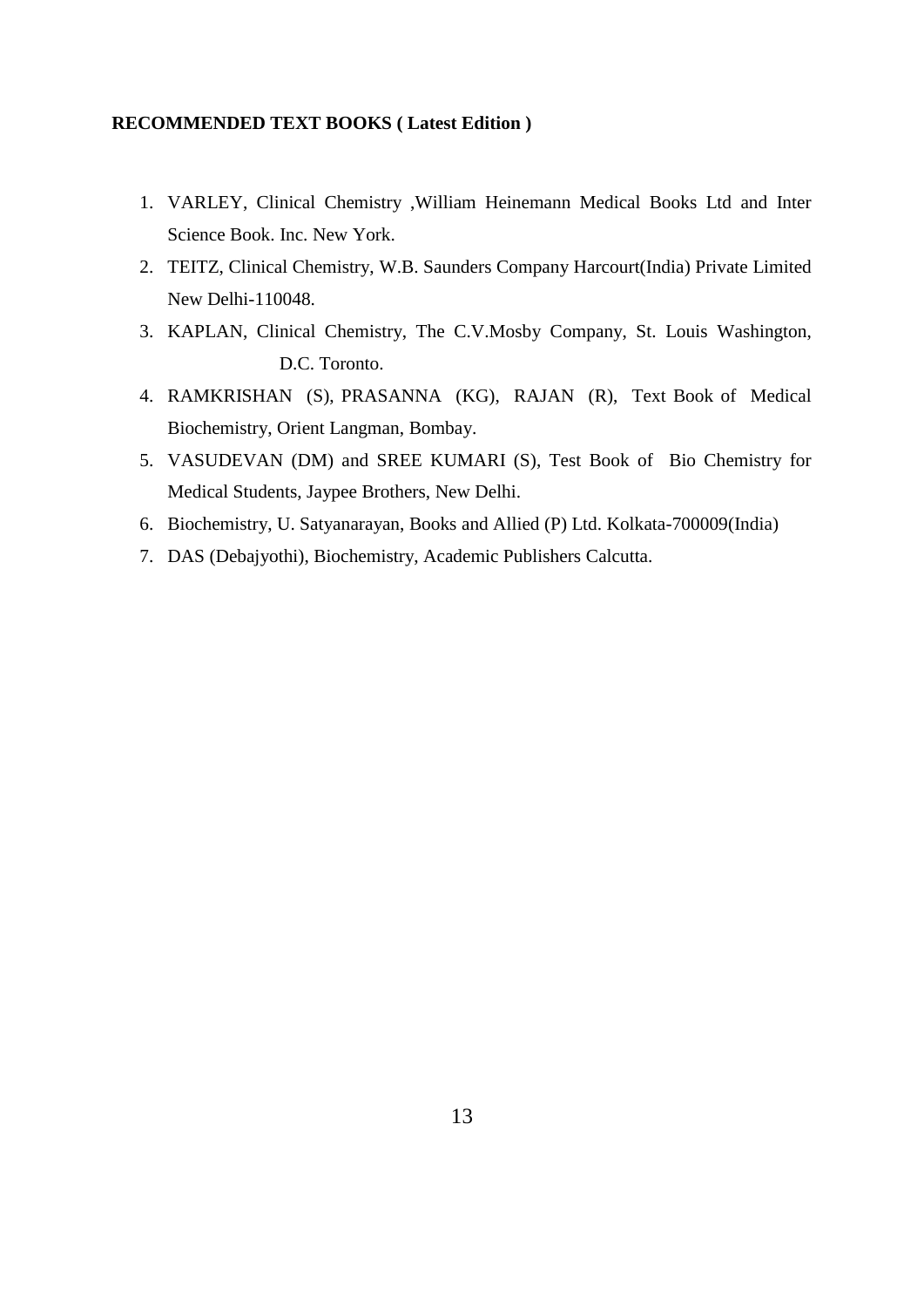# **1 st year B.Sc Physician Assistant**

### **PATHOLOGY**

#### **THEORY - 50 Hours**

#### **PATHOLOGY** - **(HAEMATOLOGY & CLINICAL PATHOLOGY)**

#### **Unit 1 HAEMATOLOGY**

Introduction:

- 1. Blood collection
- 2. Anticoagulants used in Haematology
- 3. Normal values in Haematology
- 4. Basic Haematological Techniques
	- a. RBC count
	- b. Haemoglobin estimation
	- c. Packed cell volume
	- d. Calculation or absolute indices
	- a. WBC counts-Total and differential.
	- e. Absolute eosinophil count
	- g Platelet count
	- h. Erythrocyte sedimentation rate
	- I Reticulocyte count
- 5. Preparation of blood films
- 6. Stains used in Haematology
- 7. Morphology of red cells
- 8. Morphology of Leukocytes and platelets
- 9. Bone marrow
	- a. Techniques of aspiration, preparation and staining of films
	- b. Bone marrow biopsy
- 10. Preparation of buffy coat smears
- 11. Laboratory methods used in the investigation of anaemias
	- a. B 12 and folate assay
	- b. Schilling test
	- c. Serum iron and iron binding capacity
- 12. Laboratory methods used in investigation of haemolytic anaemias
	- a. Osmotic fragility
	- b. Investigation of G-6 PD deficiency
	- c. Test for sickling
	- d. Estimation on ofHb-F, Hb-A2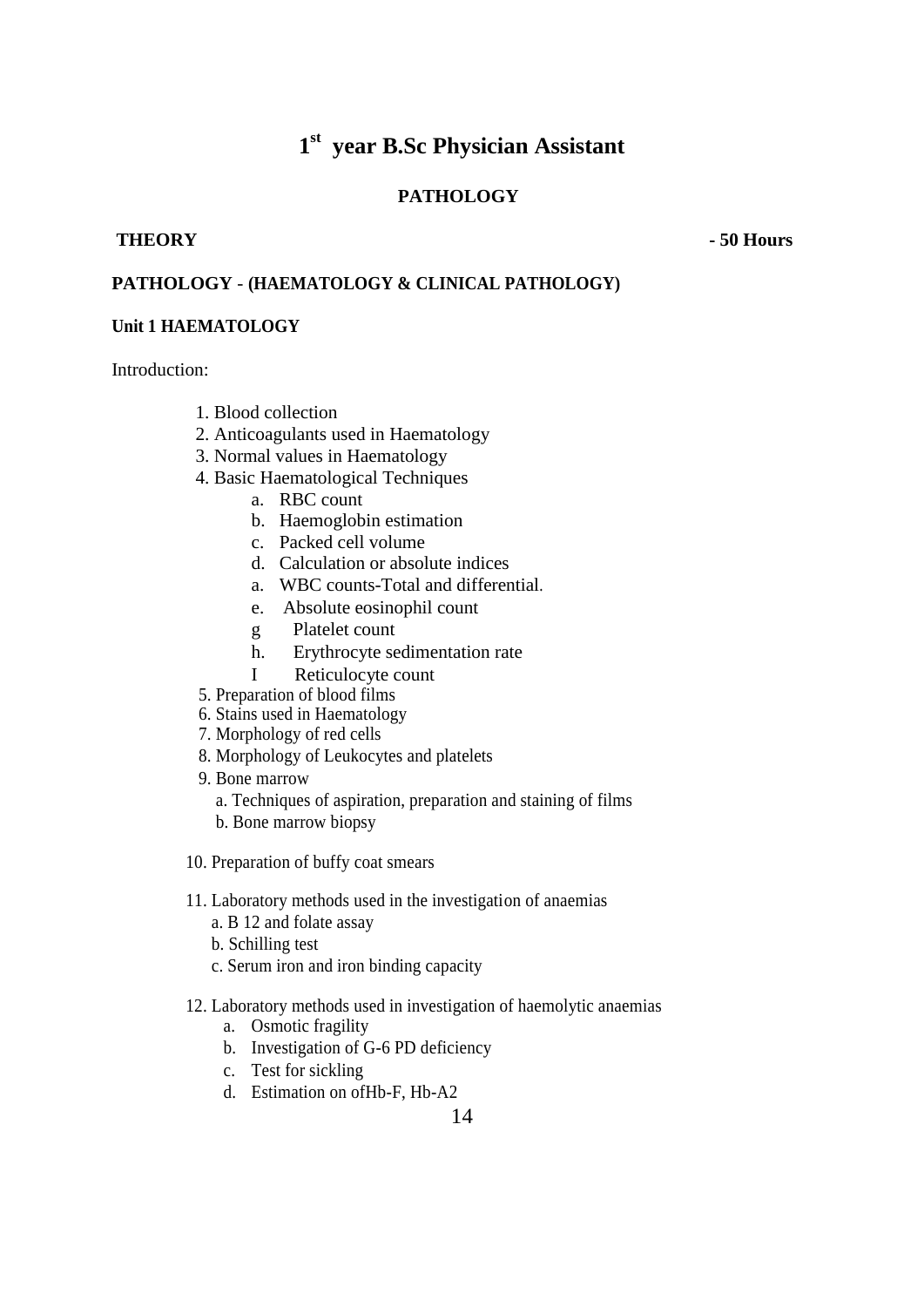- e. Plasma haemoglobin and Haptoglobin, demonstration of hacmosiderin in urine.
- f. Haemoglobin electrophoresis
- g. Test for auto immune hemolytic Anaemias. Measurements of abnormal Hb pigments

#### **Unit 2 CLINICAL PATHOLOGY:**

1. Urine examination

Physical, Chemical & Microscopic

- 2. Examination of body fluids, cell counts
- 3. Semen analysis
- 4. CSF (Cerebro Spinal Fluid)
- 5. Stool Examination.

#### **Practical:**  $\qquad \qquad -25 \text{ hours}$

#### **I. HAEMATOLOGY**

Hb Estimation-Sahli's method & Cyanmethhaemoglobin method

RBC Count

Retic Count

Preparation of blood smears and staining with Leishman stain

WBC Count

WBC –Differential Count

Platelet Count

Absolute Eosinophil Count

ESR- Westergreens & Wintrobe's method,

PCV.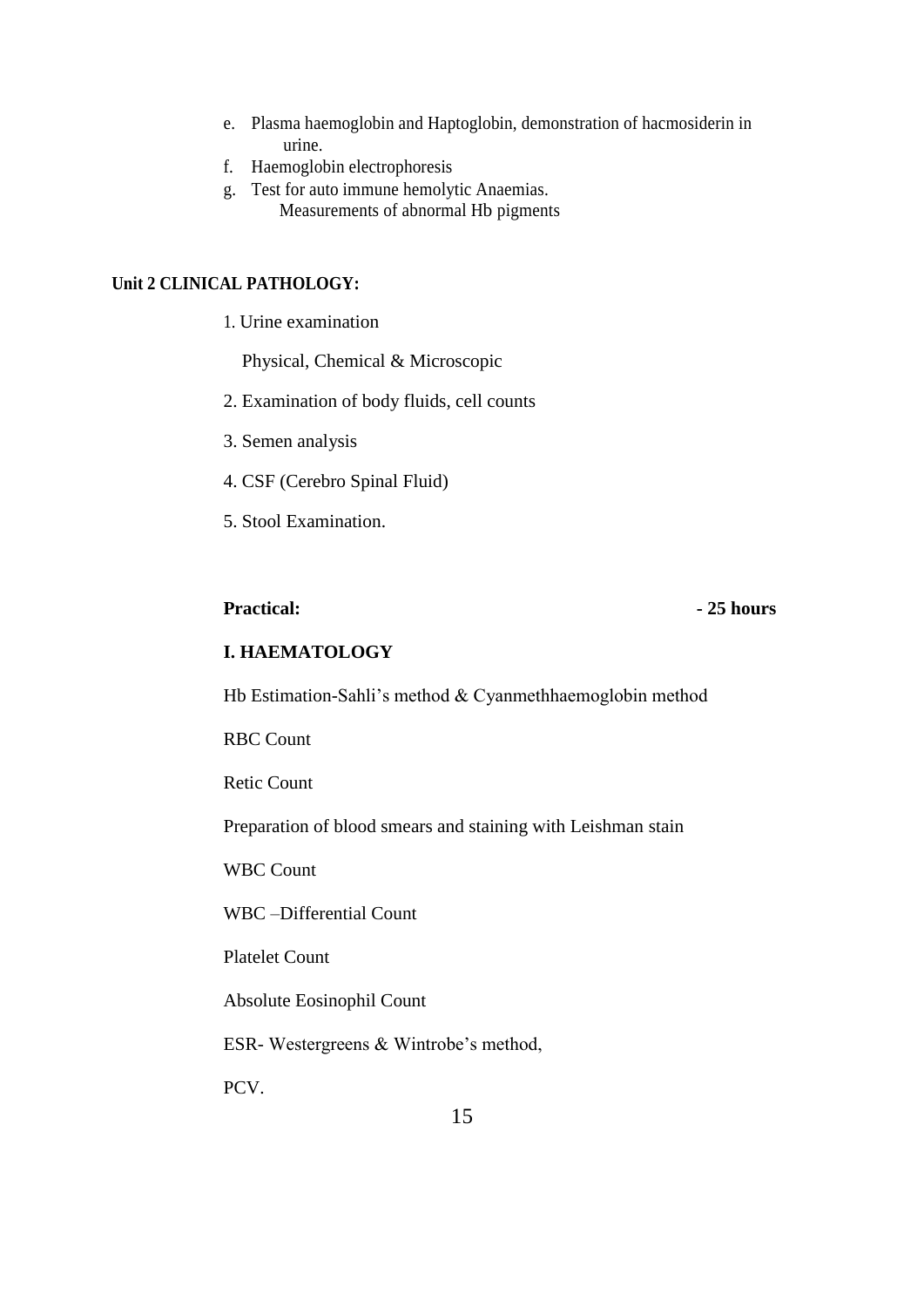Sickling test-Demonstration

Bone Marrow Smear preparation & staining proceedure- Demonstration

Demonstration of Malarial Parasite.

### **II. CLINICAL PATHOLOGY**

1. Urine examination

Physical

Chemical

Microscopic

# **Reference books ( Latest Edition )**

| S1.No            | Name of Book & title            | Author             | Publisher, Name,<br>place of publication |
|------------------|---------------------------------|--------------------|------------------------------------------|
| 1                | <b>Practical Pathology</b>      | P. Chakraborty     | New Central Book                         |
|                  |                                 | Gargi Chakraborty  | Agency, Kolkotta                         |
| 2.               | <b>Text Book of Haematology</b> | Dr. Tejinder Singh | Arya Publications,                       |
|                  |                                 |                    | Sirmour (H.P)                            |
| 3.               | <b>Text Book of Medical</b>     | Praful Godkar      | Bhalani Publication                      |
|                  | Laboratory Technology           |                    | House, Mumbai                            |
| $\overline{4}$ . | <b>Practical Haematology</b>    | Sir John Dacie     | Churchill                                |
|                  |                                 |                    | Livingstone, London                      |
| 5.               | Todd & Sanford, Clinical        | John Bernard Henry | All India travellar                      |
|                  | Diagnosis & Management by       |                    | Booksellar, Delhi.                       |
|                  | <b>Laboratory Methods</b>       |                    |                                          |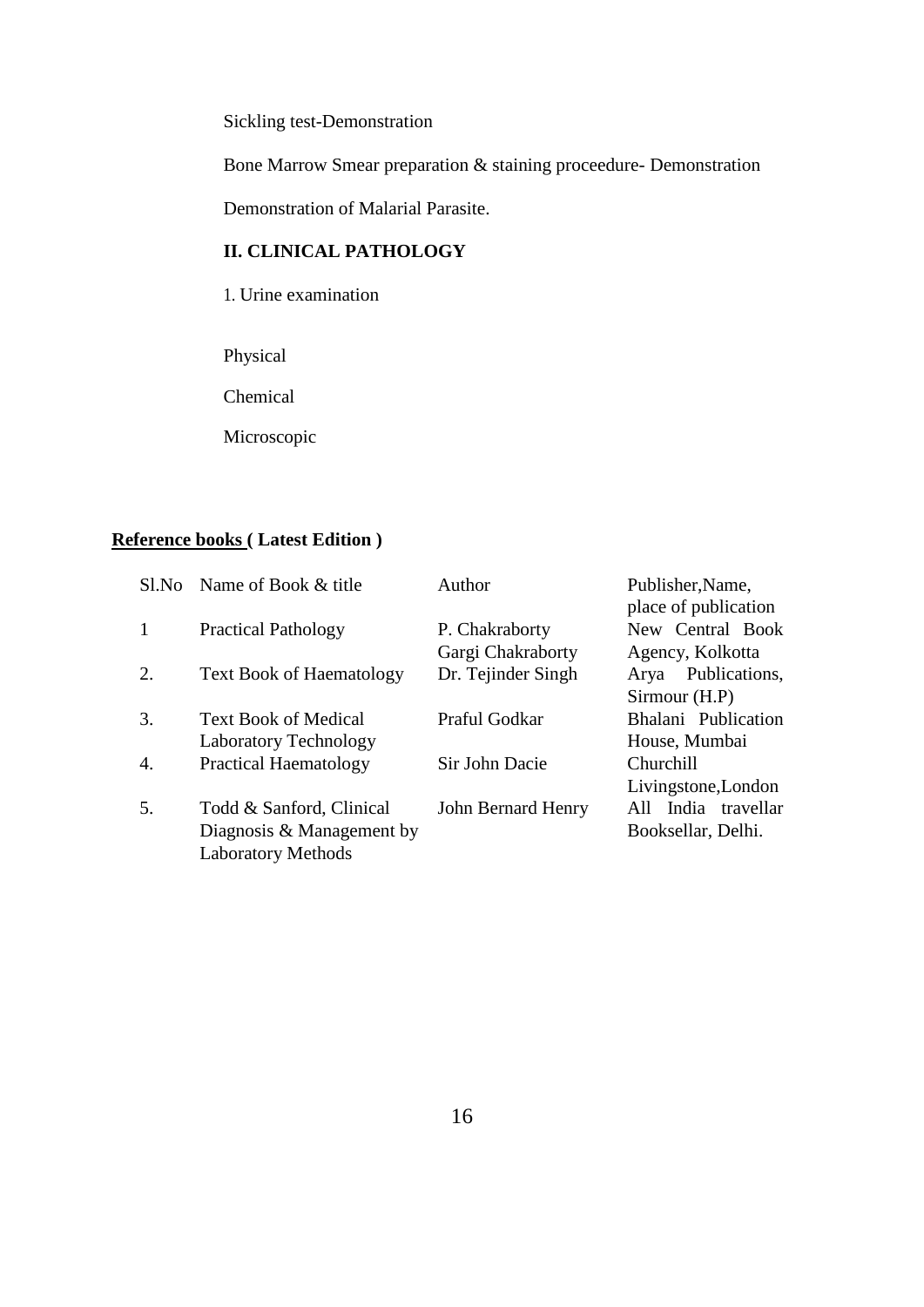# **1 st year B.Sc Physician Assistant**

### **MICROBIOLOGY**

#### **Theory: 50 hours**

#### **Unit 1 Principles of Microbiology:** General introduction, and History of Microbiology

**Unit 2** Microscope-Different types including electron microscope.

Unit 3 Classification of Microbes

Unit 4 Bacterial cell, Bacterial Growth and Nutrition, Bacterial Metabolism, Bacterial Genetics and Variation, Antibacterial Agents, and Anti-Septics & Disinfection (Chemical Sterilization), Sterilization (Physical) – Heat, Filters, Radiation, Antibiotics, Chemotherapy and Drug Resistance, Collection & Transportations of Specimens.

#### **Practical: 25 hours**

#### **Bacteriology :**

- Operation of microscope and handling of equipments and instruments required for routine lab work.
- Morphology of bacteria
- Hanging drop & simple staining
- Simple stains Gram stain, & Ziehl Neelsen's stain
- Demonstration of culture media and Antibiotic sensitivity test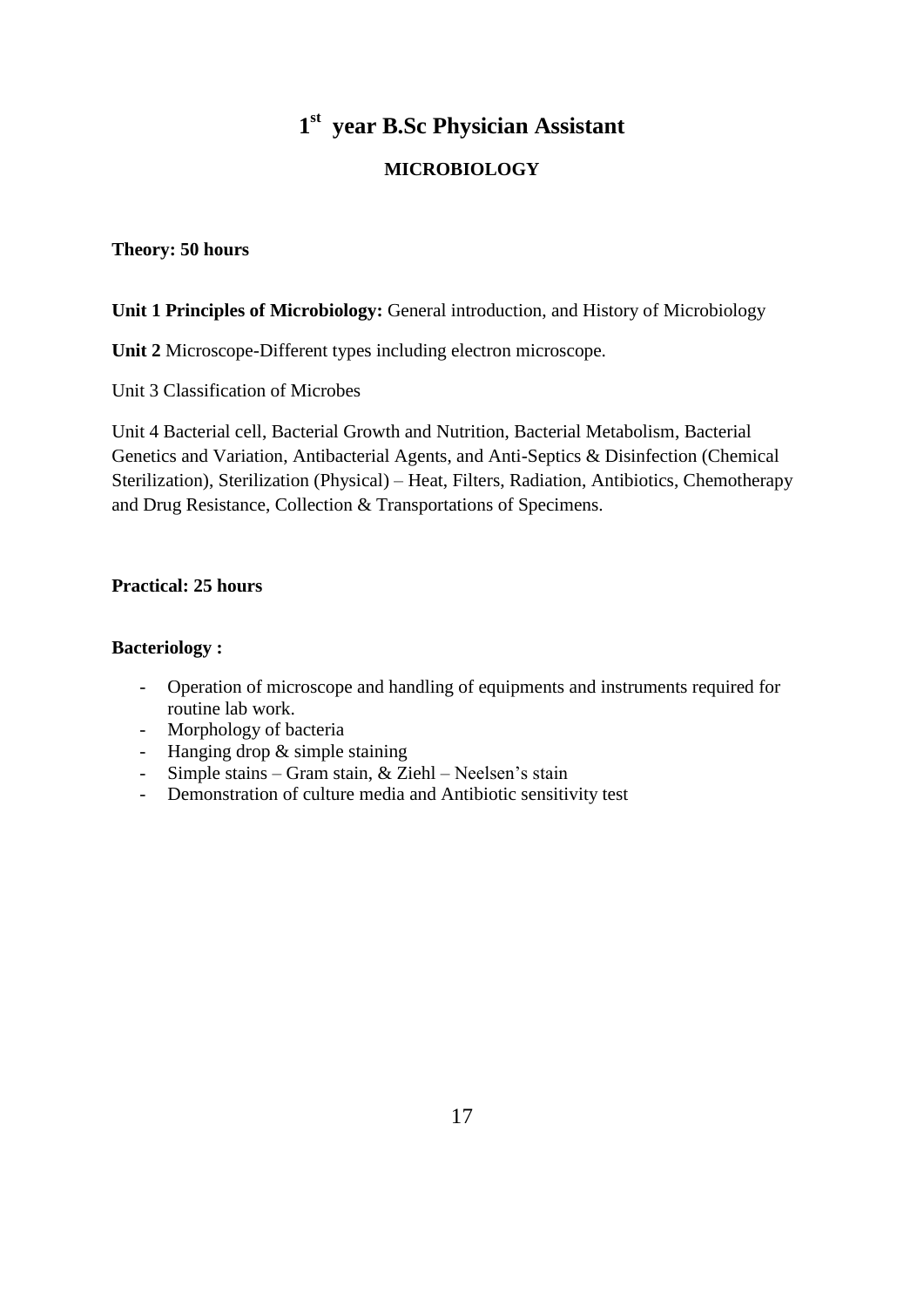#### **Recommended Text Books (Latest Edition )**

- 1. Ramanik Sood, Laboratory Technology (Methods and Interpretations) J.P. Bros, New Delhi,
- 2. Wedling Medical Laboratory Procedures,J.P. Bros, New Delhi.
- 3. Sachdev K N, Clinical Pathology & Bacteriology, J.P. Bros, New Delhi
- 4. Chatterjee K.D. Parasitology in relation to clinical medicine, Chatterjee Medical publication, Calcutta.
- 5. Rippon, Medical Mycology, W.B Saunders.
- 6. Emmons, Medical Mycology, W.B Saunders.
- 7. Basic Laboratory Methods in Parasitology,J.P. Bros, New Delhi
- 8. Ananthnarayan & Panikar, Text book of Medical Microbiology,
- 9. Robert Cruckshank, Medical Microbiology The practice of Medical Microbiology,ELBS,
- 10. Basic Laboratory Procedures in Clinical Bacteriology, J.P. Brothers, New Delhi.
- 11. Prof. C.P. Baveja, Text Book of Microbiology, Arya Publication,
- 12. Dr. C.N. Dey, Dr. H.L.E. Gruebov & Dr. T.K. Dey, Medical Mycology, New Central Book Agency (P) Ltd. Kolkota,
- 13. D.R. Arora Text book of Microbiology, CBS Publications, New Delhi,
- 14. Prof. C.P. Baveja, Practical Microbiology, Arya Publications.
- 15. Rajesh Karyakarte & Ajit Damle, Medical Parasitology, Books & Allied (P) Ltd. Kolkata.
- 16. P. Chakraborty Medical Parasitology, New Central Book Agency (P) Ltd, Kolkata.
- 17. Dr. Arora & B. Arora, Medical Parasitology ,CBS Publications, New Delhi.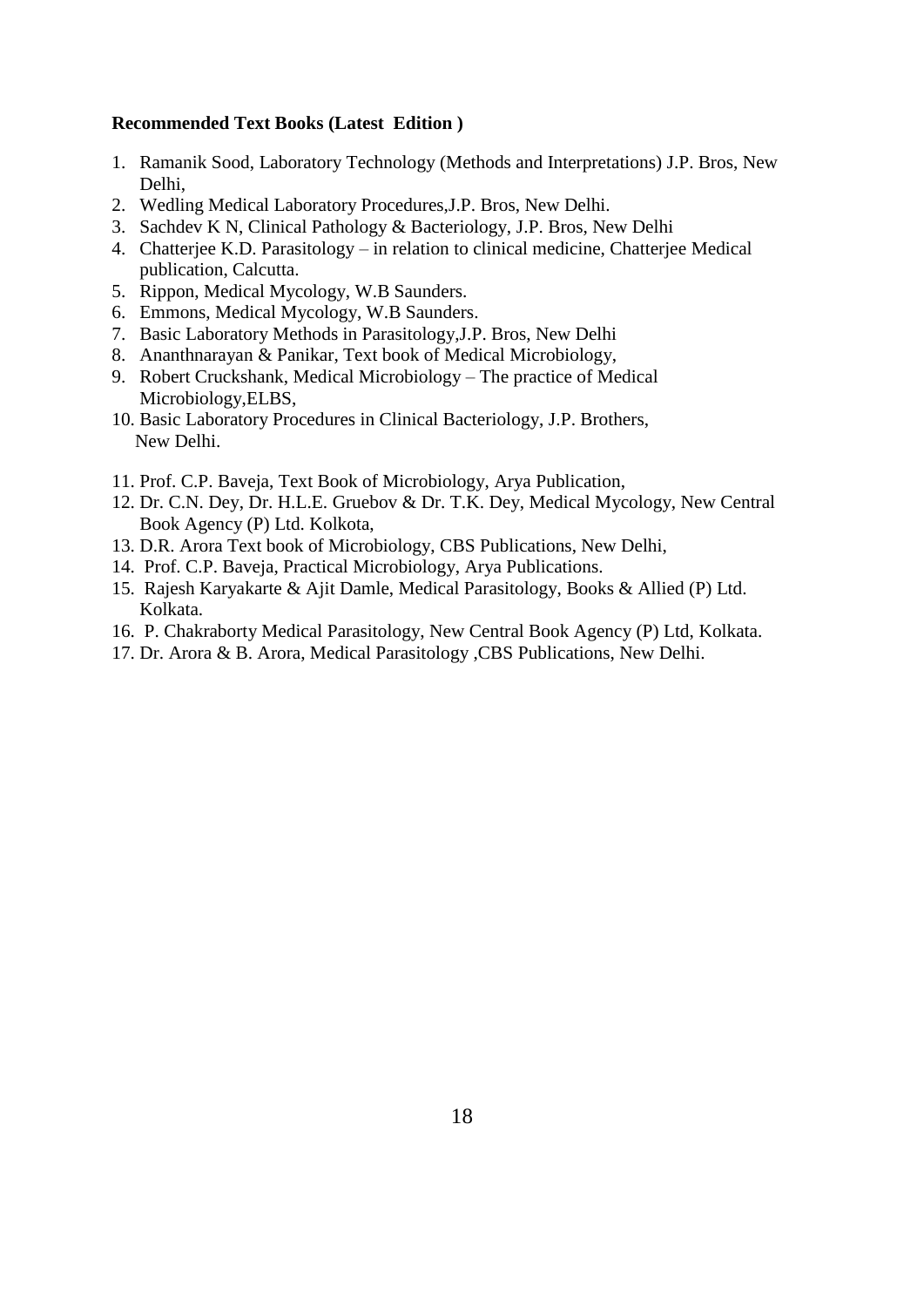#### **ENGLISH**

#### **COURSE CONTENTS:**

Subsidiary subject 60 hours for 1st year marks to be sent to university before IInd year exam.

Course description: It is designated to help the students to acquire a good command over English language for common and medical terminology used in medical practice.

Behavioural objectives:

Ability to speak and write proper English

Ability to read and understand English

Ability to understand and practice medical terminology, Paragraph and Letter writing, Note making, Description, The use of paragraphs, Essay writing, Telegrams, Precise-writing and abstracting, Report writing.

Medical Terminology and Use of dictionary

#### **Text books recommended (Latest Edition )**

V.R.Narayana, Sharma Strengthen your writing, New Delhi, Orient Longman

When and Martin – Grammer and composition, Delhi, Chand & Co.

Shashikumar V., D'Souza P.V, Spoken English, New Delhi, Tata Mergaw Hill

Dorland's pocket Medical dictionary ,New Delhi; Oxford & IBH Publishing Co.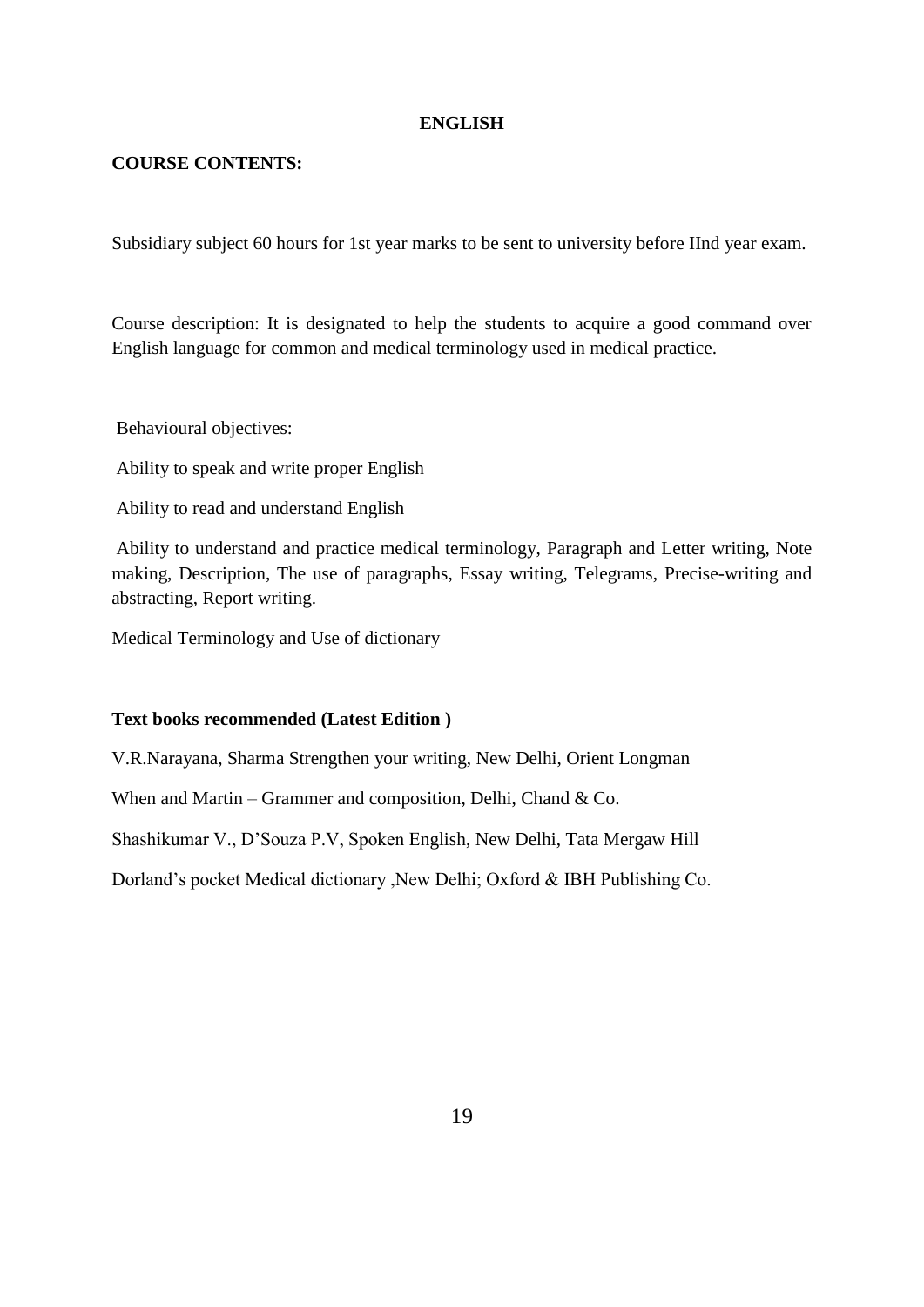### **SUBJECTS, NUMBER OF YEARS OF STUDY AND SCHEME OF EXAMINATION : TABLE** : **FIRST YEAR B.SC. ALLIED HEALTH SCIENCE COURSES:**

| S1.                                                                                                                                                                                                                                                                                                                 | Subjects     |        | Teaching No. of<br>Hours     | University<br>Examination | I.A | University<br>Practicals | I. A | Viva-<br>voce | Total |
|---------------------------------------------------------------------------------------------------------------------------------------------------------------------------------------------------------------------------------------------------------------------------------------------------------------------|--------------|--------|------------------------------|---------------------------|-----|--------------------------|------|---------------|-------|
| N <sub>o</sub>                                                                                                                                                                                                                                                                                                      |              | Theory | Practical                    | Theory                    |     | Practical                |      |               |       |
|                                                                                                                                                                                                                                                                                                                     |              |        |                              |                           |     |                          |      |               |       |
| 1.                                                                                                                                                                                                                                                                                                                  | Anatomy      | 50     | 25                           | 80                        | 20  | 65                       | 20   | 15            | 200   |
|                                                                                                                                                                                                                                                                                                                     | Physiology   | 50     | 25                           | 40                        | 10  | 30                       | 10   | 10            |       |
| 2.                                                                                                                                                                                                                                                                                                                  | and          |        |                              |                           |     |                          |      |               | 200   |
|                                                                                                                                                                                                                                                                                                                     | Biochemistry | 50     | 25                           | 40                        | 10  | 30                       | 10   | 10            |       |
|                                                                                                                                                                                                                                                                                                                     | Pathology    | 50     | 25                           | 40                        | 10  | 30                       | 10   | 10            |       |
| 3.                                                                                                                                                                                                                                                                                                                  | And          |        |                              |                           |     |                          |      |               | 200   |
|                                                                                                                                                                                                                                                                                                                     | Microbiology | 50     | 25                           | 40                        | 10  | 30                       | 10   | 10            |       |
|                                                                                                                                                                                                                                                                                                                     |              |        | <b>Total</b>                 |                           |     |                          |      | 600           |       |
|                                                                                                                                                                                                                                                                                                                     |              |        | <b>Subsidiary Subjects *</b> |                           |     |                          |      |               |       |
| 1.<br>80<br>English<br>*The candidates are required to get acquainted with English subject, but<br>there will be no University Examination and this subject will also not be<br>shown in the statement of marks issued by the university. The colleges<br>are required to conduct examination and maintain records. |              |        |                              |                           |     |                          |      |               |       |

### **Subjects for examination and distribution of marks**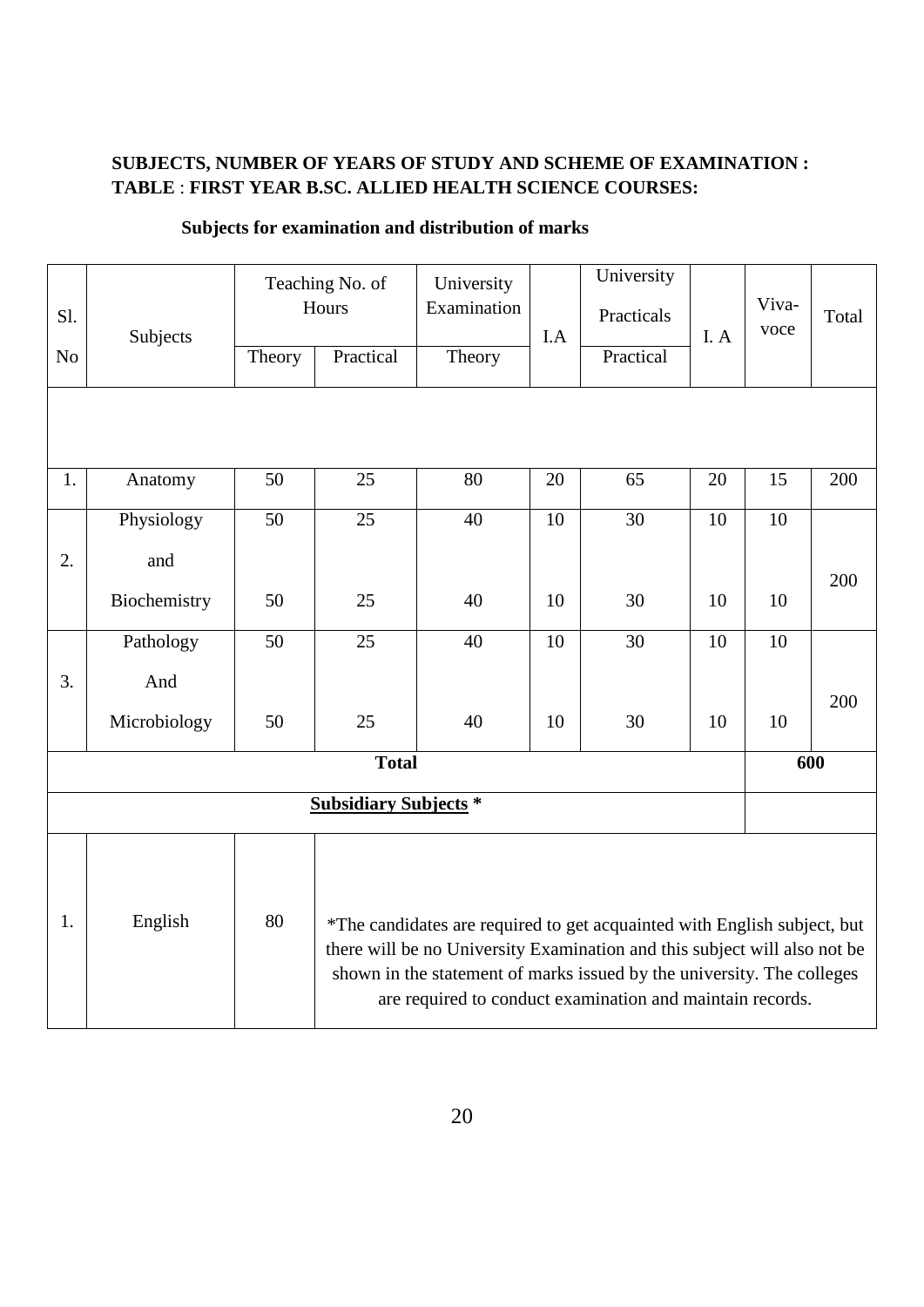# **Pattern of Examination**

1. Anatomy:

| <b>Type of</b><br><b>Question</b>                                                        | No. of<br><b>Questions</b> | <b>Questions to be</b><br>answered | <b>Question X</b><br>marks | <b>Total</b><br><b>Marks</b> |
|------------------------------------------------------------------------------------------|----------------------------|------------------------------------|----------------------------|------------------------------|
| <b>Long Essays</b>                                                                       | 2                          | 2                                  | $2 \times 10$              | 20                           |
| <b>Short Essays</b>                                                                      | 8                          | 6                                  | 6 X 10                     | 60                           |
| <b>Short Answers</b>                                                                     | 10                         | 10                                 | $10 \text{ X } 2$          | 20                           |
|                                                                                          | 80                         |                                    |                            |                              |
|                                                                                          | 20                         |                                    |                            |                              |
|                                                                                          | <b>100</b>                 |                                    |                            |                              |
| Practicals (Spotters and specimens + Practicals $IA + Viva\ Voce) = ($<br>$65 + 20 + 15$ |                            |                                    |                            | 100                          |
|                                                                                          | 200                        |                                    |                            |                              |

# **2. Physiology, Biochemistry, Microbiology and Pathology**

| <b>Type of</b><br><b>Question</b>                                    | No. of<br><b>Questions</b> | <b>Questions to be</b><br>answered | <b>Question X</b><br>marks | <b>Total</b><br><b>Marks</b> |
|----------------------------------------------------------------------|----------------------------|------------------------------------|----------------------------|------------------------------|
| <b>Long Essays</b>                                                   | 1                          | 1                                  | <b>1X 10</b>               | 10                           |
| <b>Short Essays</b>                                                  | 5                          | 3                                  | 3 X 5                      | 15                           |
| <b>Short</b><br><b>Answers</b>                                       | 5                          | 5                                  | 5 X 3                      | 15                           |
|                                                                      | 40                         |                                    |                            |                              |
|                                                                      | 10                         |                                    |                            |                              |
|                                                                      | 50                         |                                    |                            |                              |
| <b>Practicals (Practical Examination + Practical IA + Viva Voce)</b> | 50                         |                                    |                            |                              |
|                                                                      | 100                        |                                    |                            |                              |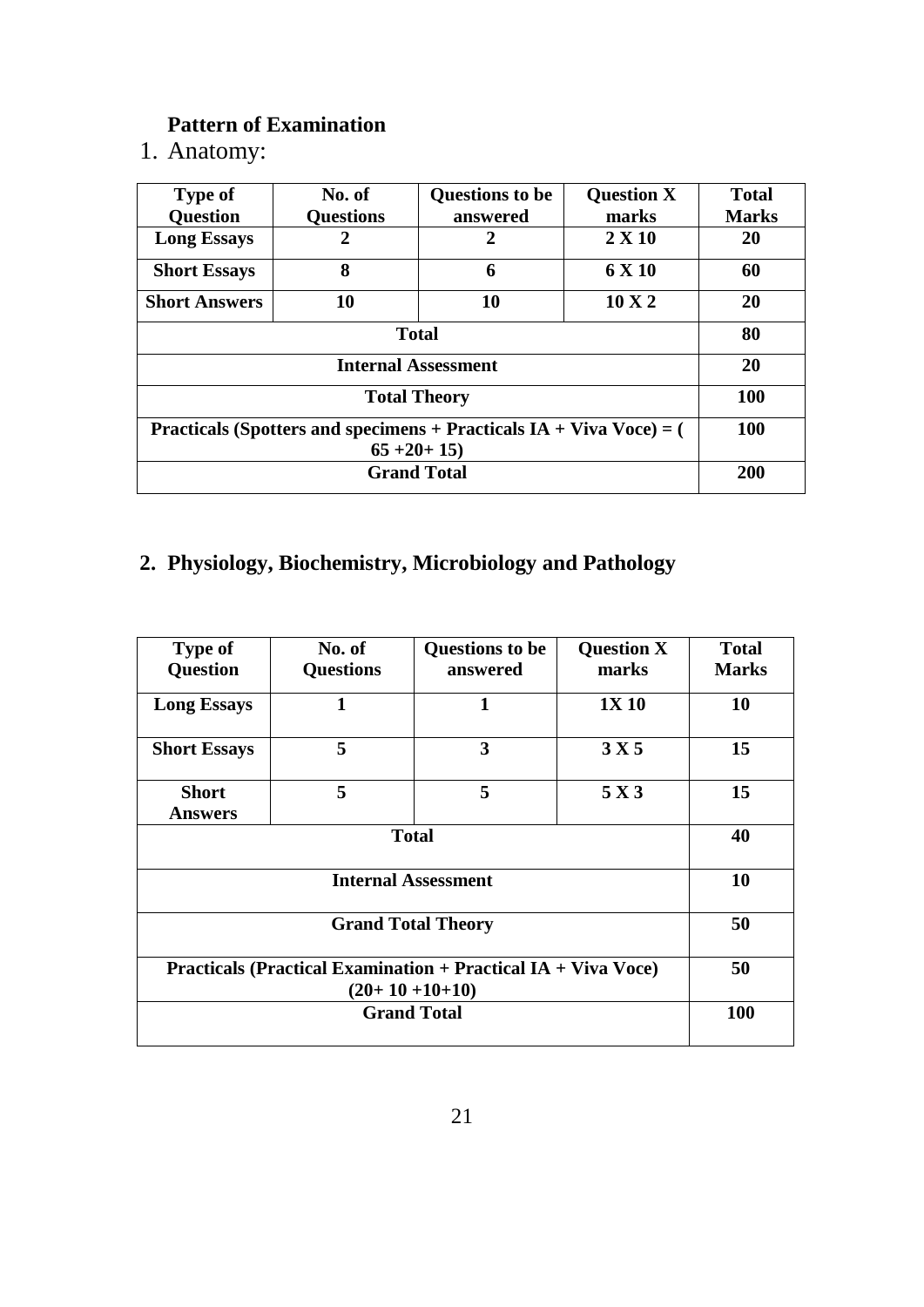### **SCHEME OF EXAMINATION - ENGLISH**

| Theory: 80 Marks                                                    | Duration:   | 3 hours |
|---------------------------------------------------------------------|-------------|---------|
| 1) Fill in the blanks                                               | $-10$ marks |         |
| 2) Articles (passage/fill in the blanks)                            | $-10$ marks |         |
| 3) Tense (Sentence identification/rewriting a sentence) $-10$ marks |             |         |
| 4) Voice (rewrite)                                                  | $-10$ marks |         |
| 5) Speech (rewrite)                                                 | $-10$ marks |         |
| 6) Linkers (paragraph)                                              | $-10$ marks |         |
| 7) Paragraph writing                                                | $-10$ marks |         |
| 8) Letter writing                                                   | $-10$ marks |         |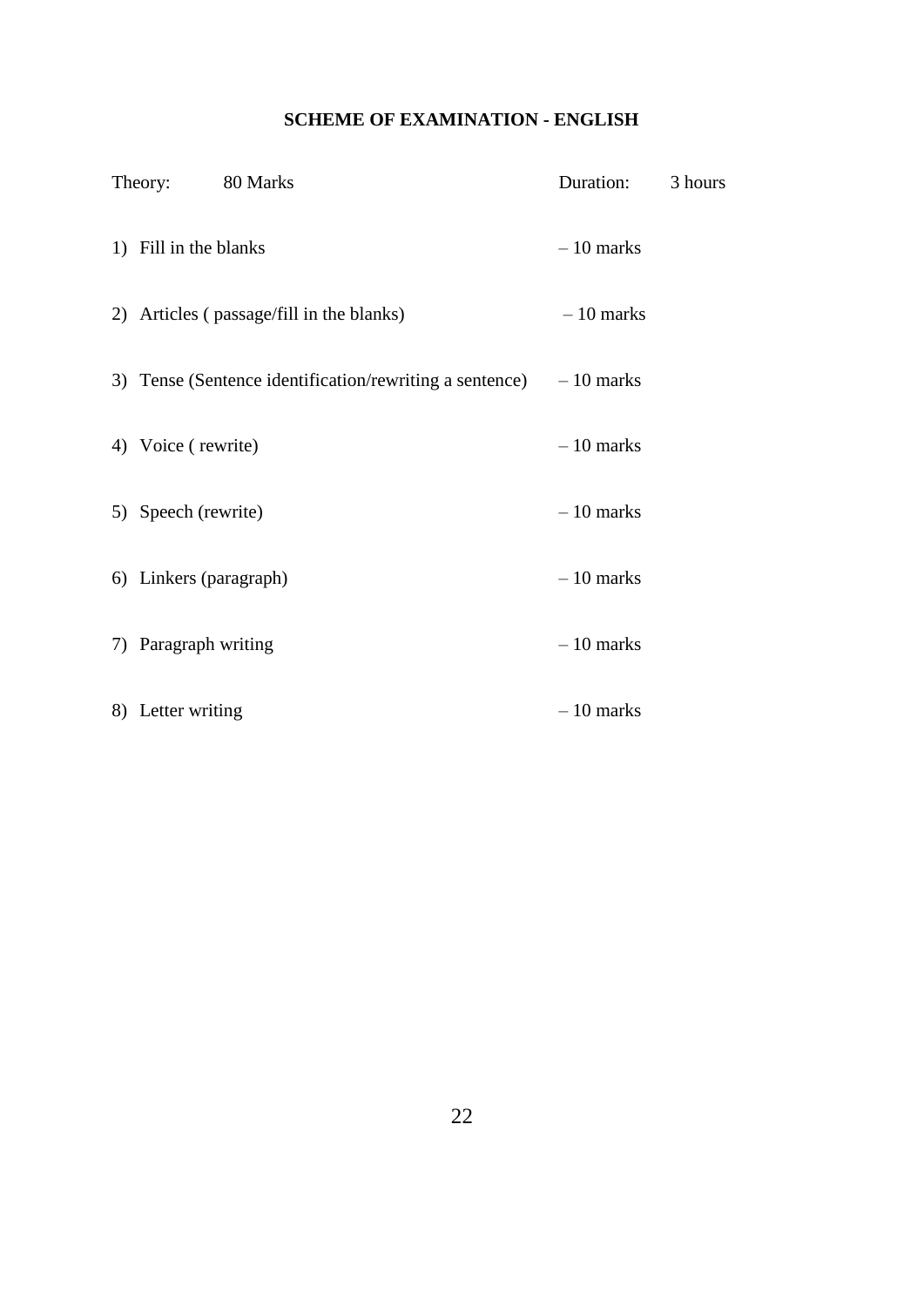## **SECTION III 2 nd Year B.Sc. Physician Assistant**

## **MEDICINE**

#### **Medicine: Theory: 50 Hours**

**Unit 1** Infectious Diseases- disorders, diagnosis and treatment principles - Diarrhoeal Diseases (Viral diarrhoea. Amoebic Dysentery, Shigellosis, Cholera), Typhoid, Viral Hepatitis  $(A, B, C, D, A)$  and E), Malaria, Dengue, Meningitis – 10 hours

**Unit 2** Diseases of the Respiratory System - URTI, pulmonary tuberculosis, asthma,, COPD, pneumonia, respiratory failure and ventilation – 3 hours

**Unit 3** Cardiovascular System – Rheumatic Fever, Rheumatic Heart Disease, Hypertension, Myocardial Infarction – 4 hours

**Unit 4** Diseases of Kidney and urinary tract: Acute and chronic renal failure, urinary tract infection – 3 Hours

**Unit 5** Diseases of the GIT: Peptic ulcer, inflammatory bowel disease, cirrhosis of liver, acute and chronic pancreatitis – 4 Hours

**Unit 6** Diseases of the Immune system: - AIDS, allergies and anaphylaxis, rheumatoid arthritis – 3 Hours

**Unit 7** Endocrinology: Diabetes Mellitus, Thyroid disorders, Adrenal Disorders (Cushing's  $disease$ ) – 3 Hours

**Unit 8** Nervous system – Stroke, 2 Hours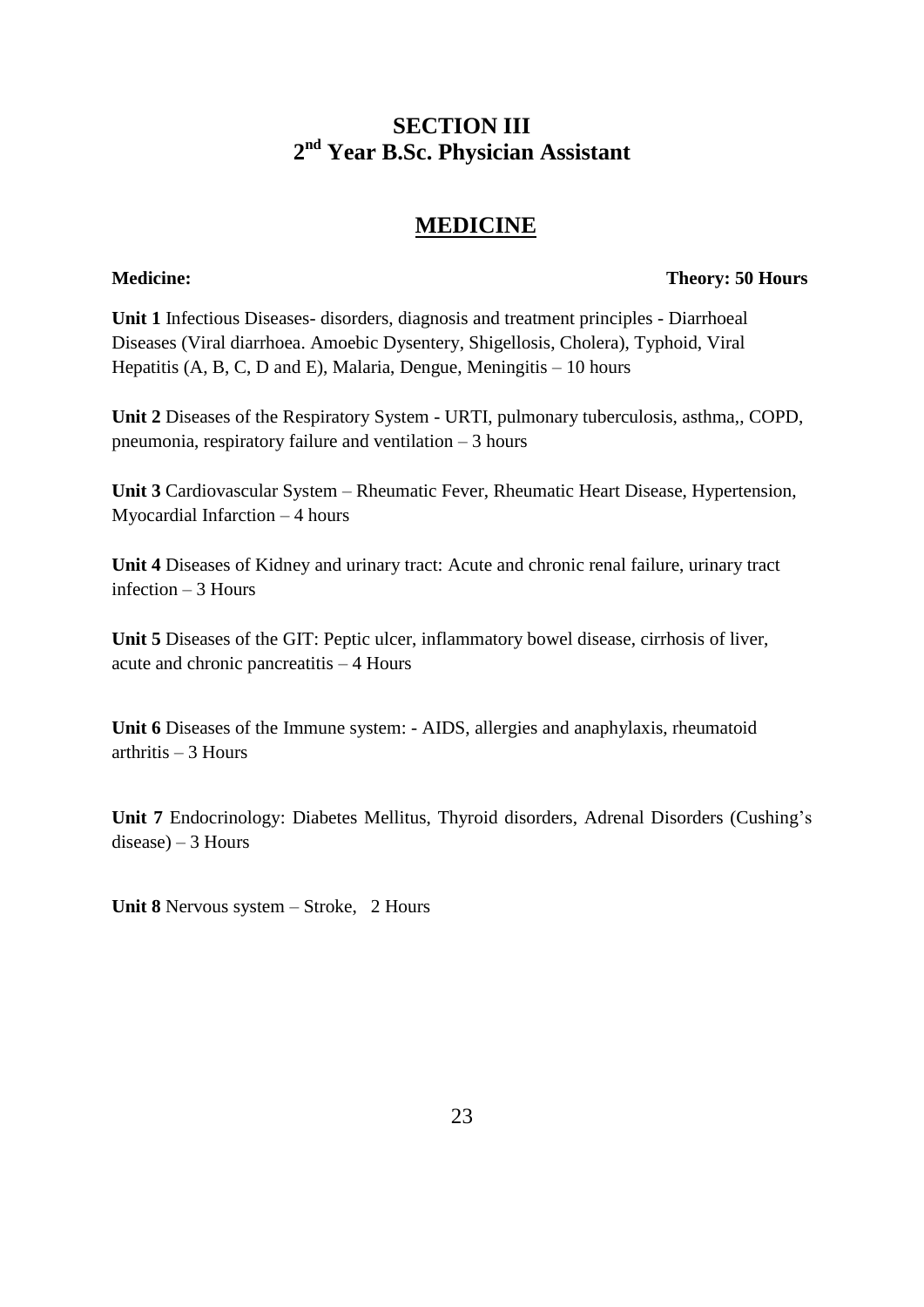### **Medicine Practicals: 25 Hours**

- 1. Approach to the patient
- 2. General physical examination
- 3. Examination of Cardiovascular and Respiratory System
- 4. Case sheet writing
- 5. Assess the communication skills by giving a scenario
- 6. Ward Training

# **Recommended Books for Medicine:**

| Sl.no | Name of the Textbook                | Authors         | Publisher               |
|-------|-------------------------------------|-----------------|-------------------------|
| 1.    | Principles and Practice of Medicine | Davidson        | Churchill Livingstone,  |
|       |                                     |                 | London                  |
| 2.    | <b>Text Book of Medicine</b>        | <b>API</b>      | API, Mumbai             |
| 3.    | Symptoms and signs in Clinical      | Chambelian's    | Ogilive and Christopher |
|       | Medicine                            |                 |                         |
|       | Principles of Internal Medicine     | Harrison's      | Mc Graw Hill            |
| 4.    | Clinical Methods                    | Hutchison       | <b>W.B Saunders</b>     |
| 5.    | <b>Clinical Examination ISE</b>     | Macleod's       | Churchill Livingstone   |
| 6.    | Clinical Medicine                   | Kumar and Clerk | Saunders                |
| 7.    | <b>Manual of Practical Medicine</b> | Allagappan      | Jaypee Brothers         |
| 8.    | <b>Text Book of Medicine</b>        | Vakil and       | Leading Promoters and   |
|       |                                     | Golwala         | Pvt. Ltd                |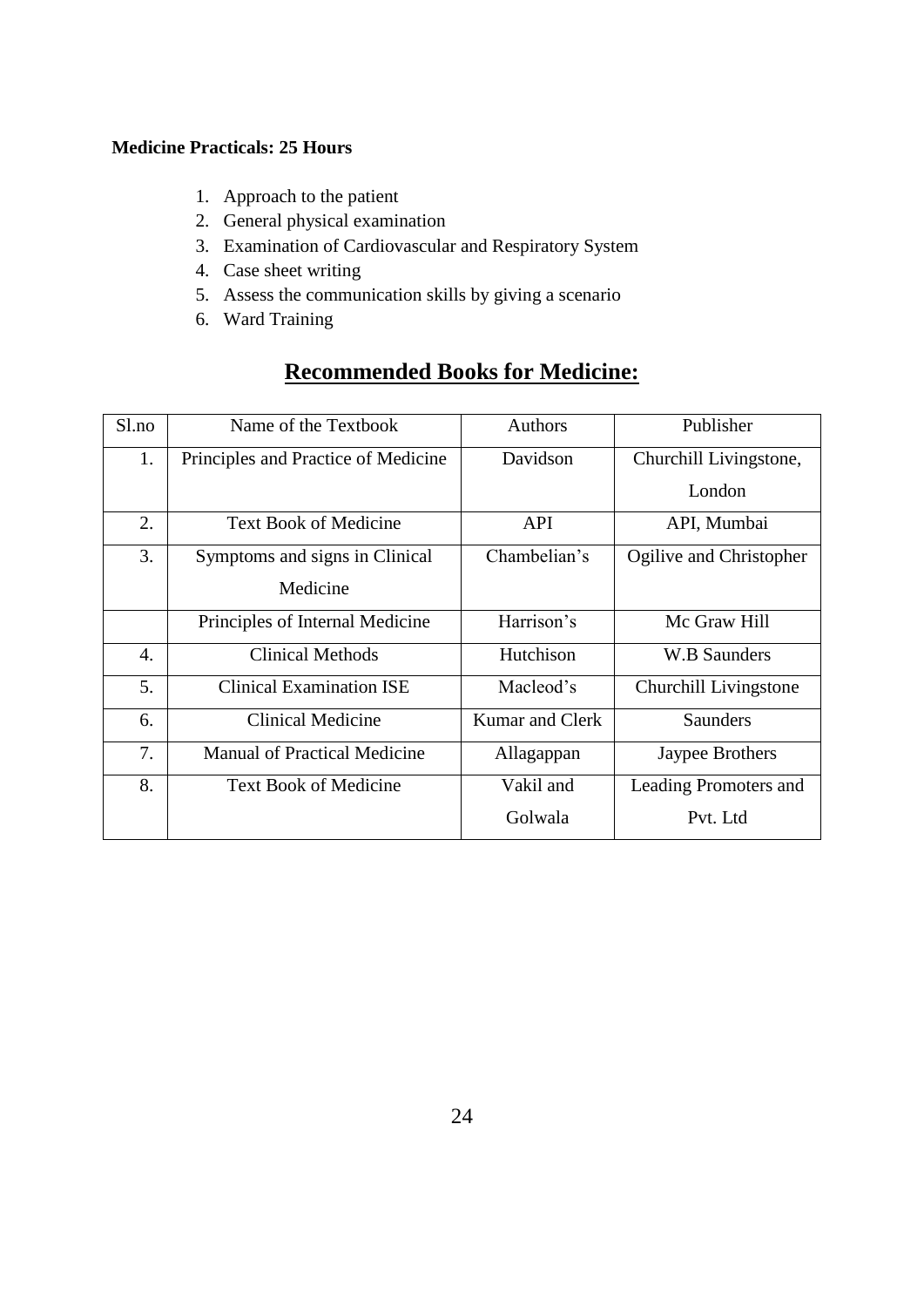# **SECTION III 2 nd Year B.Sc. Physician Assistant**

# **PHARMACOLOGY**

#### **Pharmacology:** Theory: 20 Hours

**Unit 1:** Principles of drug administration, absorption, distribution, metabolism, excretion of drugs, factors influencing drugs action, dosage and factors modifying it.

**Unit 2:** Basic drug effect, classification of drugs acting on nerves, heart , blood pressure, respiratory system, gastrointestinal system, kidneys, hormones, musculoskeletal system and analgesics.

**Unit 3:** Common drugs- effects and side effects and drug interactions.

**Unit 4:** Narcotics and scheduled drugs.

# **Recommended Books for Pharmacology:**

| $S1$ .no | Name of the Textbook                      | <b>Authors</b>   | Publisher         |
|----------|-------------------------------------------|------------------|-------------------|
| 1.       | <b>Essentials of Medical Pharmacology</b> | K.D Tripathi     | Jaypee Brothers   |
| 2.       | Pharmacology and                          | R.S Satoskar,    | Popular Prakashan |
|          | Pharmacotherapeutics                      | S.D. Bhandarkar, |                   |
|          |                                           | Nirmala N. rege  |                   |
| 3.       | Basic and Clinical Pharmacology           | Bertram G.       | Mc Graw Hill      |
|          |                                           | Katzung          |                   |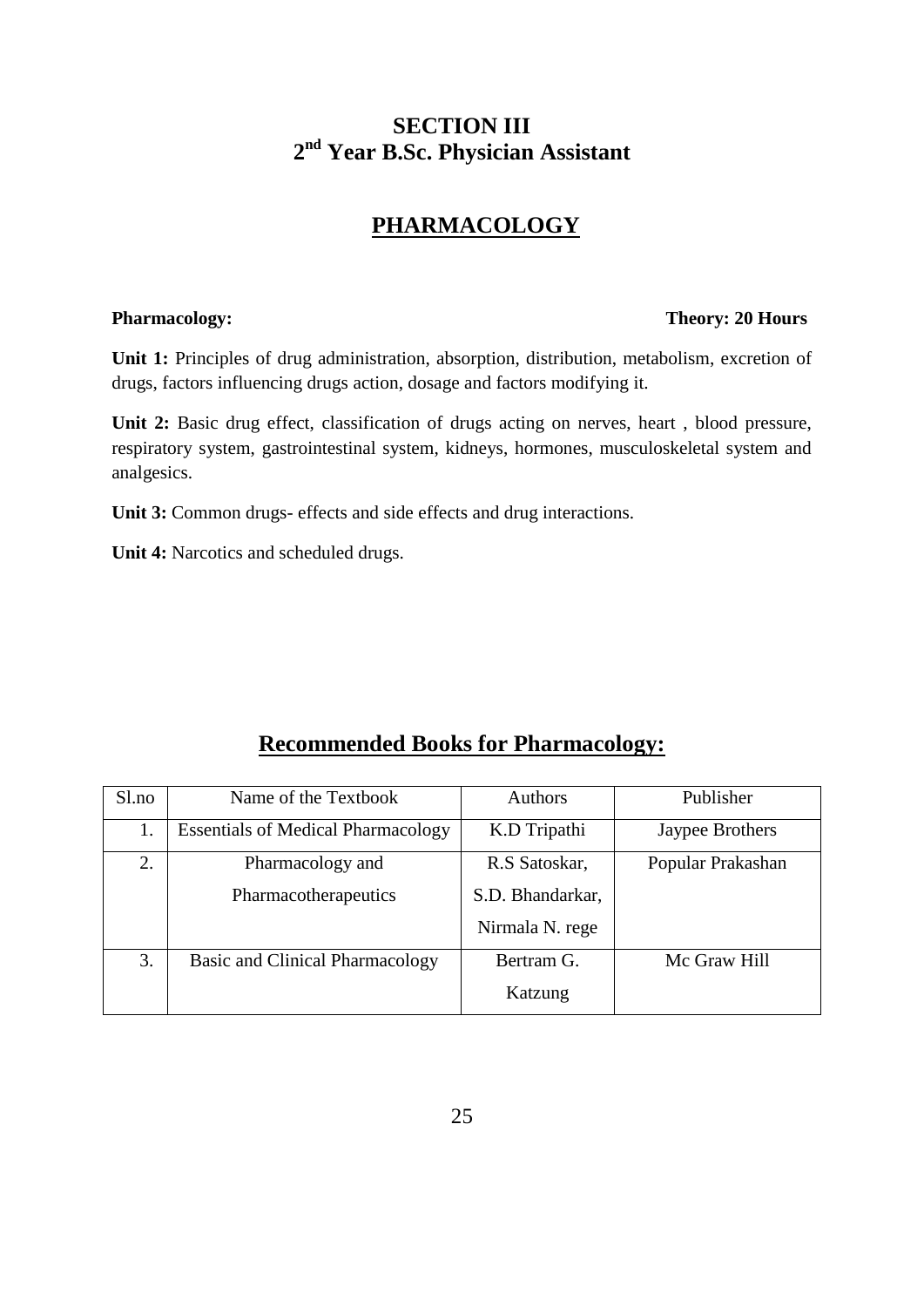#### **PAEDIATRICS**

#### THEORY: 50 Hrs. 25 Hrs. 25 Hrs. 25 Hrs. 25 Hrs. 25 Hrs. 25 Hrs. 25 Hrs. 25 Hrs. 25 Hrs. 25 Hrs. 25 Hrs. 25 Hrs. 25 Hrs. 26 Hrs. 26 Hrs. 26 Hrs. 26 Hrs. 26 Hrs. 26 Hrs. 26 Hrs. 26 Hrs. 26 Hrs. 26 Hrs. 26 Hrs. 26 Hrs. 26 Hrs

**Unit 1** Growth and Development (anthropometry): Measurement and interpretation of weight, length/height, head circumference and mid-arm circumference. Use of weighing machines, infant meter, interpretation of Growth Charts: Road to health card and percentile growth curves, abnormal growth patterns- failure to thrive, short stature, growth pattern of different organ systems like lymphoid, brain and sex organs, normal pattern of teeth eruption.

Important milestones in infancy and early childhood in areas of gross motor, fine motor, language and personal – social development, psychological and behavioural problems

Measurement and interpretation of sitting height, US: LS ratio and arm span Ageindependent antropometric measurement – principles and application

**Unit 2** Nutrition: Normal requirements of carbohydrates, protein, fats, minerals and vitamins for newborn, children, pregnant and lactating mother.

Common food sources, Breast feeding – colostrum and composition of breast milk, initiation and technique of feeding, hazards and demerits of prelacteal feed, top milk and bottle – feeding.

Feeding of LBW babies, infant feeding /weaning foods, methods of weaning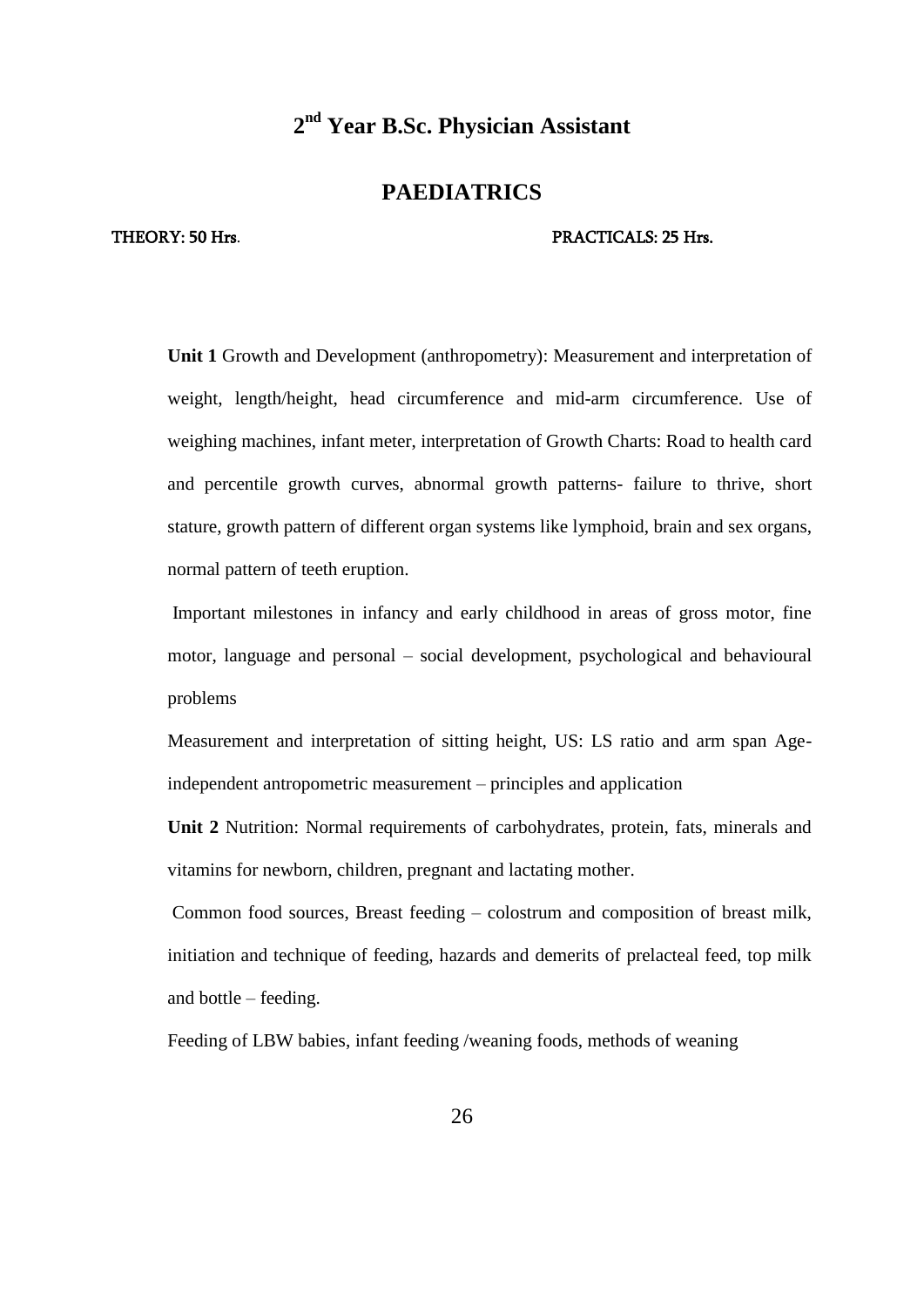Protein energy malnutrition: Definition, classification, features, causes and management.

Definition, causes and management of obesity

Immunization: National immunization programme,

**Unit 3** Infectious Diseases – Diarrhoea, LRTI, TB, Polio, meningitis, diphtheria, whooping cough, tetanus , measles, mumps, rubella, typhoid, viral hepatitis , cholera, chicken pox, amoebiasis, intestinal helminthiasis,

Unit 4: Genetics- principles of inheritance and diagnosis of genetic disorders – Down's syndrome

#### **Practical Training:**

- i) IV Cannulation, Cut open for fluid replacement
- ii) New Born Care
- iii) Oral Rehydration Therapy
- iv) Immunization Schedule
- v) Oxygenation Temperature maintenance

### **Recommended Books for Paediatrics:**

- 1. Textbook of Paediatrics Indian Academy of Paediatrics (IAP)
- 2. Essential Pediatrics- OP Ghai, CBS Publishers
- 3. Textbook of Paediatrics –Orient Longman
- 4. Principles of Paediatrics and Neonatal emergencies Jaypee Publications
- 5. Care of Newborn- Meharbaan Singh- Sagar Publications.
- 6. Hutchison's Clinical Methods- Swash Publications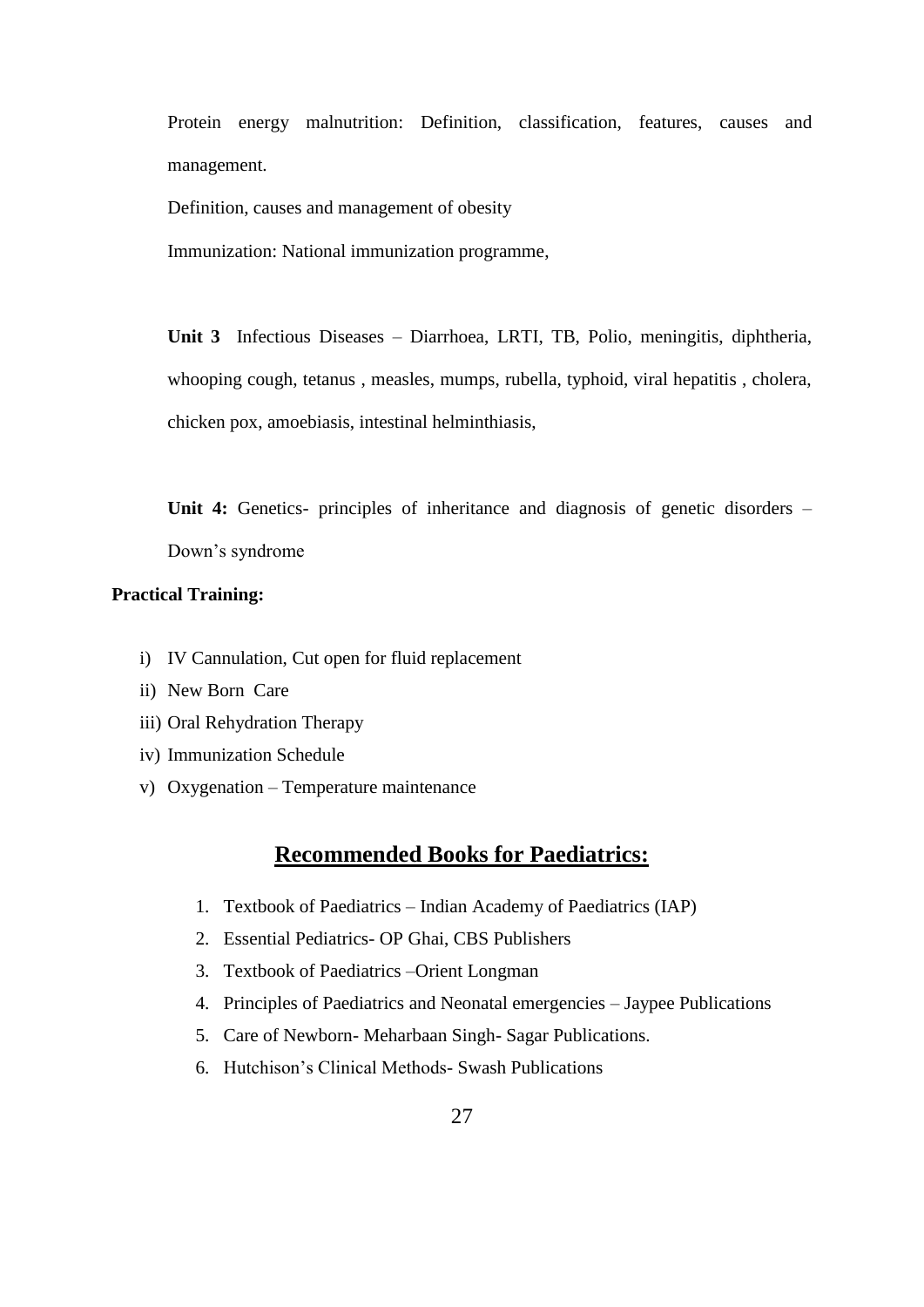### **BIOSTATISTICS – 30 Hours**

**Unit 1** Introduction to Biostatistics: Introduction, Some basic concepts, Measurement and Measurement Scales, Simple random sample, Computers and biostatistical analysis. Descriptive Statistics: Introduction, ordered array, grouped data-frequency distribution, descriptive statistics – measure of central tendency, measure of dispersion, measure of central tendency computed from grouped data, variance and standard deviation-grouped data.

**Unit 2** Basic Probability Concepts: Introduction, two views of probability – objective and subjective, elementary properties of probability, calculating the probability of an event.

Probability Distributions: Introduction, probability distribution of discrete variables, binomial distribution, Poisson distribution, continuous probability distributions, normal distribution and applications.

**Unit 3** Hypothesis Testing: Introduction, hypothesis testing – single population mean, difference between two population means, paired comparisons, hypothesis testing-single population proportion, difference between two population proportions, single population variance, ratio of two population variances.

**Unit 4** Concept of Correlation and Regression

### **Recommended Books for Biostatistics:**

- 1. P.S.S Sunder Rao, J. Richard. Introduction to Biostatisticsand Research methodsPrentice- Hall of India Pvt Ltd, 2006.
- 2. Indrayan A, Basic Methods of Medical research, AITBS Publishers, New Delhi.
- 3. Goon AM, Gupta MK, Das GB. Fundamentals of Statistics. World Press, Calcutta.
- 4. Hill A.B. Principles of Medical Statistics. Edward Arnold London.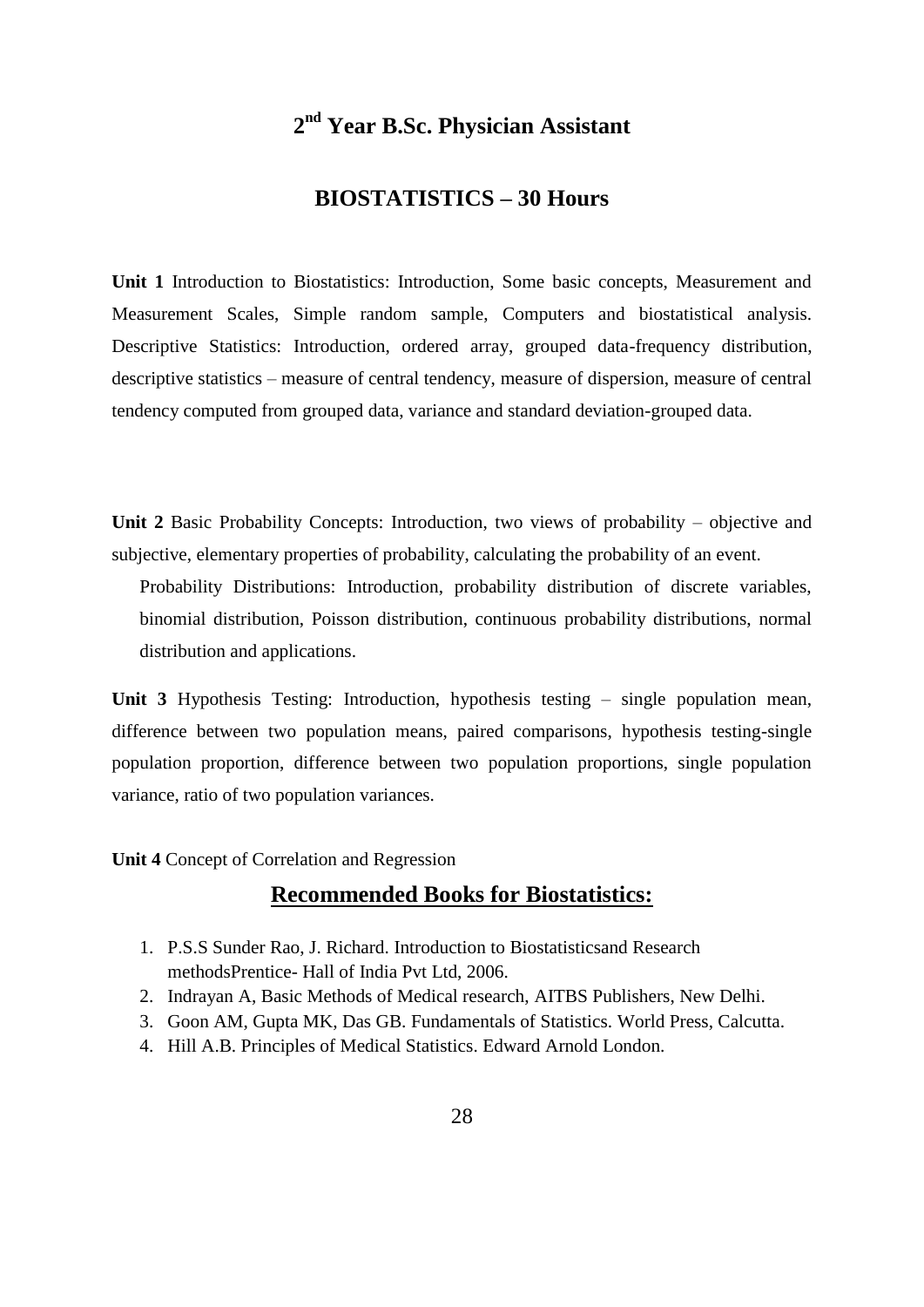### **SURGERY**

#### THEORY: 50 Hrs. 25 Hrs. 25 Hrs. 25 Hrs. 25 Hrs. 25 Hrs. 25 Hrs. 25 Hrs. 25 Hrs. 25 Hrs. 25 Hrs. 25 Hrs. 25 Hrs. 25 Hrs. 26 Hrs. 26 Hrs. 26 Hrs. 26 Hrs. 26 Hrs. 26 Hrs. 26 Hrs. 26 Hrs. 26 Hrs. 26 Hrs. 26 Hrs. 26 Hrs. 26 Hrs

Unit 1 Introduction and basic principles, metabolic response to injury, wound healing

Unit 2 Fluid, electrolyte and acid base balance, bleeding and blood transfusion.

Unit 3 Pathophysiology, Classification and Treatment of Shock and Burns

Unit 4 Thyroid gland and thyroglossal duct. Tracheostomy, Esophagus, stomach and duodenum (Hiatus Hernia, Gastritis, Peptic and Duodenal Ulcer and Pyloric Stenosis) Gall Bladder- Stones and Obstruction. Intestinal obstruction Appendicitis and Inguinal Hernia.

Unit 5: Benign Hypertrophy of Prostrate and Hydrocele

#### **Practical Training:**

- 1. Pre-operative preparation of patient
- 2. Post operative care
- 3. Care of wounds and drainage
- 4. Suture removal
- 5. Nasogastric aspiration
- 6. Care of chest drainage
- 7. Venepunture, changing IV solution and tubing
- 8. Administering Blood Transfusion
- 9. Peritoneal Dialysis and Haemodialysis
- 10. Aspirations
- 11. Lumber Puncture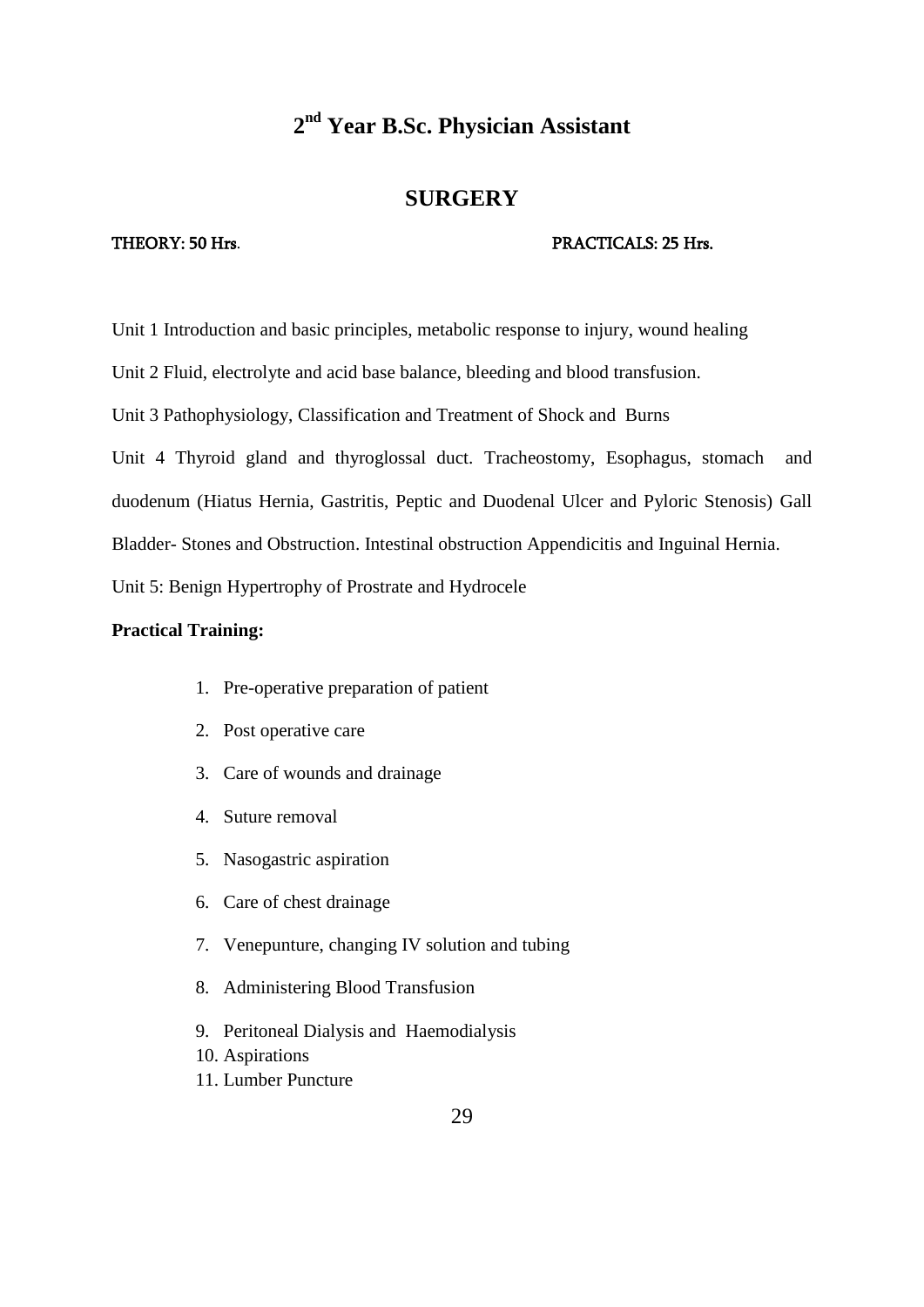## **ANAESTHESIOLOGY**

#### THEORY: 30 Hrs. 20 Hrs. 20 Hrs. 20 Hrs. 20 Hrs. 20 Hrs. 20 Hrs. 20 Hrs. 20 Hrs. 20 Hrs. 20 Hrs. 20 Hrs. 20 Hrs. 20 Hrs. 20 Hrs. 20 Hrs. 20 Hrs. 20 Hrs. 20 Hrs. 20 Hrs. 20 Hrs. 20 Hrs. 20 Hrs. 20 Hrs. 20 Hrs. 20 Hrs. 20 Hrs

**Unit 1** Pharmacology of drugs used in Anaesthesia and intensive care

**Unit 2** Oxygen delivery systems and its applications

**Unit 3** Haemodynamic monitoring, Cardiac output determinations and its applications,

Principles of arterial blood gas analysis, Cardiopulmonary resuscitation

**Unit 4** Basic life support (BLS), Advanced cardiac life support system, (ACLS) Principles of

artificial ventilation, Inotropes and vasodilators,

**Unit 5** Fluid and electrolyte balance

**Unit 6** Postoperative pain and treatment

Unit 7 Insertion of venous cannula arterial catheter, indications, methods & complications

### **Practical Training –**

- 1. OT Management / Cardiopulmonary Resuscitations
- 2. Ventilator Management
- 3. Endotracheal intubation
- 4. Insertion of venous cannula , arterial catheter
- 5. Basic Life support and Advanced Life Support
- 6. Intensive Care Management Protocol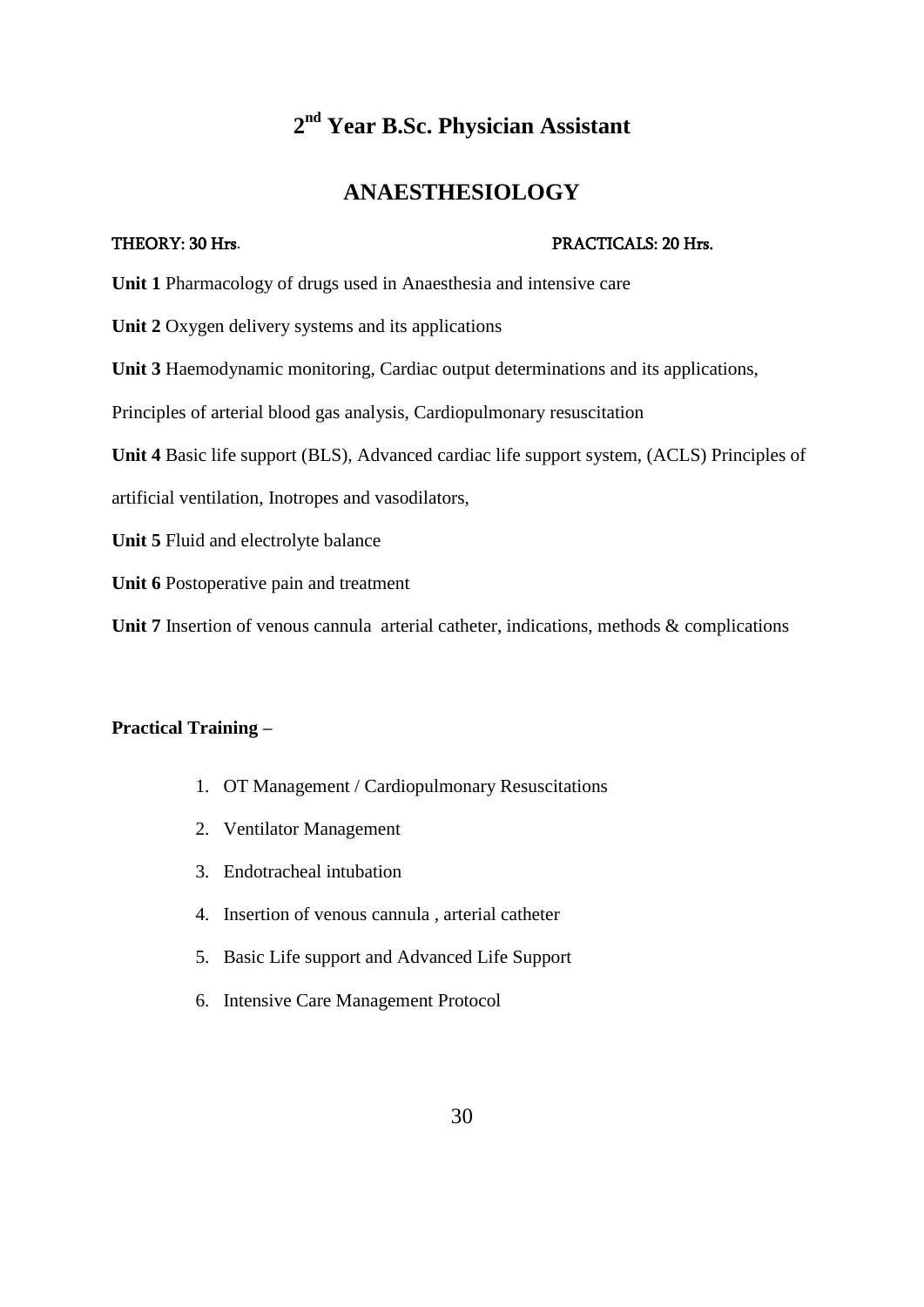# **Recommended Books for Surgery:**

- Bailey and Love's Short Practice of Surger. Ruseel RCG, Wiliams NS. Arnold Heinemann Publishers.
- Das K. A Manual on clinical surgery.
- Hai AA. ASI Text book of Surgery. Tata Mcgraw. Publishers.

# **Anaesthesiology:**

- Wylie and Churchill Davidson's A Practice of Anaesthesia
- Morgan GE, et al. Clinical Anaesthesiology. Lange
- Grey, Nunn, Utting- General Anaesthesia- Butterworth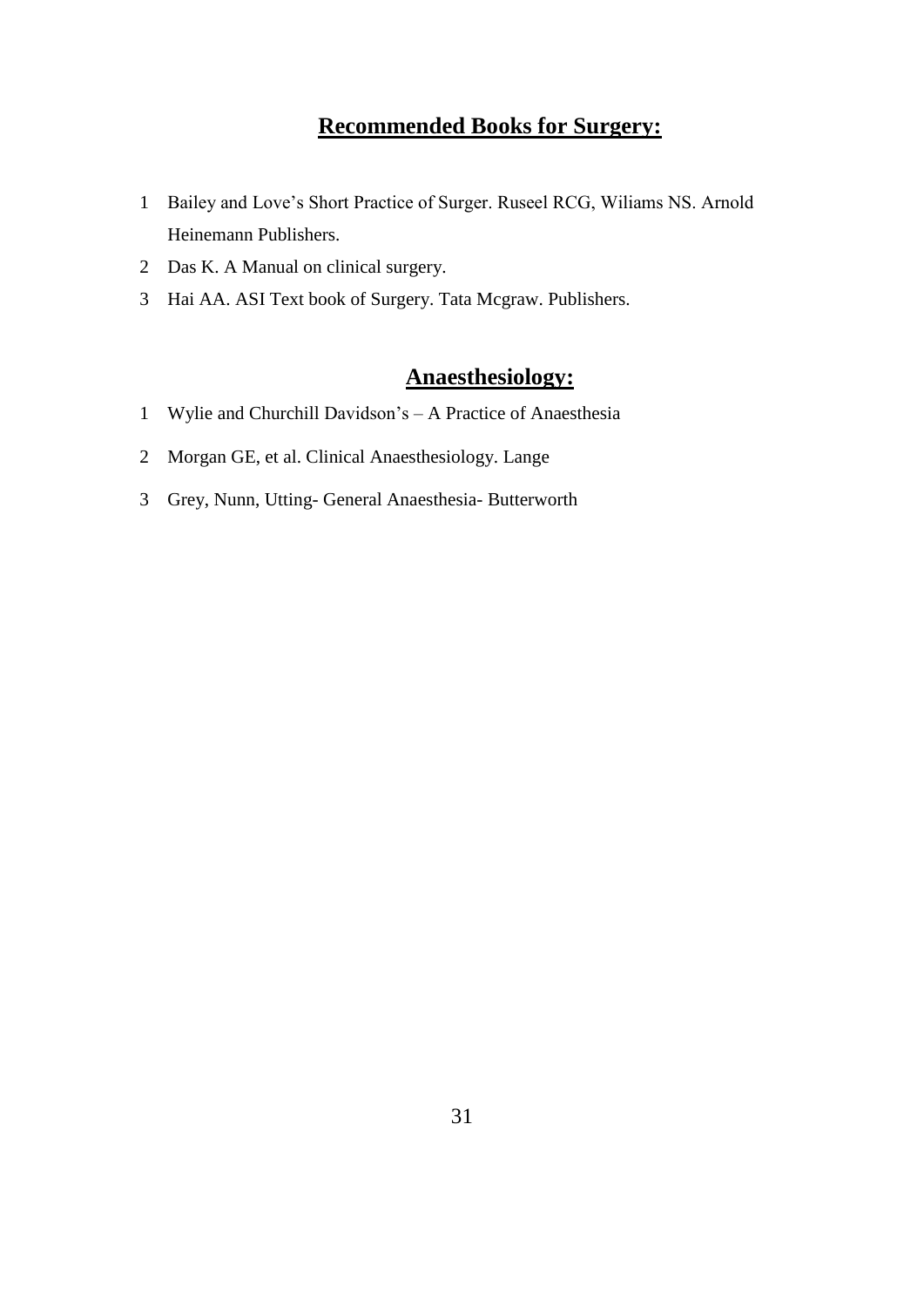# **SUBJECTS, NUMBER OF YEARS OF STUDY AND SCHEME OF EXAMINATION: TABLE: 2 nd Year B.Sc. Physician Assistant**

| Sl.            | Subjects                                                                                                                                                                                                                                                                                                                           |        | Teaching No. of<br>Hours     | University<br>Examination | I.A | University<br>Practicals | I. A | Viva-<br>voce | Total |
|----------------|------------------------------------------------------------------------------------------------------------------------------------------------------------------------------------------------------------------------------------------------------------------------------------------------------------------------------------|--------|------------------------------|---------------------------|-----|--------------------------|------|---------------|-------|
| N <sub>o</sub> |                                                                                                                                                                                                                                                                                                                                    | Theory | Practical                    | Theory                    |     | Practical                |      |               |       |
| 1.             | Medicine                                                                                                                                                                                                                                                                                                                           | 50     | 25                           | 40                        | 10  | 30                       | 10   | 10            | 200   |
| 2.             | Paediatrics                                                                                                                                                                                                                                                                                                                        | 50     | 25                           | 40                        | 10  | 30                       | 10   | 10            |       |
| 3.             | Surgery                                                                                                                                                                                                                                                                                                                            | 50     | 25                           | 40                        | 10  | 30                       | 10   | 10            | 200   |
| 4.             | Anaesthesiology                                                                                                                                                                                                                                                                                                                    | 30     | 20                           | 40                        | 10  | 30                       | 10   | 10            |       |
| 5.             | Pharmacology                                                                                                                                                                                                                                                                                                                       | 50     | 25                           | 40                        | 10  | $-$                      | --   | --            | 100   |
| 6.             | <b>Biostatistics</b>                                                                                                                                                                                                                                                                                                               | 30     |                              | 40                        | 10  |                          |      | $- -$         |       |
|                |                                                                                                                                                                                                                                                                                                                                    |        | <b>Total</b>                 |                           |     |                          |      |               | 600   |
|                |                                                                                                                                                                                                                                                                                                                                    |        | <b>Subsidiary Subjects</b> * |                           |     |                          |      |               |       |
| 1.             | Law-Indian<br>*The candidates are required to get acquainted with mentioned subjects,<br>but there will be no University Examination and these subjects will also<br>Constitution<br>50<br>not be shown in the statement of marks issued by the university. The<br>UDAHS are required to conduct examination and maintain records. |        |                              |                           |     |                          |      |               |       |
| 2.             | For Lateral entry Students the examinations will be conducted at the end<br>of $2^{nd}$ year<br>Environmental<br>50<br>Sciences<br>For Regular entry students the examinations will be conducted at the end                                                                                                                        |        |                              |                           |     |                          |      |               |       |
|                |                                                                                                                                                                                                                                                                                                                                    |        | of $1st$ year                |                           |     |                          |      |               |       |

# **Subjects for examination and distribution of marks**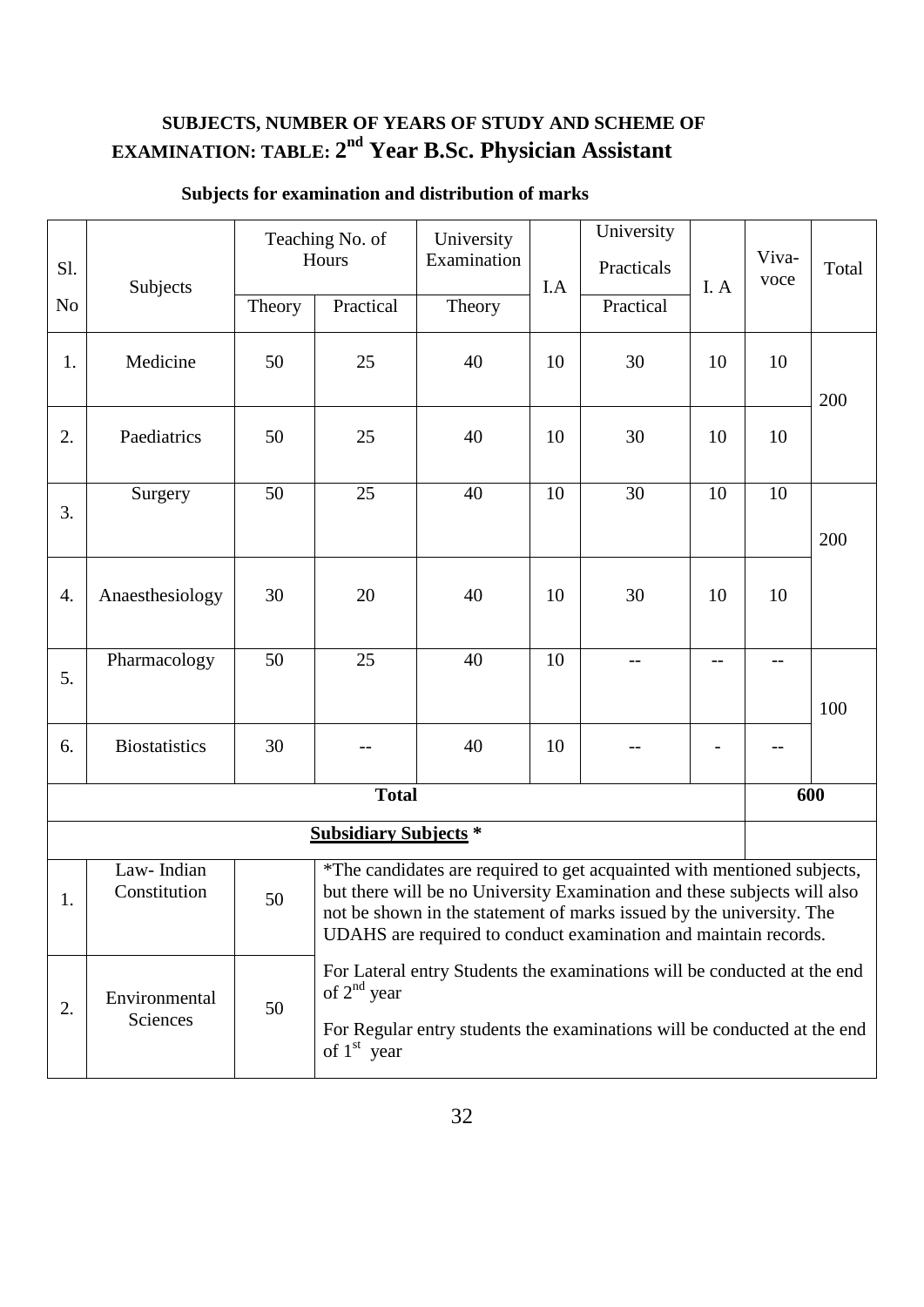| <b>Type of</b><br><b>Question</b>                                                      | No. of<br><b>Questions</b> | <b>Questions to be</b><br>answered | <b>Question X</b><br>marks | <b>Total</b><br><b>Marks</b> |
|----------------------------------------------------------------------------------------|----------------------------|------------------------------------|----------------------------|------------------------------|
| <b>Long Essays</b>                                                                     |                            |                                    | 1 X 10                     | 10                           |
| <b>Short Essays</b>                                                                    | 4                          | 3                                  | 3 X 5                      | 15                           |
| <b>Short Answers</b>                                                                   | 5                          | 5                                  | 5 X 3                      | 15                           |
|                                                                                        | 40                         |                                    |                            |                              |
|                                                                                        | 10                         |                                    |                            |                              |
|                                                                                        | 50                         |                                    |                            |                              |
| <b>Practicals (Practical Examination+ Practicals IA + Viva Voce) =</b><br>$(30+10+10)$ |                            |                                    |                            | 50                           |
|                                                                                        |                            |                                    |                            |                              |
|                                                                                        | 100                        |                                    |                            |                              |

# 1. **Medicine and Pediatrics**: **SCHEME OF EXAMINATION**-

# **2. Pharmacology and Biostatistics:**

| <b>Type of</b><br><b>Question</b> | No. of<br><b>Questions</b> | <b>Questions to be</b><br>answered | <b>Question X</b><br>marks | <b>Total</b><br><b>Marks</b> |
|-----------------------------------|----------------------------|------------------------------------|----------------------------|------------------------------|
| <b>Long Essays</b>                | 1                          | 1                                  | <b>1X 10</b>               | 10                           |
| <b>Short Essays</b>               | 5                          | 3                                  | 3 X 5                      | 15                           |
| <b>Short</b><br><b>Answers</b>    | 5                          | 5                                  | 5 X3                       | 15                           |
|                                   | 40                         |                                    |                            |                              |
|                                   | 10                         |                                    |                            |                              |
|                                   | 50                         |                                    |                            |                              |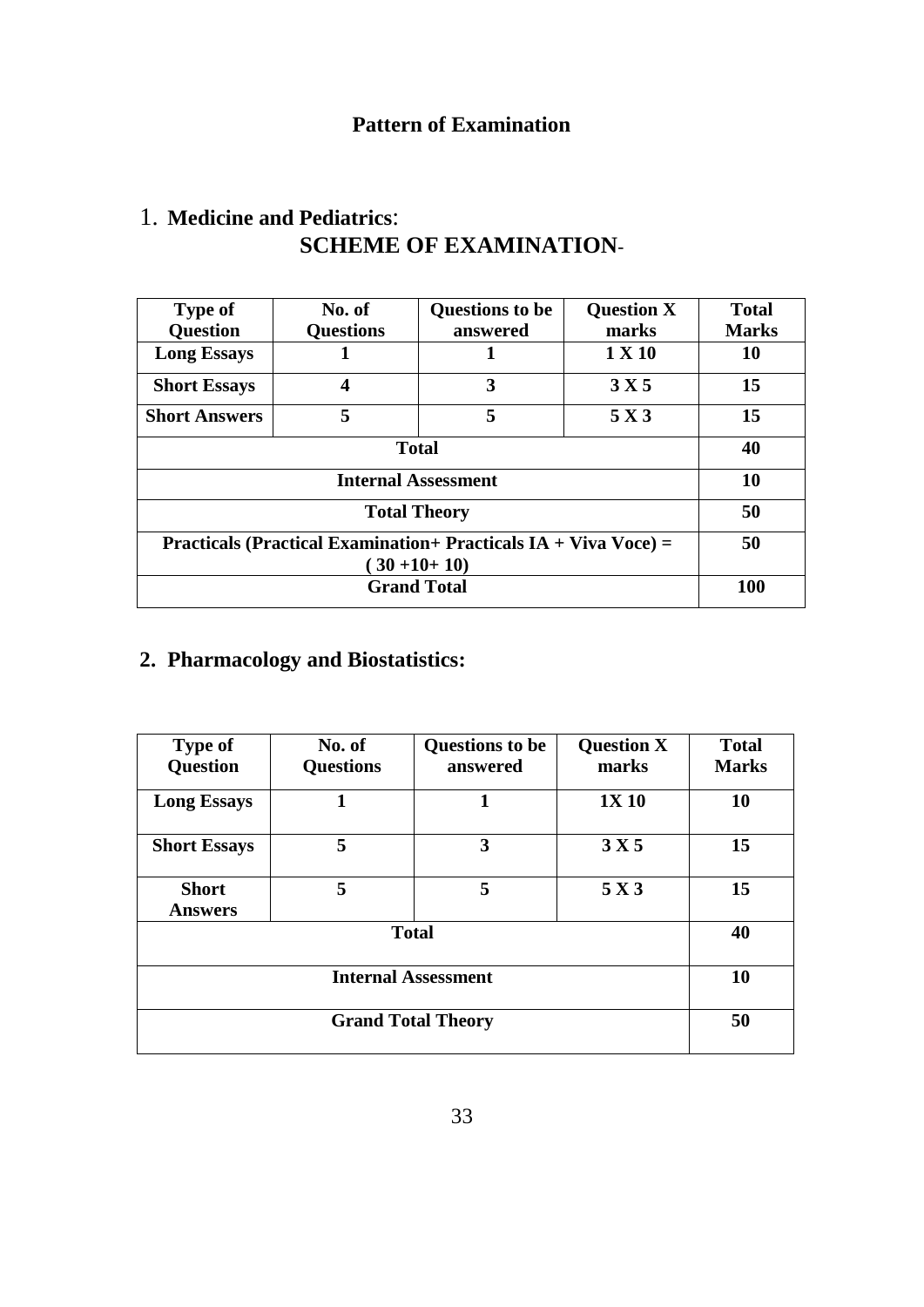# **2. Surgery and Anesthesiology:**

| <b>Type of</b><br><b>Question</b>                                    | No. of<br><b>Questions</b> | <b>Questions to be</b><br>answered | <b>Question X</b><br>marks | <b>Total</b><br><b>Marks</b> |  |
|----------------------------------------------------------------------|----------------------------|------------------------------------|----------------------------|------------------------------|--|
| <b>Long Essays</b>                                                   | 1                          | 1                                  | 1X 10                      | 10                           |  |
| <b>Short Essays</b>                                                  | 5                          | 3                                  | 3 X 5                      | 15                           |  |
| <b>Short</b><br><b>Answers</b>                                       | 5                          | 5                                  | 5 X 3                      | 15                           |  |
|                                                                      | 40                         |                                    |                            |                              |  |
|                                                                      | <b>Internal Assessment</b> |                                    |                            |                              |  |
|                                                                      | <b>Grand Total Theory</b>  |                                    |                            |                              |  |
| <b>Practicals (Practical examination + Practical IA + Viva Voce)</b> | 50                         |                                    |                            |                              |  |
|                                                                      | <b>100</b>                 |                                    |                            |                              |  |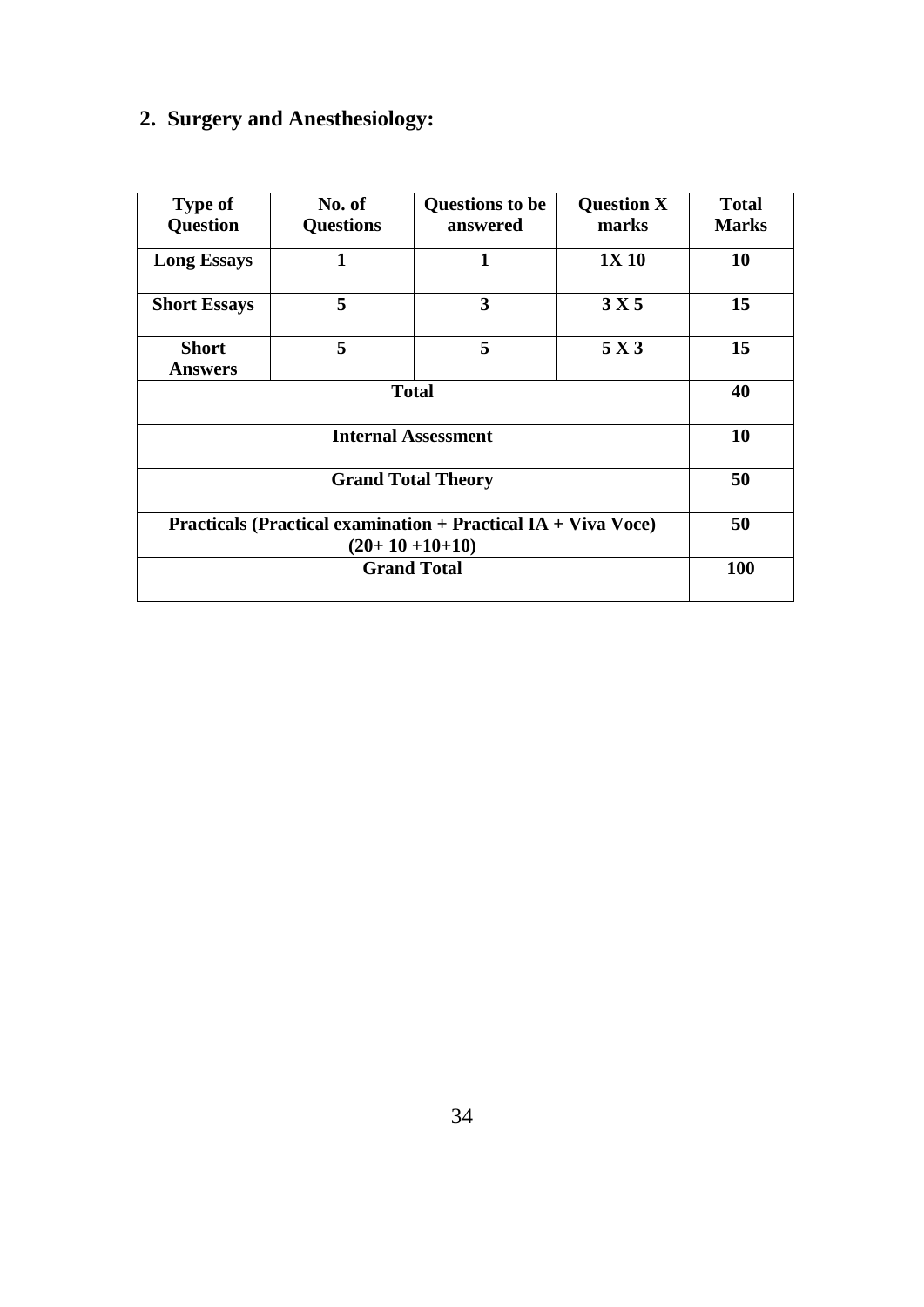# **SECTION - V 1 st Year B.Sc. Physician Assistant**

### **L A W - I N D I A N C O N S T I T U T I O N**

#### **I. GOAL :**

The students should gain the knowledge and insight into the Indian Constitution so that they are aware of the fundamental rights and freedom bestowed through the democratic governance of our country.

#### **II. OBJECTIVES :**

#### **A) KNOWLEDGE :**

At the end of the B.Sc. 1<sup>st</sup> Year course the student is expected to know:

- 1) Basic knowledge of the Indian Constitution.
- 2) Democratic institutions created by the Constitution.
- 3) Special rights created by the Constitution for regional and linguistic minorities.
- 4) Election Commission.
- 5) Legislative, Executive and Judicial powers and their functions in India.

#### **B) SKILLS:**

At the end of the B.Sc. 1<sup>st</sup> Year course the student is expected to make use of knowledge:

- 1) To perform his / her duties towards the society judiciously and with conscious effort for self-development.
- 2) To utilize State policies in their future practice.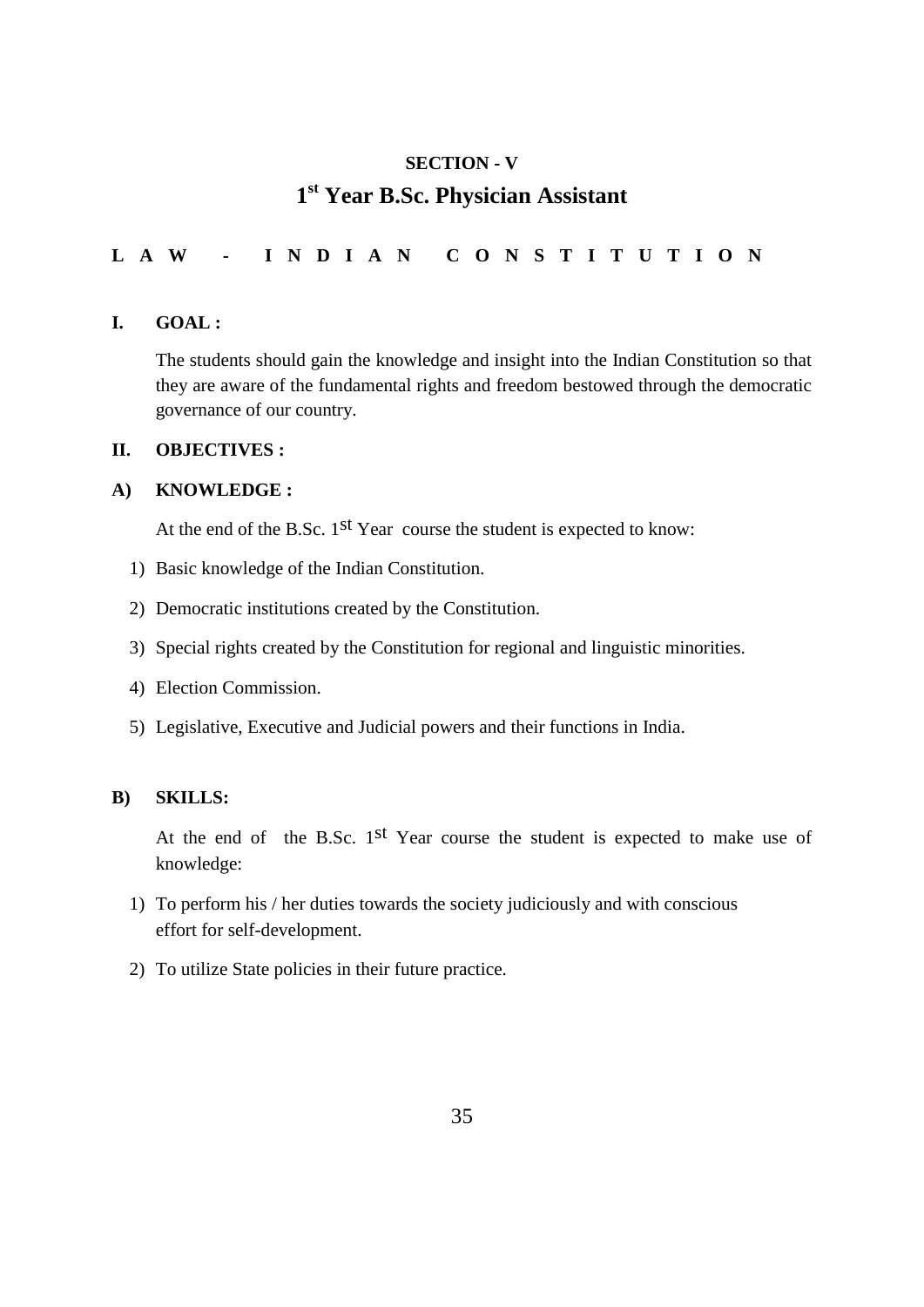### **COURSE CONTENTS**

|           | Theory:                                                                                                                                             | 25 Hours |
|-----------|-----------------------------------------------------------------------------------------------------------------------------------------------------|----------|
| Unit I    | a) Meaning of term Constitution.                                                                                                                    |          |
|           | b) Making of the Indian Constitution - 1946 - 1949 and role played<br>by Dr. B. R. Ambedkar.                                                        |          |
|           | c) Salient Features of the Constitution.                                                                                                            |          |
|           | d) Preamble of the Constitution.                                                                                                                    | 2 Hours  |
| Unit II   | The democratic institutions created by the Constitution.<br>Bicameral System of Legislature at the Centre and in the States.                        |          |
|           | Devolution of Powers to Panchayat Raj Institutions.                                                                                                 | 5 Hours  |
| Unit III  | Fundamental Rights and Duties - Their content and significance                                                                                      | 5 Hours  |
| Unit IV   | Directive Principles of State policies - The need to balance<br>Fundamental Rights with Directive Principles.                                       | 1 Hour   |
| Unit V    | Special rights created in the constitution for Dalits,<br>Backward class, Women and Children, and the Religious and<br><b>Linguistic Minorities</b> | 1 Hour   |
| Unit VI   | Doctrine of Separation of Powers - Legislative, Executive and<br>Judicial, and their functions in India.                                            | 4 Hours  |
| Unit VII  | The Election Commission and State Public Service Commissions.                                                                                       | 2 Hours  |
| Unit VIII | Method of amending the Constitution.                                                                                                                | 1 Hour   |
| Unit IX   | Enforcing rights through Writs Certiorari, Mandamus, Quo<br>2 Hours<br>warranto and Hebeas Corpus.                                                  |          |
| Unit X    | Constitution and Sustainable Development in India.                                                                                                  | 2 Hours  |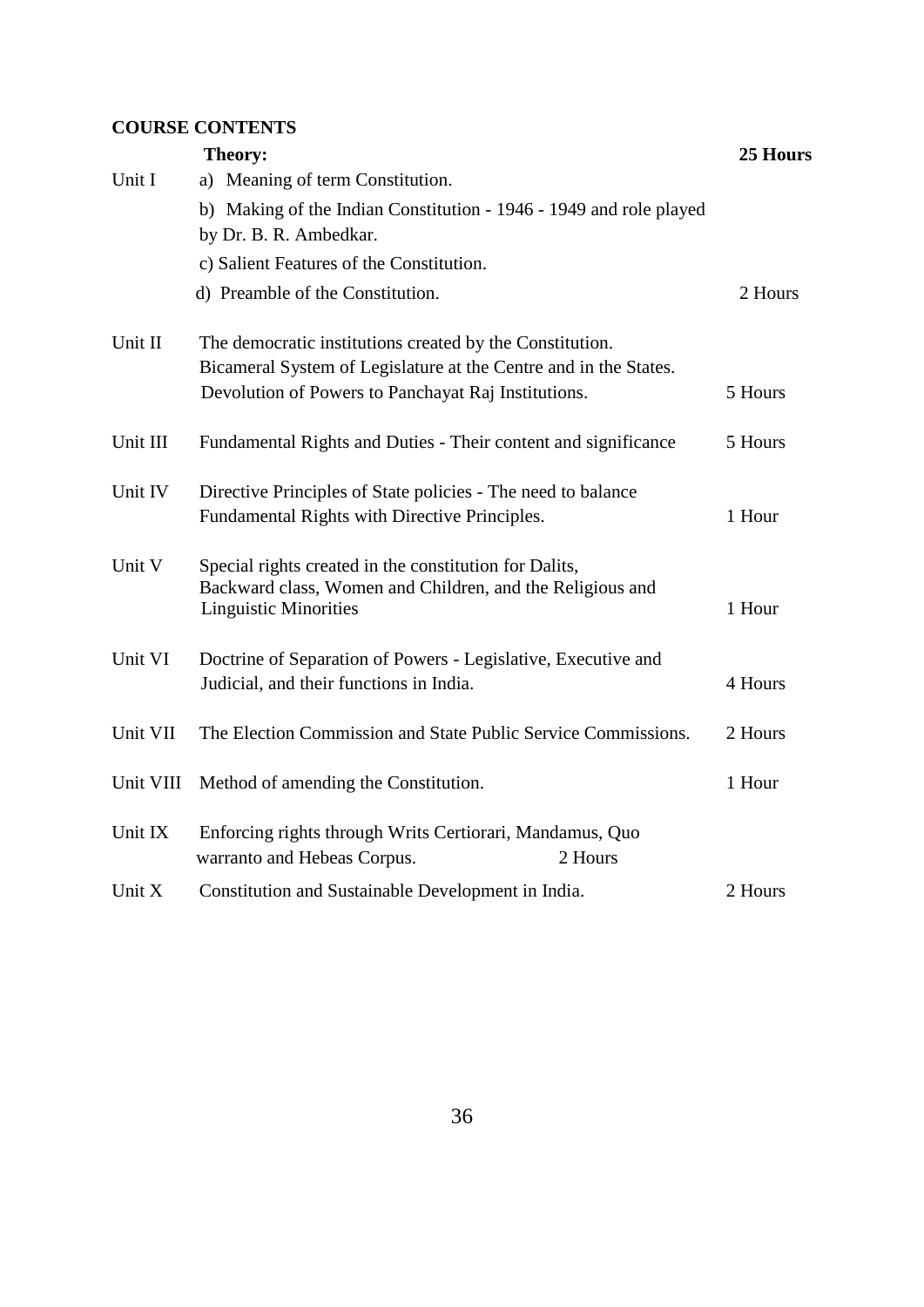### **Scheme of Examination**

Institutional Theory Examination at the end of the B.Sc. 1st Year Course :100 Marks

### **Reference Books Latest Edition :**

| SI.<br>No.     | <b>Title</b>                                     | <b>Author</b>              | <b>Publisher</b>                     |
|----------------|--------------------------------------------------|----------------------------|--------------------------------------|
| $\mathbf{1}$   | The Constution of $-A$<br>Politico – Legal Study | J.C. Johari                | Sterling<br>Publication<br>Pvt. Ltd. |
| $\overline{2}$ | <b>Constitution Law</b>                          | J. N. Pandey               | <b>Central Law</b><br>Agency         |
| 3              | The Indian<br>Constitution                       | <b>Granville Austin</b>    | Corner Stone of<br><b>Nation</b>     |
| 4              | <b>Environmental Biology</b>                     | P.D. Sharma                | Rastogi<br>Publication               |
| 5              | Environment Problem                              | Asthana &<br>Asthana       | S. Chand &<br>Company                |
| 6              | Environmental<br>Protection                      | C.S. Mehta                 | Ashish<br>Publishing                 |
| 7              | Environmental<br>Pollution                       | Tunny Katyal,<br>M. Satake | Anmol<br>Publication                 |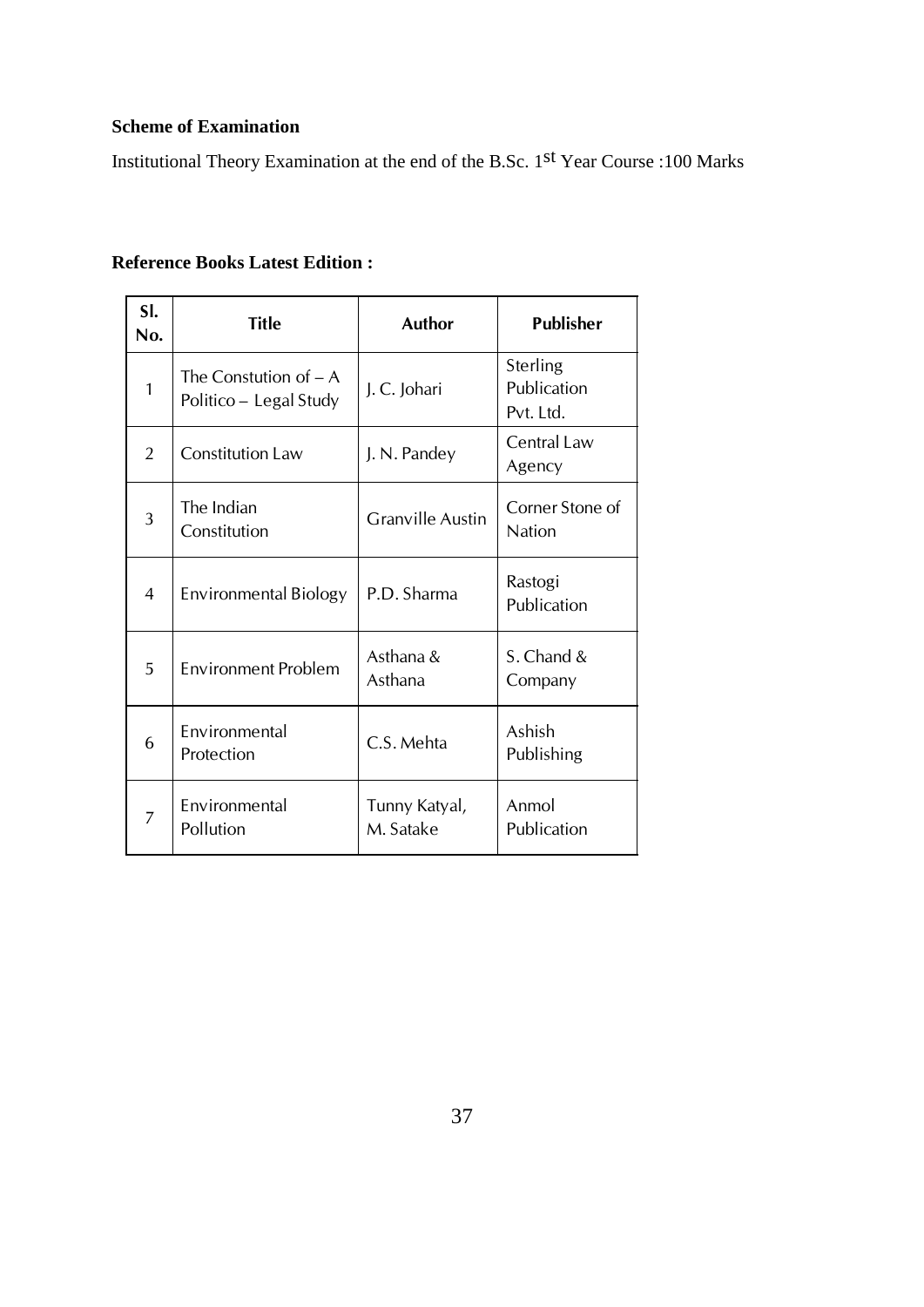#### **SECTION - VI**

### **B . S C . ( P H Y S I C I A N A S S I S T A N T )**

#### **ENVIRONMENTAL STUDIES**

#### **GOAL:**

The students should gain knowledge to understand the multidisciplinary nature of the environment and the awareness of the eco system, which maintains the natural environment.

#### **OBJECTIVES:**

a) KNOWLEDGE

At the end of the B.Sc.  $2<sup>nd</sup>$  year Course the student is expected to know:

- 1. The natural resources like forest, water, mineral, food, energy and land.
- 2. Functions of the eco system.
- 3. Bio-diversity and its conservation.
- 4. Environmental pollution & its prevention.
- 5. Social issues.

#### b) SKILLS

At the end of the 1<sup>st</sup> B.Sc. Course the student is expected to:

- 1. Visit local areas to understand and document environmental assets like river, forest, grassland, hill and mountain.
- 2. Visit an industrial area or agricultural area to know about local pollutants.
- 3. Identify common plants, insects and birds in their local areas.
- 4. Identify rivers, hills and mountains in their local areas.
- 5. To make use of the knowledge to protect natural resources.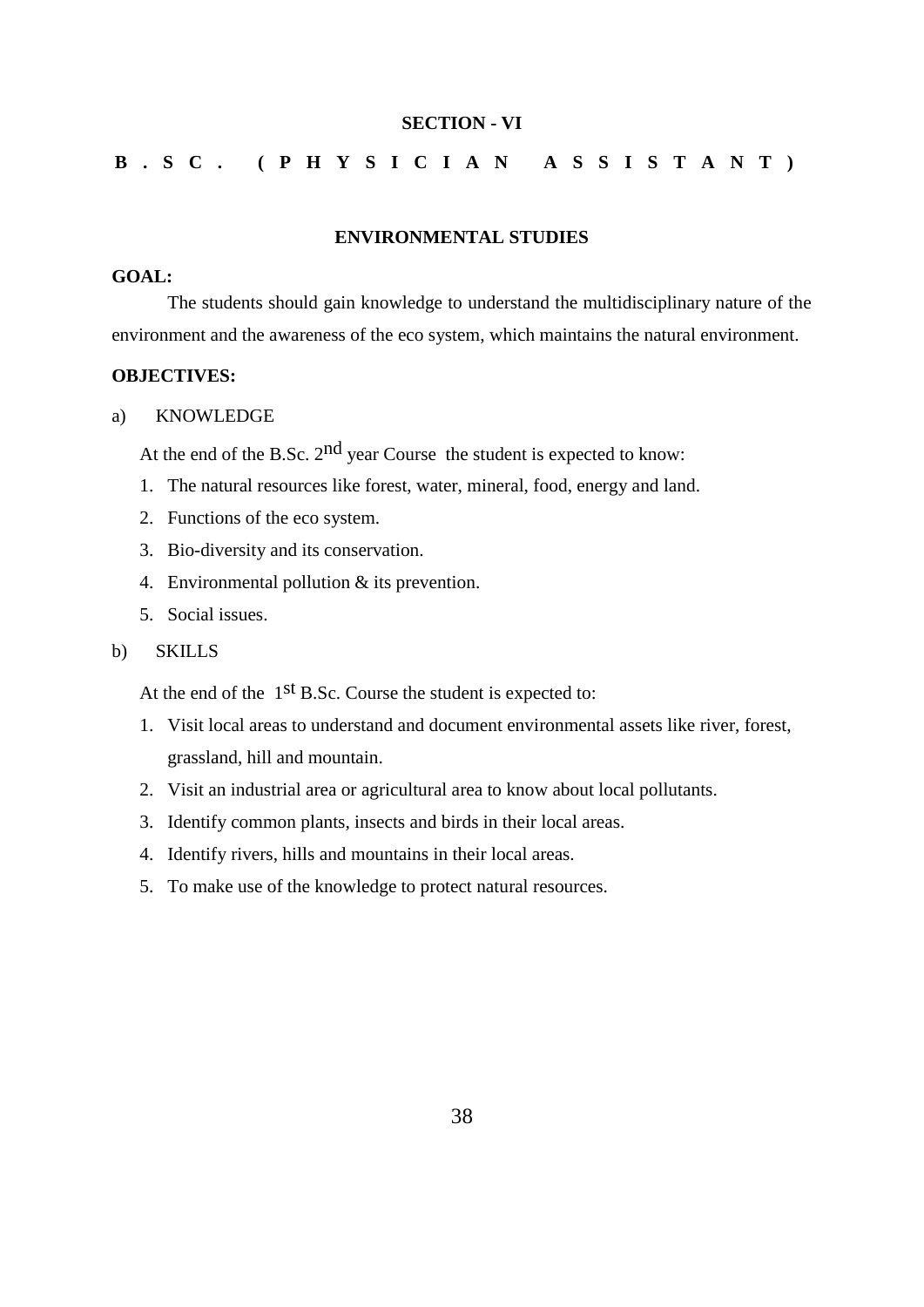### **1. Multi-disciplinary nature of environmental studies 2 hours**

Definition, scope and importance, need for public awareness.

#### **2. Natural Resources: 8 hours**

#### **Renewable and non-renewable resources:**

Natural resources and associated problems.

- a) Forest resources: Use and over-exploitation, deforestation, case studies. Timber extraction, mining, dams and their effects on forest and tribal people.
- b) Water resources: Use and over-utilization of surface and ground water, floods, drought, conflicts over water, dams-benefits and problems.
- c) Mineral resources: Use and exploitation, environmental effects of extracting and using mineral resources, case studies.
- d) Food resources: World food problems, changes caused by agriculture and overgrazing, effects of modern agriculture, fertilizer-pesticide problems, water logging, salinity, case studies.
- e) Energy resources: Growing energy needs, renewable and non renewable energy sources, use of alternate energy sources. Case studies.
- f) Land resources: Land as a resource, land degradation, man induced landslides, soil erosion and desertification.
	- $\Box$  Role of an individual in conservation of natural resources.  $\Box$  Equitable use of resources for sustainable lifestyles

#### **3. Ecosystems 6 hours**

- $\Box$  Concept of an ecosystem.
- $\Box$  Structure and function of an ecosystem.
- □ Producers, consumers and decomposers.
- $\Box$  Energy flow in the ecosystem.
- □ Ecological succession.
- $\Box$  Food chains, food webs and ecological pyramids.
- $\Box$  Introduction, types, characteristic features, structure and function of the following ecosystems:
	- a. Forest ecosystem
	- b. Grassland ecosystem
	- c. Desert ecosystem
	- d. Aquatic ecosystems (ponds, streams, lakes, rivers, oceans, estuaries)

#### **4. Biodiversity and its conservation 8 hours**

- $\Box$  Introduction Definition : genetic, species and ecosystem diversity.
- $\Box$  Biogeographical classification of India.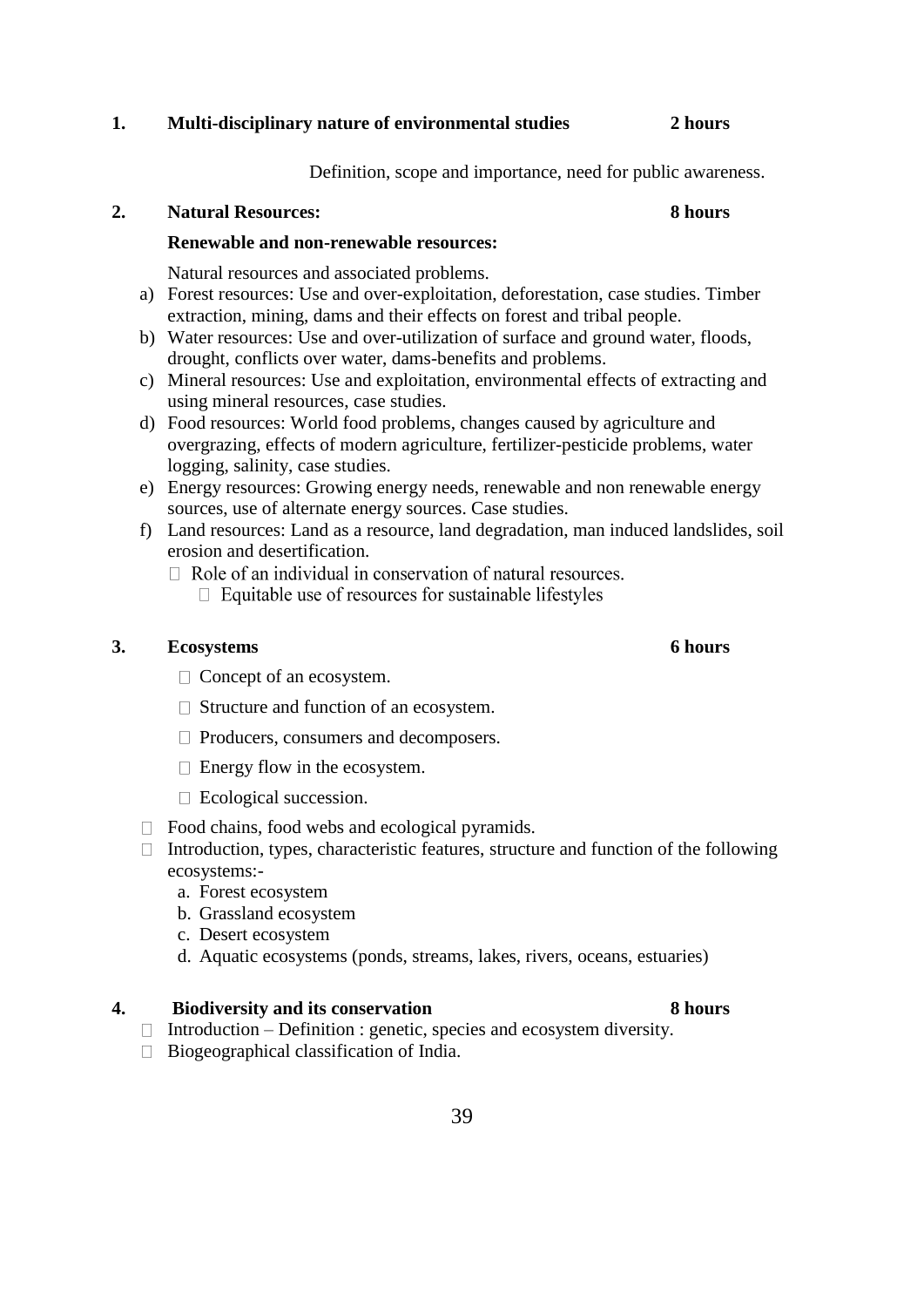- $\Box$  Value of biodiversity : consumptive use, productive use, social, ethical, aesthetic and option values.
- $\Box$  Biodiversity at global, National and local levels.
- $\Box$  India as a mega-diversity nation.
- □ Hot-sports of biodiversity.
- $\Box$  Threats to biodiversity : habitat loss, poaching of wildlife, man-wildlife conflicts.
- Endangered and endemic species of India
- $\Box$  Conservation of biodiversity : In-situ and Ex-situ conservation of biodiversity.

#### **5. Environmental Pollution 8 hours**

#### Definition

- $\Box$  Cause, effects and control measures of :
	- a. Air pollution
	- b. Water pollution
	- c. Soil pollution
	- d. Marine pollution
	- e. Noise pollution
	- f. Thermal pollution
	- g. Nuclear hazards
- $\Box$  Solid waste Management : Causes, effects and control measures of urban and industrial wastes.
- $\Box$  Role of an individual in prevention of pollution.
- $\Box$  Pollution case studies.
- Disaster management : floods, earthquake, cyclone and landslides.

**6. Social Issues and the Environment 7 hours**

- $\Box$  From Unsustainable to Sustainable development
- $\Box$  Urban problems related to energy
- $\Box$  Water conservation, rain water harvesting, watershed management
- $\Box$  Resettlement and rehabilitation of people; its problems and concerns. Case Studies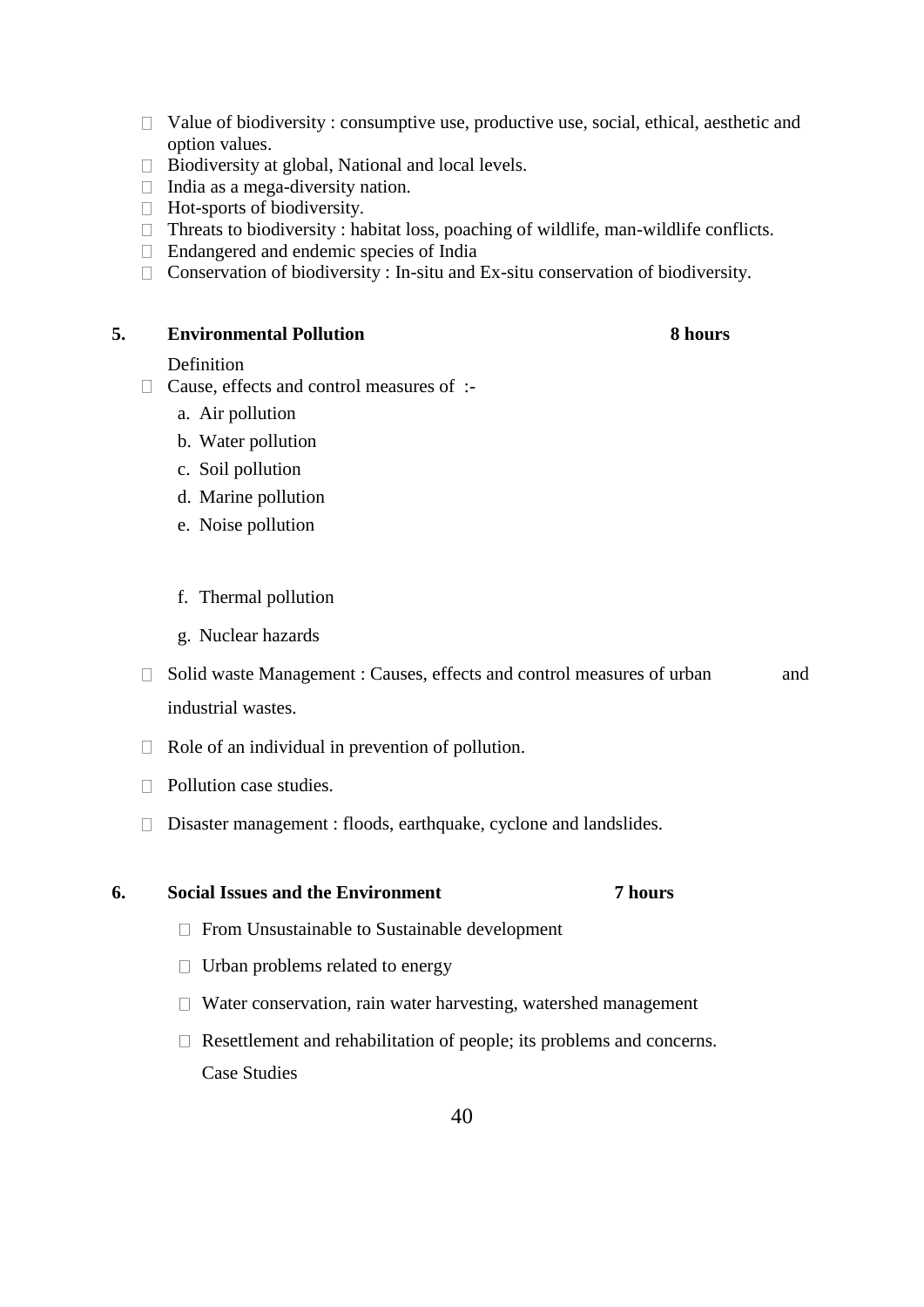- Environmental ethics : Issues and possible solutions.
- $\Box$  Climate change, global warming, acid rain, ozone layer depletion, nuclear accidents and holocaust. Case Studies.
- □ Wasteland reclamation.
- $\Box$  Consumerism and waste products.
- Environment Protection Act.
- □ Air (Prevention and control of Pollution) Act.
- Wildlife Protection Act
- □ Forest Conservation Act
- $\Box$  Issues involved in enforcement of environmental legislation.

#### **7. Human Population and the Environment 6 hours**

- $\Box$  Population growth, variation among nations.
- $\Box$  Population explosion Family Welfare Programme.
- **Environment and human health.**
- Human Rights.
- $\Box$  Value Education.
- HIV/AIDS
- Women and Child Welfare.
- □ Role of Information Technology in Environment and human health.
- □ Case Studies.

#### **SCHEME OF EXAMINATION**

#### **A Theory : 80 Marks**

| $\Box$ Long Essay    | $1 X 10 = 10$ |
|----------------------|---------------|
| □ Short Essay        | $3X\ 5 = 15$  |
| <b>Short Answers</b> | $5X3 = 15$    |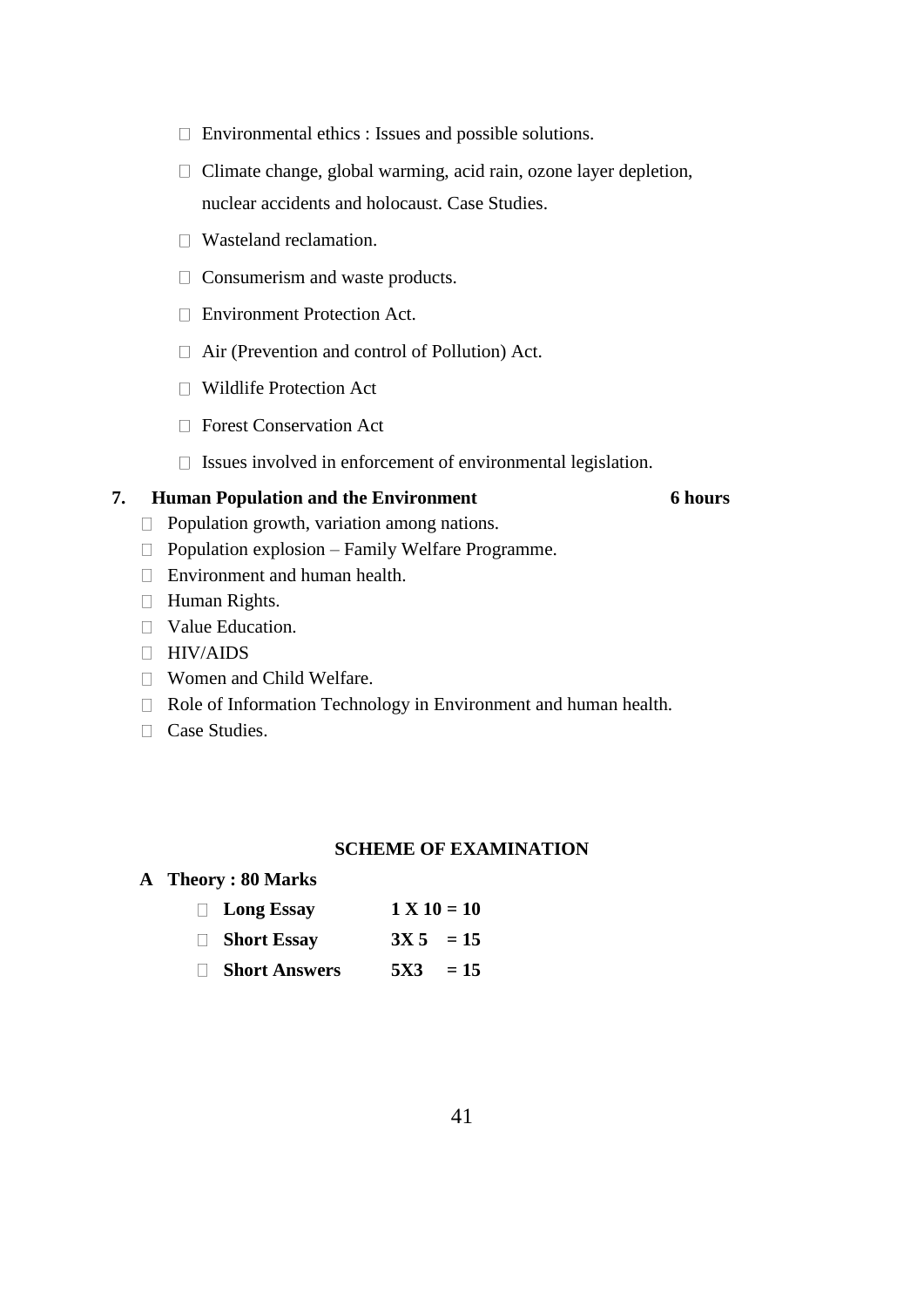# **Recommended Books Latest Edition :**

| <b>SI</b><br>No. | <b>Title</b>                                       | <b>Author</b>                                                     | <b>Publisher</b>                                              |
|------------------|----------------------------------------------------|-------------------------------------------------------------------|---------------------------------------------------------------|
| $\mathbf{1}$     | Environmental<br><b>Biology</b>                    | Agarwal, K.C.                                                     | Nidi Publ. Ltd.<br><b>Bikaner</b>                             |
| $\overline{2}$   | The<br>Biodiversity<br>of India                    | <b>Bharucha Erach</b>                                             | <b>Mapin Publishing</b><br>Pvt. Ltd.,<br>Ahmedabad-<br>380013 |
| 3                | Environmental<br>Encyclopedia                      | Cunningham W.P.,<br>Copper T.H.,<br>Gorhani E. &<br>Hepworth M.T. | Jaico Publ. Hose,<br>Mumbai                                   |
| $\overline{4}$   | Global<br>Biodiversity<br>Assessment               | Heywood, V.H. &<br>Waston R.T.                                    | Cambridge<br>University Press                                 |
| 5                | Environmental<br>Protection and<br>Laws            | Jadhav H. &<br>Bhosale V.M.                                       | Himalaya Publ.<br>House Delhi                                 |
| 6                | Environmental<br>Science<br>Systems &<br>Solutions | Mckinney M.L. &<br>School R.M.                                    | Himalaya Publ.<br><b>House Delhi</b>                          |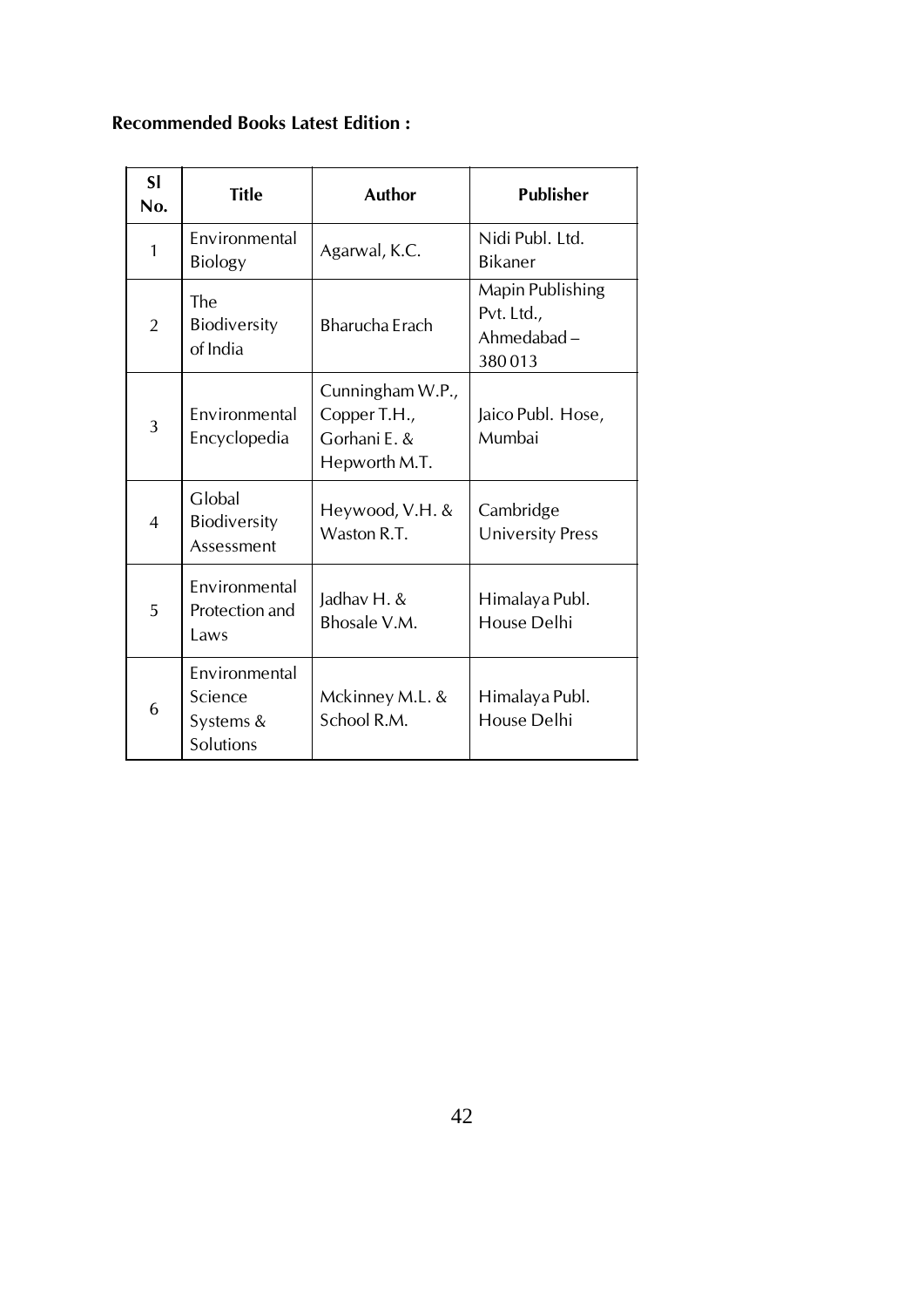#### **SECTION IV**

**3 rd Year B.Sc. Physician Assistant**

**Paper I - Cardiology and Cardiac Surgery**

**THEORY: 30 Hrs**. **PRACTICALS: 30 Hrs**

#### **CARDIOLOGY**

**Unit 1** Basic anatomy and physiology of cardiovascular system

**Unit 2** Cardiovascular diseases – cardiac arrhythmias, Hypertension symptoms, Rheumatic heart disease, heart failure, Ischemic Heart Disease, pulmonary thromboembolism, Congenital Heart Diseases.

**Unit 3** Diagnostic tools – ECG, Chest X-ray, ECHO, TMT, Holter, 24 hour ambulatory BP monitoring, blood analysis., etc. Cardiac catheterization and coronary angiographypreparation of patient physically and mentally. Pre and post-operative care and rehabilitation programme. PPI Importance of life style modification measures.

Unit 4: Clinical Examination of Cardiovascular System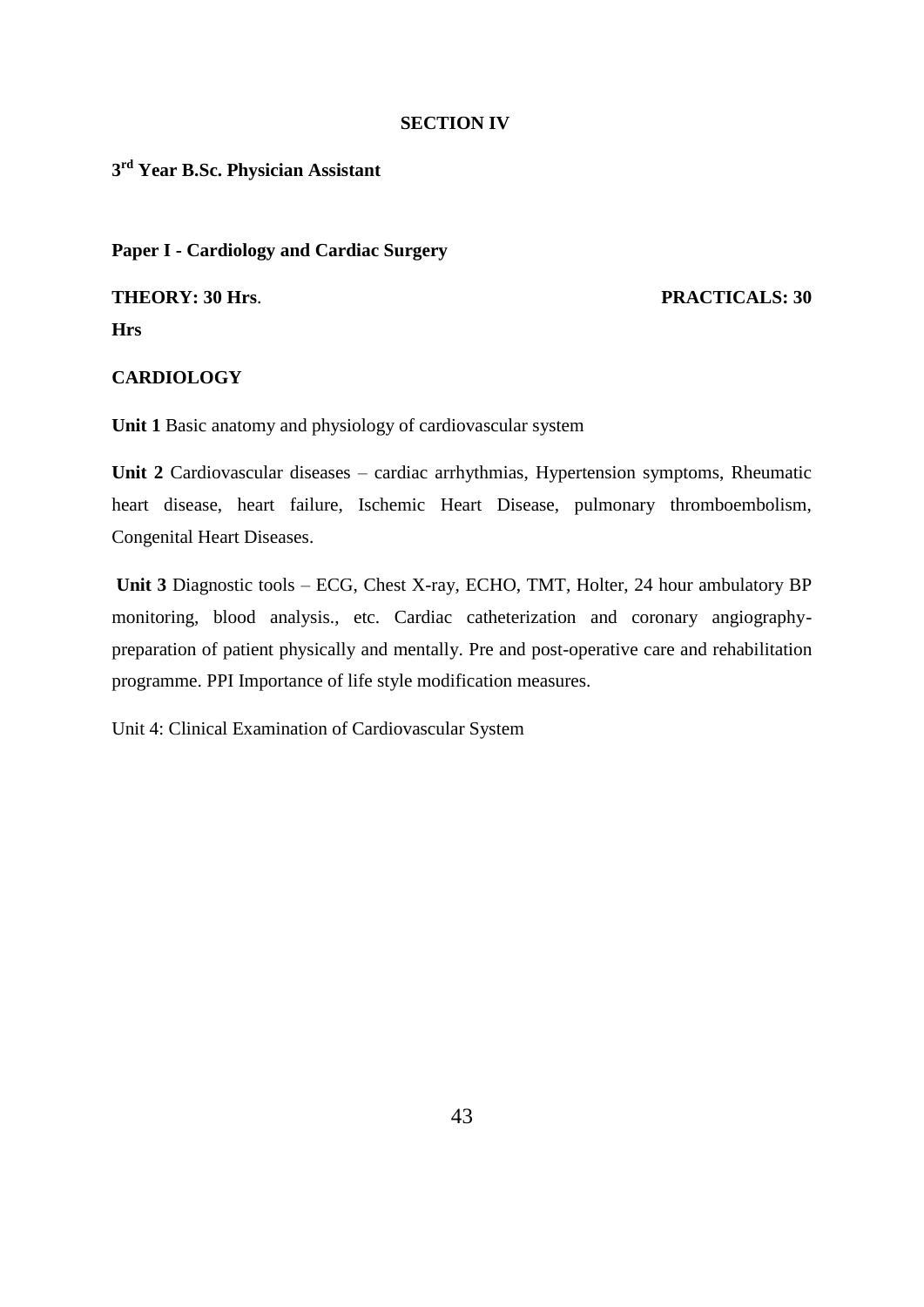#### **CARDIAC SURGERY**

#### **THEORY: 30 Hrs**. **PRACTICALS: 30**

#### **Hrs**

**Unit 5** Cardiac surgery - Basics – Cardiopulmonary bypass – closed and open heart operation, PDA ligation, closed mitral valvotomy, pulmonary artery banding , blalock trussing shunt, pericardiectomy, shunt operations, ASD and VSD closure, Tetralogy of Fallot correction, valvular disease surgeries, surgery for transpositions, other corrective surgeries and coronary surgeries.

**Unit 6**: Requirements for catheterization, various types of catheters, equipment for angiography, other materials required for catheterization, preparation of patient for catheterization, the technique of opening artery for catheterization, coronary angiography, renal angiography coronary angioplasty, PTCA procedure, complication during catheterization and their management.

#### **Practical Training –**

Common investigations:

- 1. ECG,
- 2. Chest X ray,
- 3. Echocardiogram : TTE and TOE
- 4. Stress test and Dobutamine Stress Echocardiography
- 5. Pulmonary function tests.
- 6. Clinical evaluation of cardiac patients, diagnosis of cardiac diseases
- 7. Recording patients data
- 8. Assisting in procedures
- 9. **TMT:** Clinical impression and interpretation
- 10. **OT Training**
- a. Knowledge about aseptic techniques in OT Gowning, Gloving, OT sterilization, Sterilization of equipments and surgical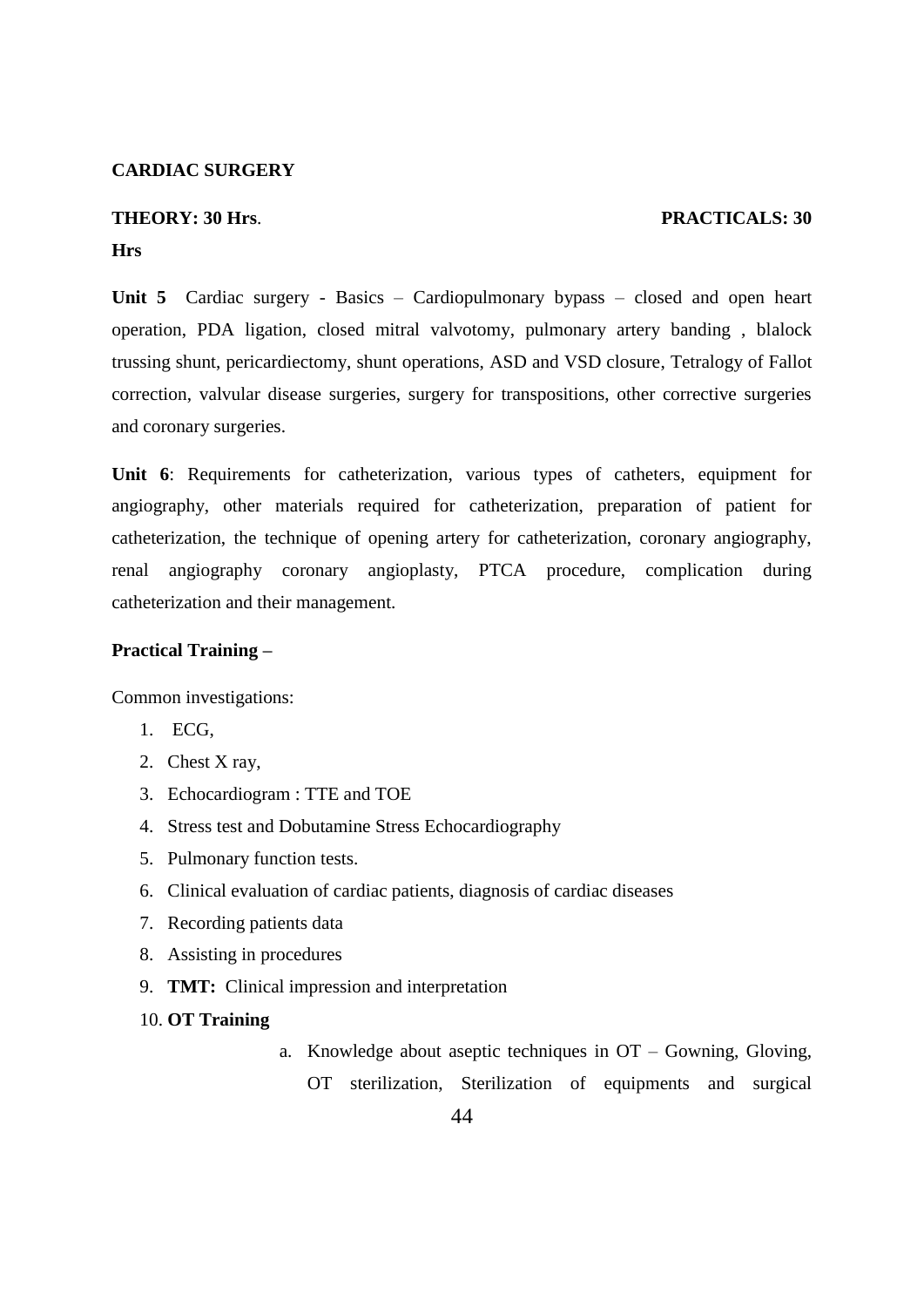instrument and Infection control methods for the health personnel's in OT

- b. Assisting in receiving the pre-operative patients
- c. Arranging the surgical trolley for operation
- d. Draping the patient
- e. Packing instruments
- f. Assisting in surgical operation Adult (CABG),Valve replacements Pediatric cases , Closed heart procedures
- g. Floor management
- h. Handing over the patient in ICU (ICUI) & shifting the patient to **ICU**

#### 11. **INTENSIVE CARE UNIT**

- i. Assisting in receiving patients
- ii. Knowledge about all equipments Ventilators, Monitors, Suction apparatus and water seal drainage, IABP, Defibrillation, Ventricular assist devices
- iii. Knowledge about emergency drugs
- iv. Knowledge about emergency management
- v. Assisting in procedures Suctioning, Ryle's tube feeding, IV infusions, Pleural effusion, Peritoneal dialysis, Haemodialysis, Extubating patients, Removal of chest tubes
- vi. Assisting in CPR
- vii. Monitoring patients with swan-ganz catheter
- viii. Assisting in discharge of patients from ICU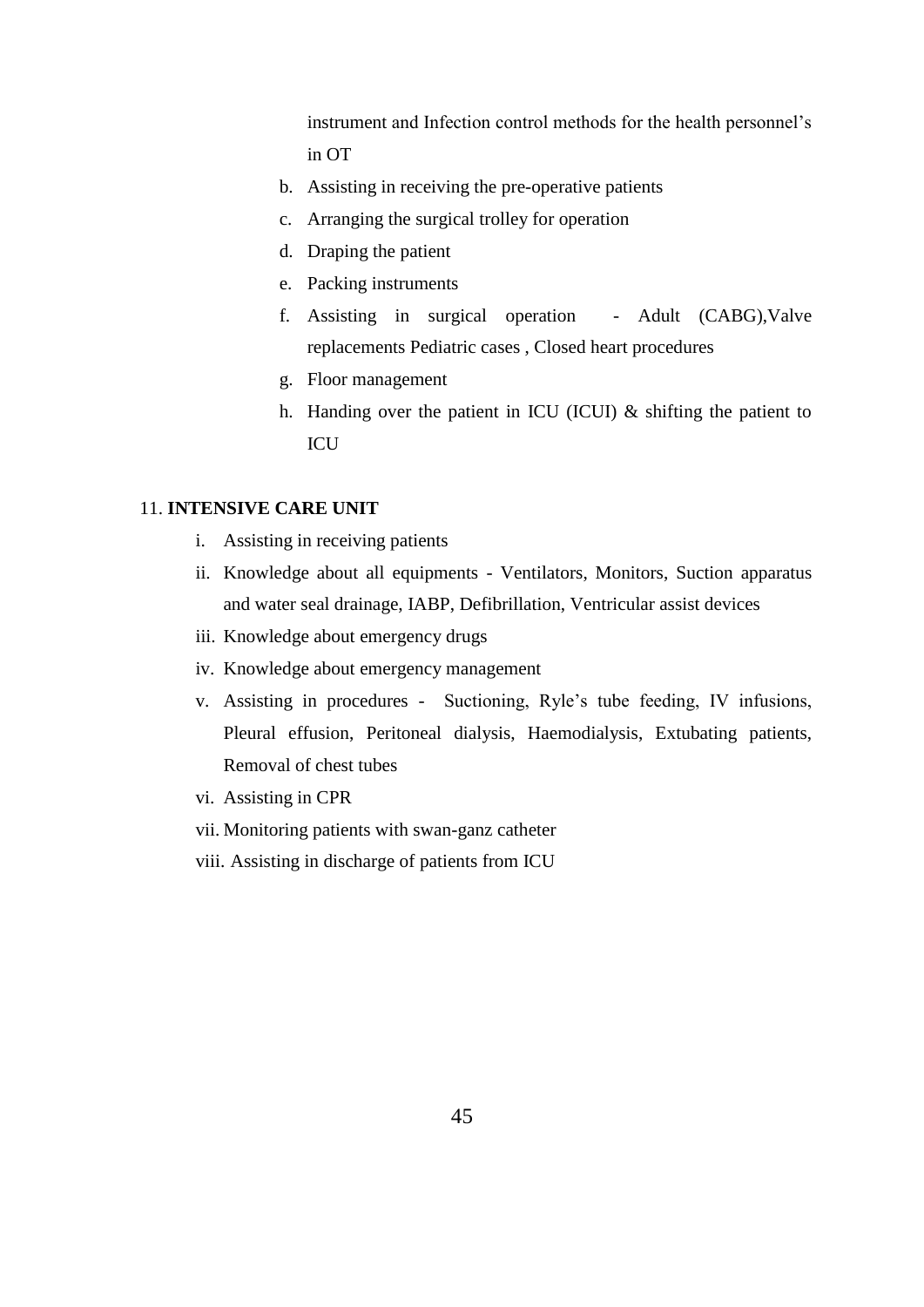### **REFERENCE BOOKS:**

| <b>Name of Authors</b>               | <b>Title of the Book</b>      | Latest                             | of<br>the<br><b>Name</b> |
|--------------------------------------|-------------------------------|------------------------------------|--------------------------|
|                                      |                               | <b>Edition</b>                     | <b>Publisher</b>         |
| Lionel H. Opie, Bernard J. Gersh     | Drugs for heart               | $\overline{6^{th}}$ Edition        | <b>Elsevier Saunders</b> |
|                                      |                               |                                    |                          |
|                                      |                               |                                    |                          |
|                                      |                               |                                    |                          |
| Joseph K. Perloff MD, Ariane Marelli | Clinical<br>Perloff's         | $\overline{6}^{\text{th}}$ Edition | Saunders                 |
|                                      | Recognition of Congenital     |                                    |                          |
|                                      | <b>Heart Disease</b>          |                                    |                          |
|                                      |                               |                                    |                          |
| Braunwald                            | Cardio<br>Text<br>book<br>of  | $\overline{9^{th}$ Edition         | Saunders                 |
|                                      | vascular Medicine - Heart     |                                    |                          |
|                                      | Disease                       |                                    |                          |
| Kirklin / Barrat- Boyes              | Cardiac<br>book<br>of<br>Text | $\overline{4}^{\text{th}}$ edition | Saunders                 |
|                                      | Surgery                       |                                    |                          |
|                                      |                               |                                    |                          |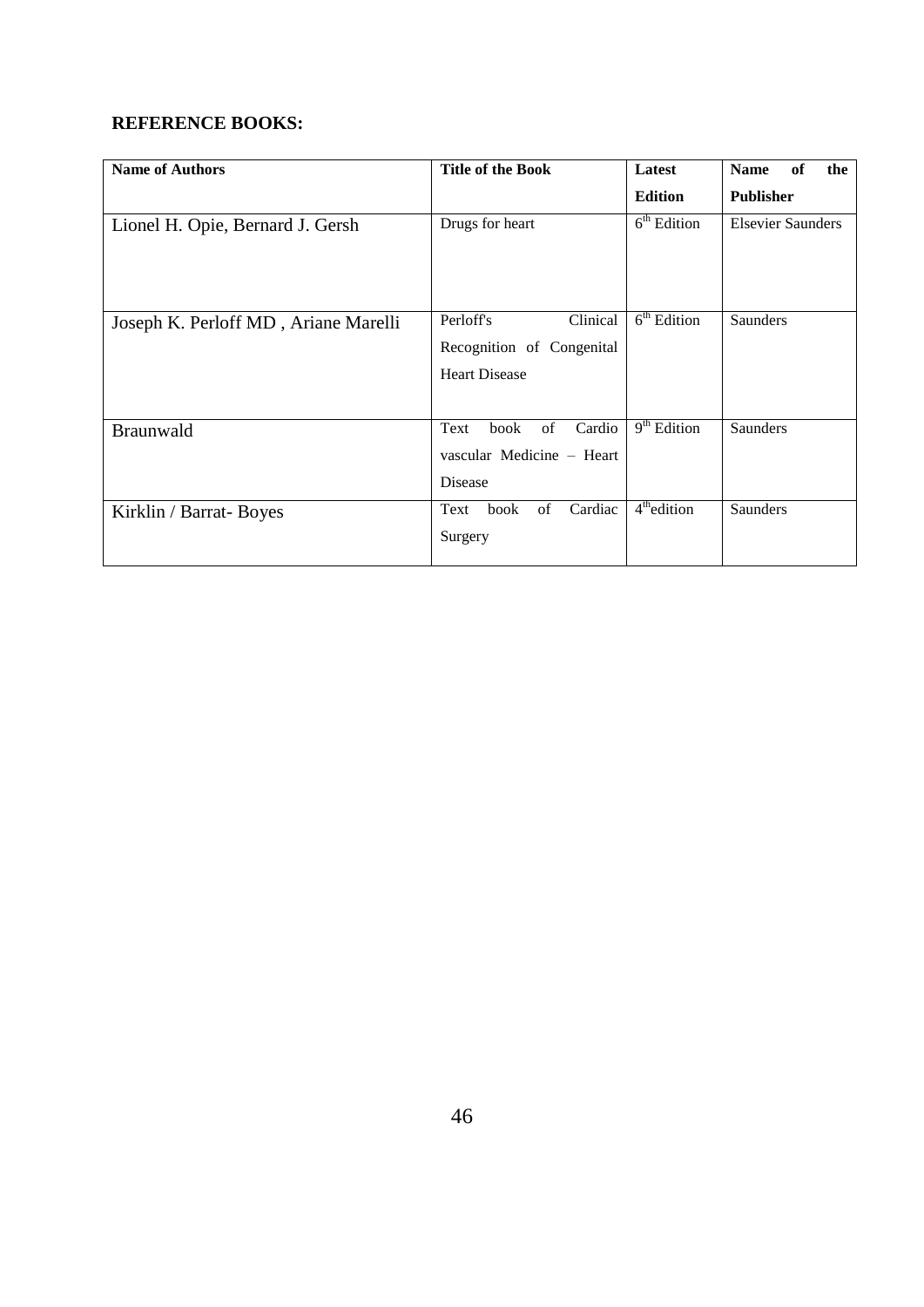## **PAPER II : Neurology And Neurology NEUROLOGY**

## **THEORY: 30 Hrs**. **PRACTICALS: 30 Hrs**

**Unit 1** Basic anatomy and Physiology of Nervous system

**Unit 2** Neuropathology – Epilepsies, Disturbances of Consciousness, Cerebrovascular disease, Parkinson's Disease, meningitis, encephalitis, Brain death, Peripheral Neuropathies. **Unit 3** Clinical examination of nervous system and Basic investigations

Practicals: Clinical Examination of Nervous System

#### **Reference Books:**

1. Gelb DJ. Introduction to Clinical Neurology, 2 nd ed, Butterworth Heineman 1999.

2. Simon RP, Aminoff MJ, Greenberg DA. Clinical Neurology, 4 th ed. Lange. 1999. "An approach to neurology based on the presenting symptoms or signs, developed while teaching in the clinics and wards of the University of California, San Francisco."

3. Weiner WJ, Goetz CG. Neurology for the Non-neurologist, 4 th ed. Lippincott, Williams & Wilkins. 1999.

4. Preston DC., Shapiro BE. Electromyography and Neuromuscular Disorders. Elsevier

5. Kimura, J. Electrodiagnosis in Diseases of Nerve and Muscle: Principles and Practice.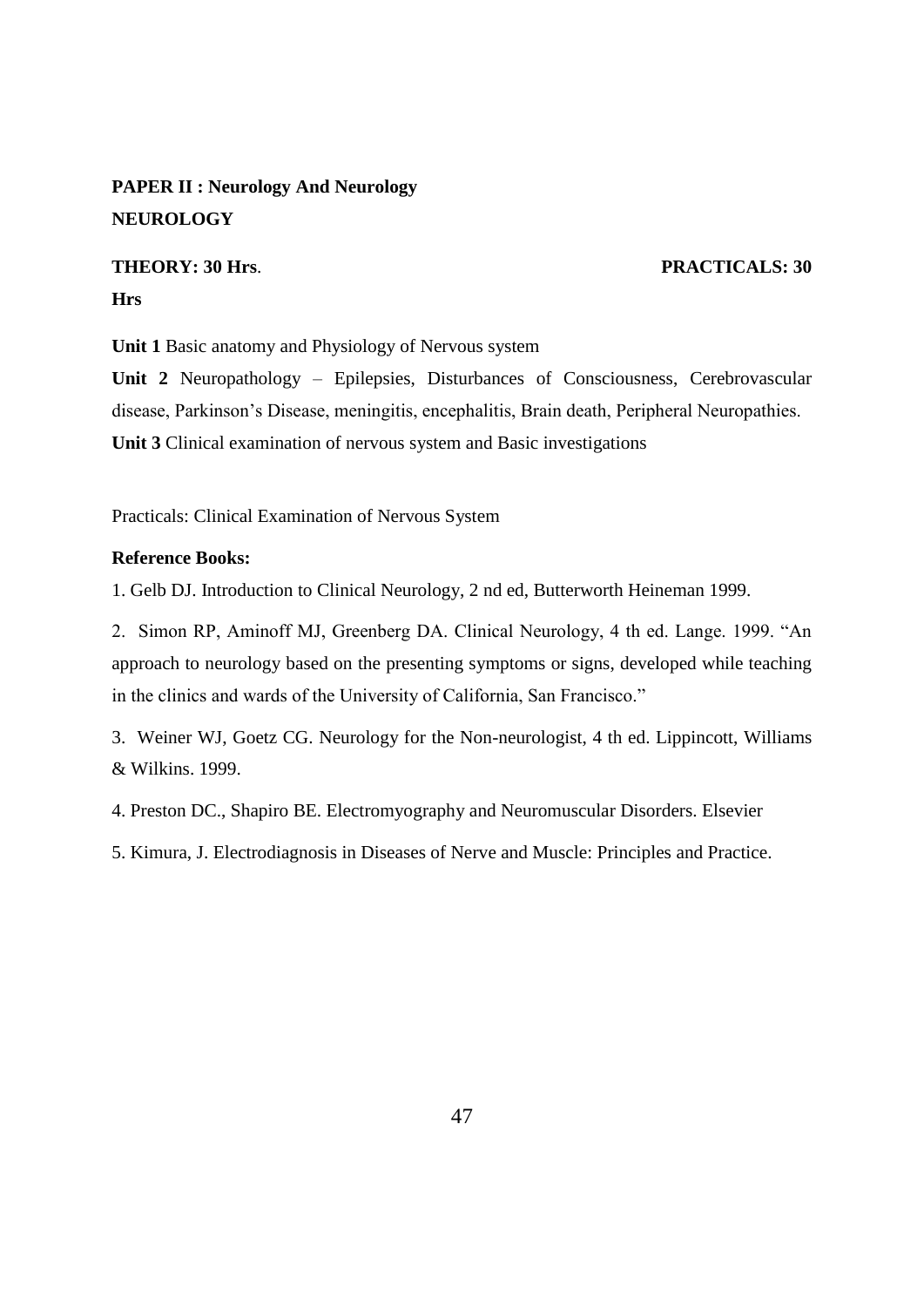#### **GASTROENTEROLOGY**

### **THEORY: 30 Hrs**. **PRACTICALS: 30 Hrs**

#### **Unit 1**

Basic anatomy of Alimentary tract: Esophagus, Stomach, Small Intestine, Largr Intestine, Liver, Biliary Tree, Gall Bladder, Pancreas

Basic physiology of gastrointestinal tract: Basic functions of GI Tract, Basic accessory glands associated with GI tract with their functions.

Unit  $2$ :

Symptomatology of GI System: Dysphagia, Abdominal Pain, Diarrhoea, Dyspepsia, Constipation, Vomiting, Jaundice, GI Bleeding, Foreign body in GI tract

Disorders of GI system – GERD, Carcinoma Oesophagus, Oesophageal strictures, Peptic ulcers, Helicobacter Pylori infection, Carcinoma Stomach, Portal Hypertension, Ascites, Gall Stones, Common bile duct stones, Jaundice, Carcinoma colon, Inflammatory Bowel Disease, Irritable Bowel Syndrome, Pancreatitis

Unit 3:

Clinical examination of gastrointestinal system – Examination, Palpation, Percusion and Auscultation

Unit 4:

Video Endoscopy System: Gastroscope, Colonoscope, Dudenoscope, Processor, Monitor, Endoscopic trolley accessories

Endoscopic Procedures: Upper GI Endoscopy, Lower GI Endoscopy, Dudenoscopy, Endoscope Biopsies, Endoscopic dilatation, Endoscopic variceal ligation, Sclerotherapy,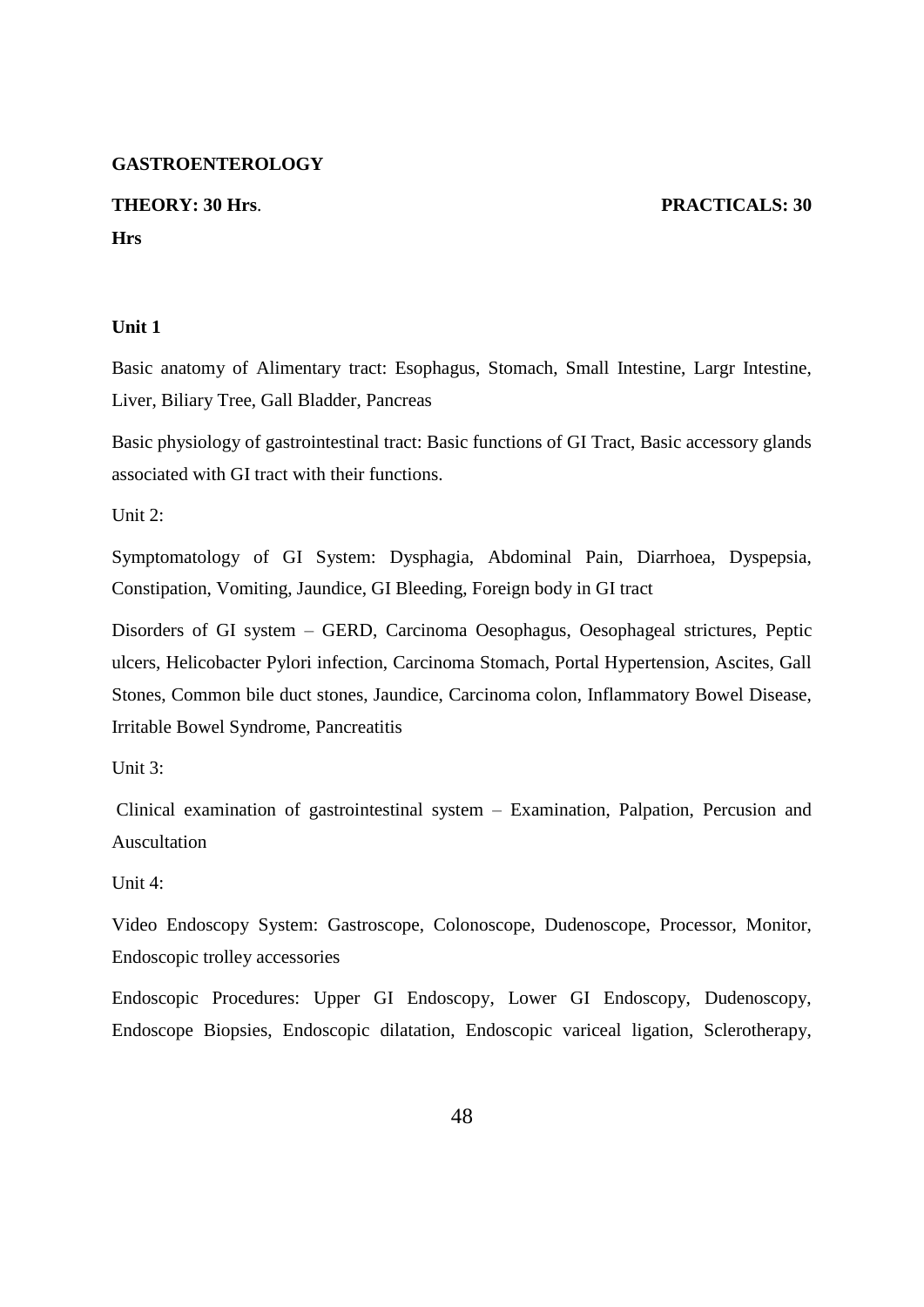Hemoclips/Hemospray, Endoscopic retrograde Cholangio-pancreatography, Stone extraction, Stenting (Common bile duct and pancreatic duct) and others

### **Reference Books for Gastroenterology:**

- 1. [John DiBaise.](https://www.mhprofessional.com/contributor.php?cat=116&id=47243) Gastroenterology and Hepatology Board Review: Pearls of Wisdom, Third Edition
- 2. [Isidor Segal,](https://www.mhprofessional.com/contributor.php?cat=116&id=51816) [C Pitchumoni,](https://www.mhprofessional.com/contributor.php?cat=116&id=51817) [Joseph Sung.](https://www.mhprofessional.com/contributor.php?cat=116&id=51818) [Gastroenterology and Hepatology](https://www.mhprofessional.com/product.php?cat=116&isbn=0070285578&cat=116)  [Manual.A](https://www.mhprofessional.com/product.php?cat=116&isbn=0070285578&cat=116) Clinician's Guide to a Global Phenomenon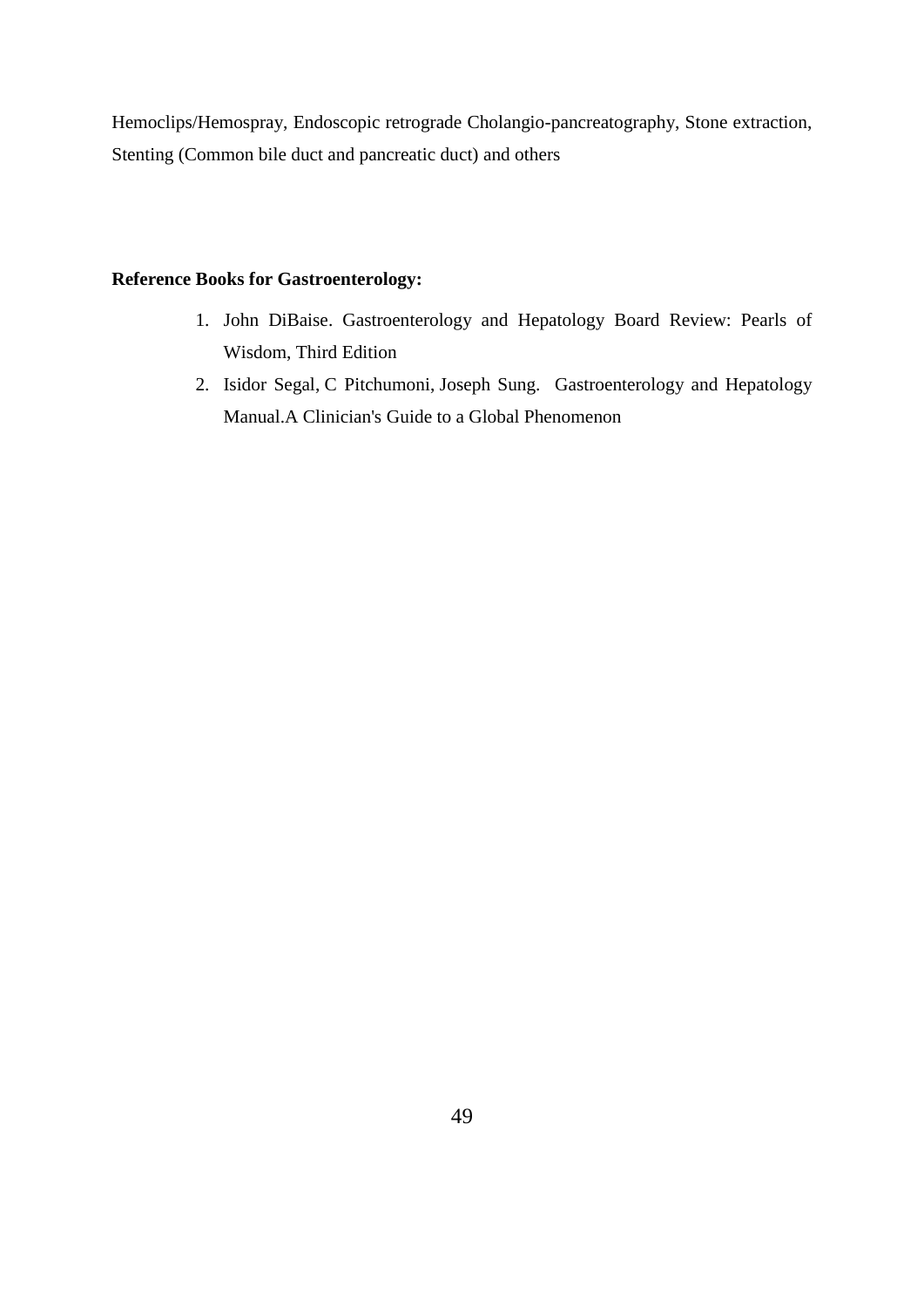#### **Paper III: Nephrology and Pulmonology**

**Nephrology**

#### **THEORY: 30 Hrs**. **PRACTICALS: 30 Hrs**

**Unit 1** Introduction to Renal System – Basic Anatomy and Physiology of renal system, Renal Function Tests

**Unit 2** Renal pathology

- Glomerulonephritis
- Acute and chronic renal failure
- Pyelonephritis
- $\div$  Kidney changes in hypertension

#### UNIT 3: Urinary bladder Pathology

- Cystitis
- $\triangleleft$  Urolithiasis and ostructive uropathy

Unit 4: Clinical examination of kidney and genitourinary system -symptoms, signs and investigations.

#### **Reference Books for Nephrology:**

- 1. [John Pooler,](https://www.mhprofessional.com/contributor.php?cat=116&id=37545) [Douglas Eaton.](https://www.mhprofessional.com/contributor.php?cat=116&id=47685) Vanders Renal Physiology.Mc Graw-Hill.
- 2. [Michael J. Field](http://www.bookdepository.com/author/Michael-J-Field) , [Carol Pollock](http://www.bookdepository.com/author/Carol-Pollock) , [David Harris](http://www.bookdepository.com/author/David-Harris) . The Renal System[.Elsevier](http://www.bookdepository.com/publishers/Elsevier-Health-Sciences)  [Health Sciences](http://www.bookdepository.com/publishers/Elsevier-Health-Sciences)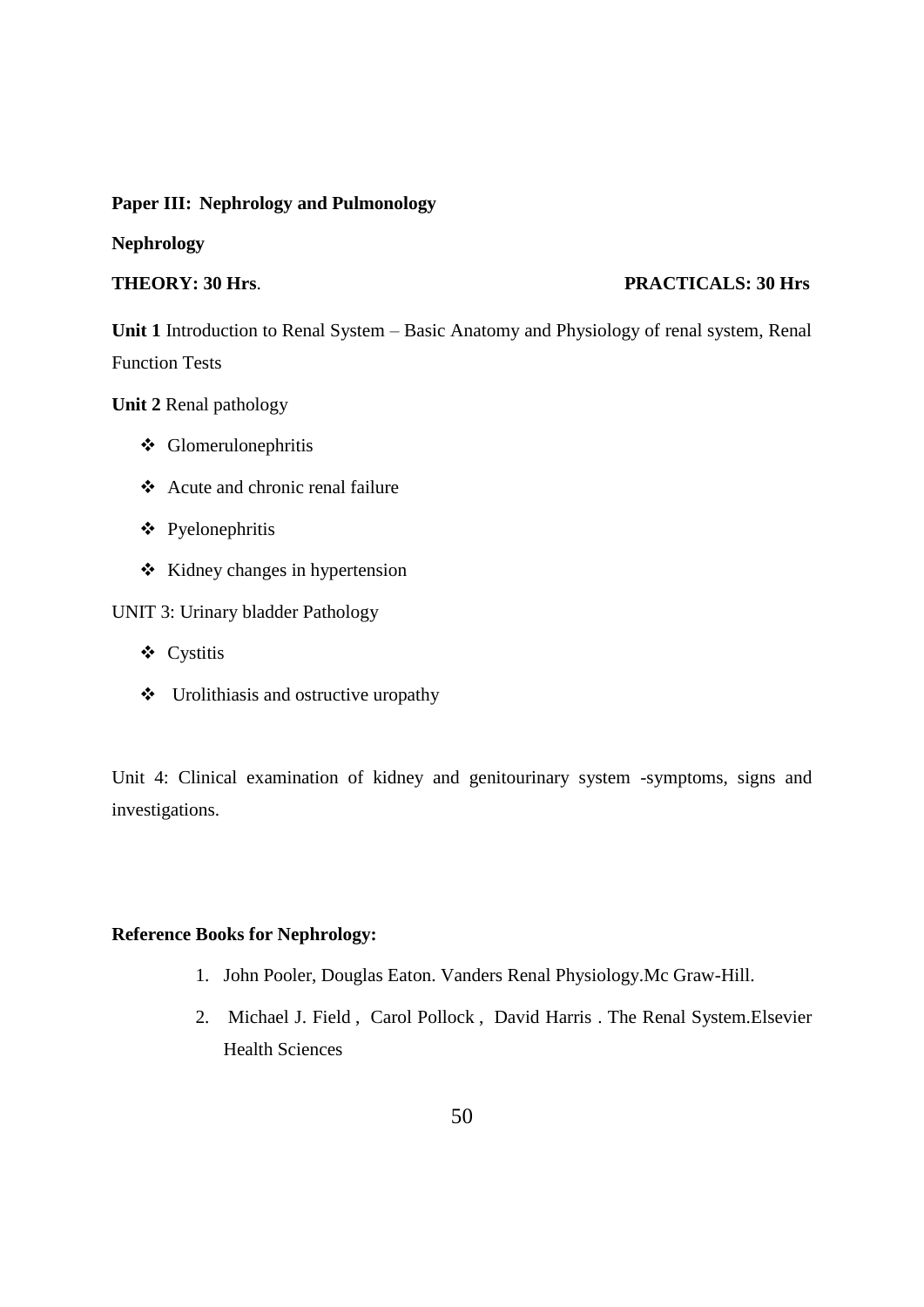#### **PULMONOLOGY**

#### **THEORY: 30 Hrs**. **PRACTICALS: 30 Hrs**

Unit 1: Basic Anatomy and Physiology of respiratory system

Unit 2: Upper airway diseases – Tonsillitis, Pharyngitis, Laryngitis, Sinusitis and common cold.

**Unit 3:** Lower airway diseases- Bronchial asthma, chronic obstructive lung diseases, Bronchietasis, Pulmonary tuberculosis, pneumonia and Lung Cancer

**Unit 4:** Pleural diseases – Pleural effusion, Pneumothorax, Empysema, Hemothorax

**Unit 5:** Pulmonary Function Tests

Practicals:

i. Clinical Examination of Respiratory System

#### **Reference Books for Pulmonology:**

- 1. Harrison's Principles of Internal Medicine
- 2. Davidson's Book of Medicine
- 3. Macleod's Text Book of clinical examination
- 4. Hutchison's Clinical Examination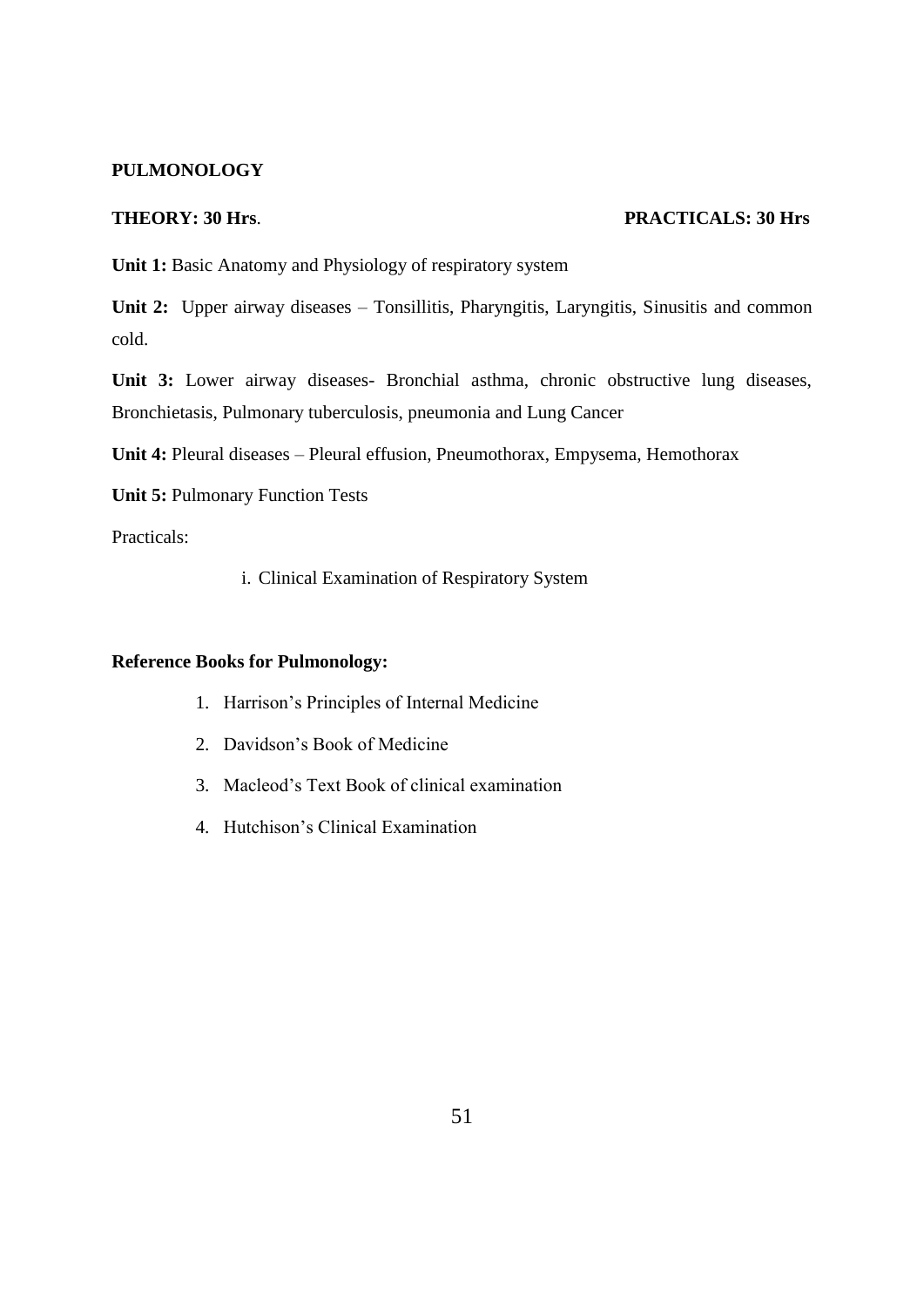# **SUBJECTS, NUMBER OF YEARS OF STUDY AND SCHEME OF EXAMINATION: TABLE: 3 rd Year B.Sc. Physician Assistant**

|          |                         | Teaching | No.<br>of             | University      |     | University      |                 |                 |       |
|----------|-------------------------|----------|-----------------------|-----------------|-----|-----------------|-----------------|-----------------|-------|
| Sl.      |                         |          | Hours in each subject | Examination     |     | Practicals      |                 | Viva-           | Total |
|          | Subjects                |          |                       |                 | I.A |                 | I. A            | voce            |       |
| $\rm No$ |                         | Theory   | Practical             | Theory          |     | Practical       |                 |                 |       |
|          | Cardiology              |          |                       | $\overline{40}$ | 10  | $\overline{25}$ | $\overline{10}$ | $\overline{15}$ |       |
| 1.       | and                     | 50       | 50                    |                 |     |                 |                 |                 | 200   |
|          | Cardiac Surgery         |          |                       | 40              | 10  | 25              | 10              | 15              |       |
|          | Neurology               | 50       | 30                    | 40              | 10  | 25              | 10              | 15              |       |
| 2.       | And<br>Gastroenterology |          |                       | 40              | 10  | 25              | 10              | 15              | 200   |
|          | Nephrology              | 50       | 30                    | 40              | 10  | 25              | 10              | $\overline{15}$ |       |
| 3.       | And<br>Pulmonology      |          |                       | 40              | 10  | 25              | 10              | 15              | 200   |
|          | 600<br><b>Total</b>     |          |                       |                 |     |                 |                 |                 |       |

# **Subjects for examination and distribution of marks**

52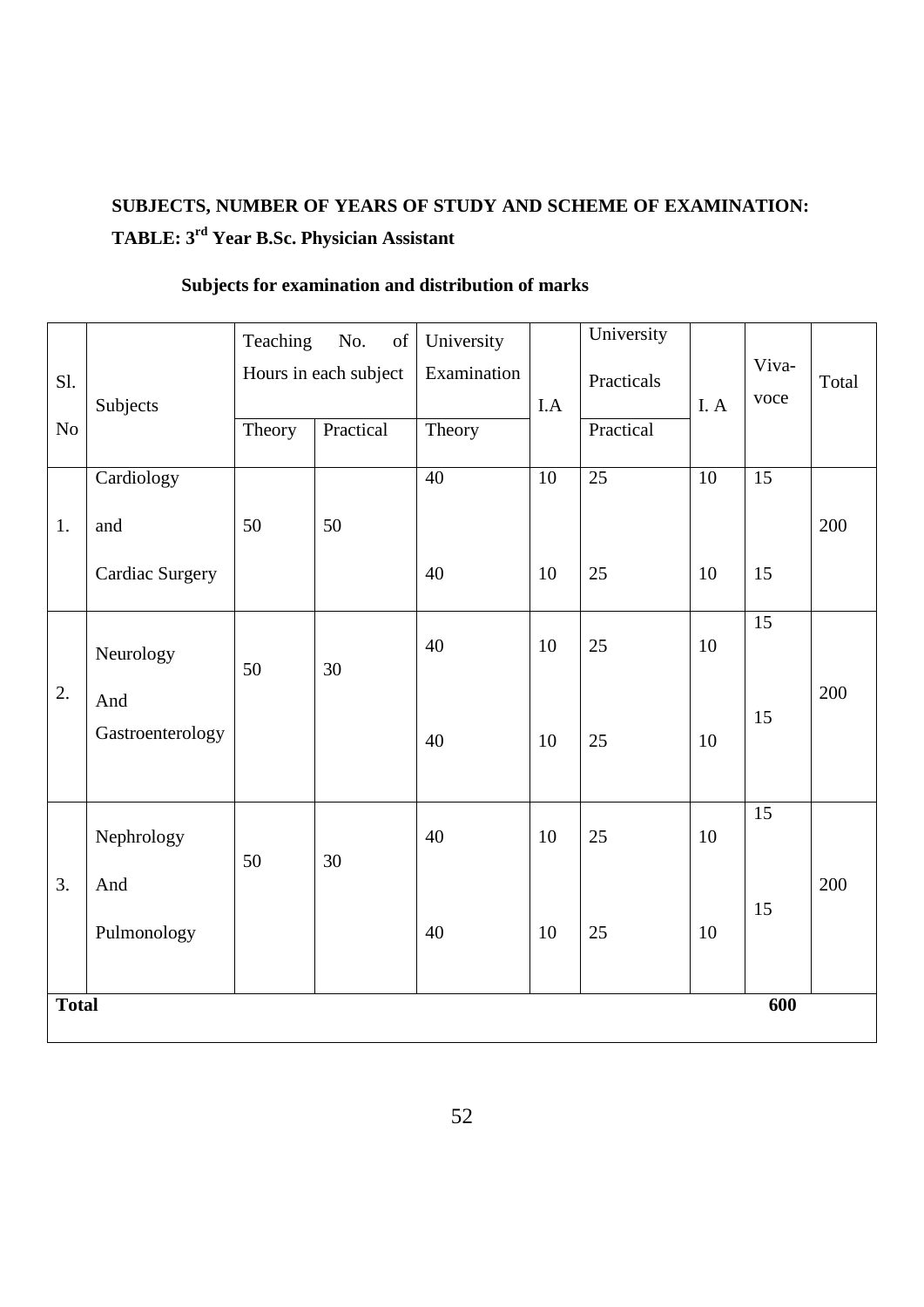### **Pattern of Examination**

1 **Cardiology and Cardiac Surgery**:

| <b>of</b><br><b>Type</b>                                               | <b>of</b><br>No. | Questions to be | X<br><b>Question</b> | <b>Total</b> |
|------------------------------------------------------------------------|------------------|-----------------|----------------------|--------------|
| <b>Question</b>                                                        | <b>Questions</b> | answered        | marks                | <b>Marks</b> |
| <b>Long Essays</b>                                                     | $\mathbf{2}$     | $\overline{2}$  | $2 \times 10$        | 20           |
| <b>Short Essays</b>                                                    | 8                | 6               | 6 X 10               | 60           |
| <b>Short Answers</b>                                                   | <b>10</b>        | 10              | $10 \text{ X } 2$    | <b>20</b>    |
| <b>Total</b>                                                           | 80               |                 |                      |              |
| <b>Internal Assessment</b>                                             | 20               |                 |                      |              |
| <b>Total Theory</b>                                                    | <b>100</b>       |                 |                      |              |
| <b>Practicals (Practical Examination+ Practicals IA + Viva Voce) =</b> | <b>100</b>       |                 |                      |              |
| $(50+20+30)$                                                           |                  |                 |                      |              |
| <b>Grand Total</b>                                                     | 200              |                 |                      |              |

2 **Neurology and Gastroenterology**:

| <b>of</b><br><b>Type</b>                                               | <b>of</b><br>No. | Questions to be | $\mathbf X$<br><b>Question</b> | <b>Total</b> |
|------------------------------------------------------------------------|------------------|-----------------|--------------------------------|--------------|
| <b>Question</b>                                                        | <b>Questions</b> | answered        | marks                          | <b>Marks</b> |
| <b>Long Essays</b>                                                     | $\overline{2}$   | $\overline{2}$  | $2 \times 10$                  | 20           |
| <b>Short Essays</b>                                                    | 8                | 6               | 6 X 10                         | 60           |
| <b>Short Answers</b>                                                   | 10               | 10              | $10 \text{ X } 2$              | 20           |
| <b>Total</b>                                                           | 80               |                 |                                |              |
| <b>Internal Assessment</b>                                             | 20               |                 |                                |              |
| <b>Total Theory</b>                                                    | <b>100</b>       |                 |                                |              |
| <b>Practicals (Practical Examination+ Practicals IA + Viva Voce) =</b> | <b>100</b>       |                 |                                |              |
| $(50+20+30)$                                                           |                  |                 |                                |              |
| <b>Grand Total</b>                                                     | 200              |                 |                                |              |